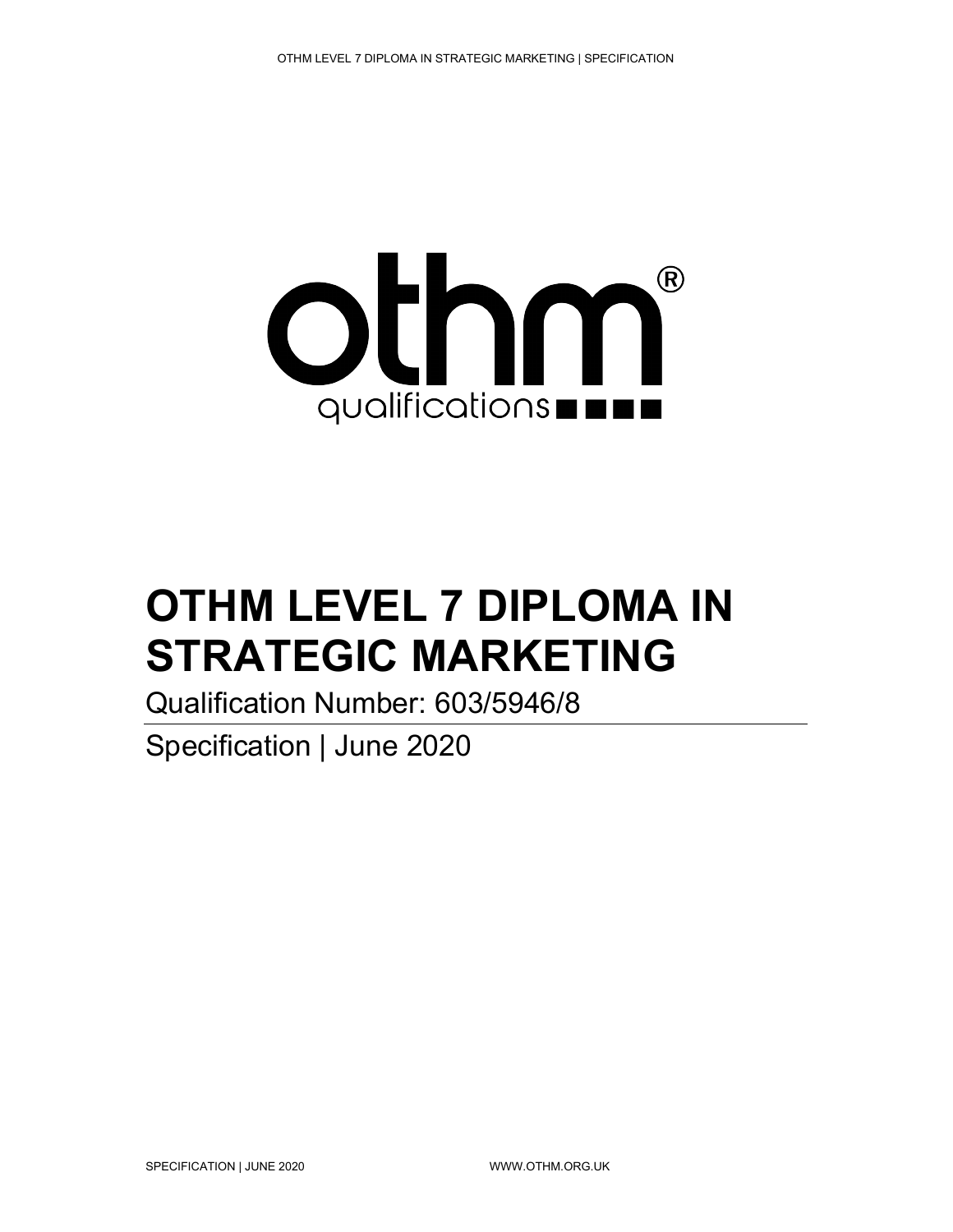# **Table of Contents**

| CONTEMPORARY ISSUES AND PRINCIPLES OF MARKETING 9  |  |
|----------------------------------------------------|--|
|                                                    |  |
|                                                    |  |
| CONTEMPORARY CHALLENGES AND STRATEGIC MARKETING 28 |  |
|                                                    |  |
|                                                    |  |
|                                                    |  |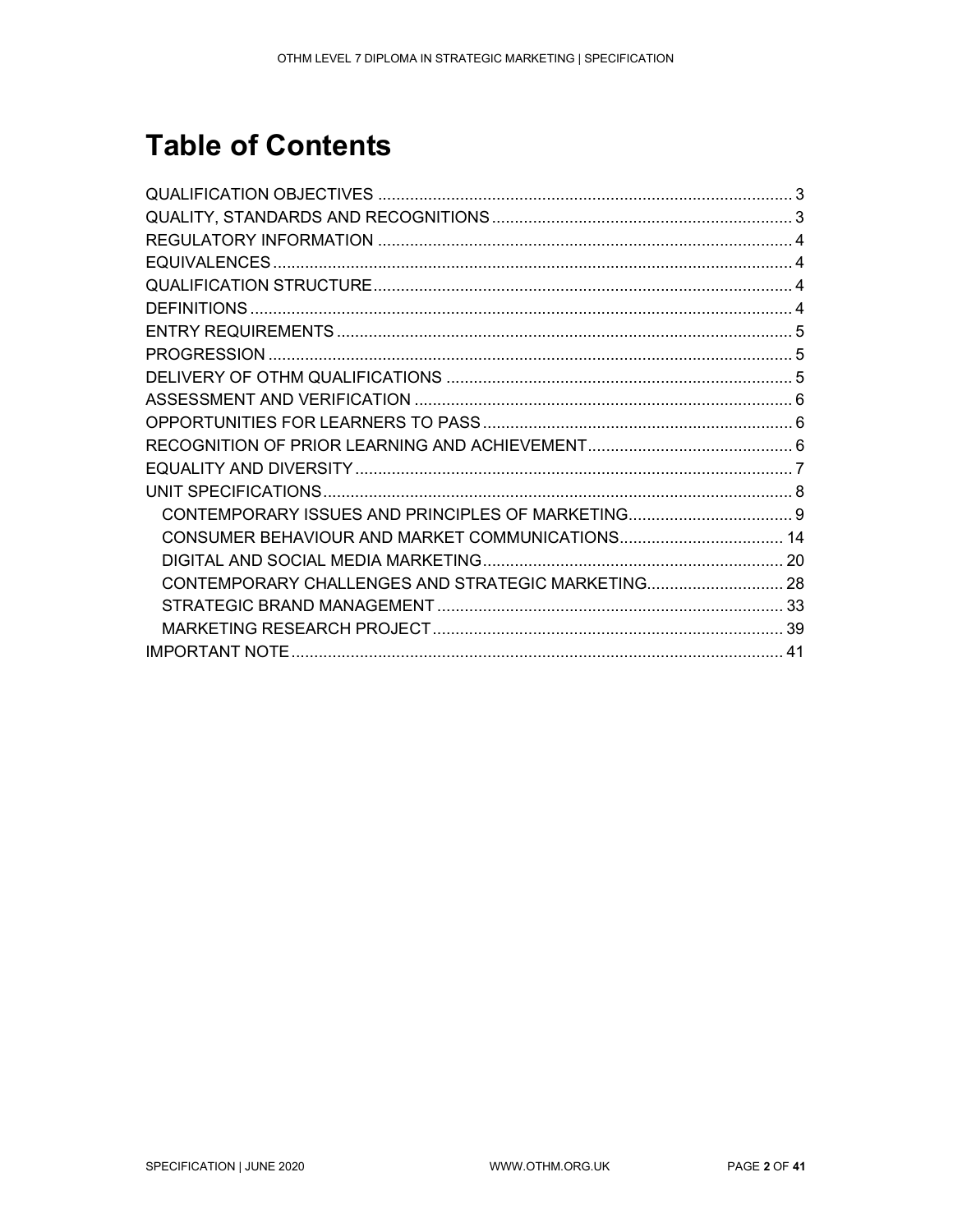# QUALIFICATION OBJECTIVES

The objective of the OTHM Level 7 Diploma in Strategic Marketing qualification is to provide learners with the skills and understanding in marketing & branding that align with good strategic decision making to maintain organisations' competitive advantage.

Learners acquire knowledge through an integrated approach of theory in marketing, branding consumer behaviour and digital communication management and practice using real-time activities. Successful completion of this qualification will develop learners' strategic marketing management, consumer behaviour and branding skills and their ability to focus on the requirements of implementing an organisation's strategy.

The OTHM Level 7 Diploma in Strategic Marketing qualification enables learners to progress into or within employment and/or to work toward a relevant Master's programme with advanced standing

#### The aims of this programme will allow learners to:

- 1. Gain a sound and coherent foundation in strategic marketing, such that they will be able to define and execute practical strategic marketing interventions that exist in professional practice
- 2. Apply analytical ability and problem-solving skills in the context of marketing management; Synthesise and critically evaluate theoretical frameworks of strategic marketing, consumer behaviour, brand managements, digital marketing, market research and, design and innovation as applied to marketing
- 3. Demonstrate an understanding of the practical value of these frameworks in a range of strategic business situations
- 4. Create frameworks for understanding and analysing strategic marketing processes in diverse organisational types, encountering different and changing marketing environments
- 5. Develop practical research and analytical capabilities in the context of market/driven strategy, and in particular in the formulation of value propositions in provider/customer relationships
- 6. Review, modify, synthesise and apply transferable strategic marketing, branding, consumer behaviour and digital marketing concepts and skills in the management of product and market development, in particular from the strategic perspective
- 7. Critically assess market-sourced data and information from a variety of organisations and use this for strategic marketing and decision making.
- 8. Evaluate a variety of creative approaches to product and service design, creativity and innovation that may contribute to organisational wealth and solve organisational problems.
- 9. Demonstrate personal development and learning skills applicable to marketing practices in the marketing environment

# QUALITY, STANDARDS AND RECOGNITIONS

OTHM Qualifications are approved and regulated by Ofqual (Office of Qualifications and Examinations Regulation). Visit register of Regulated Qualifications.

OTHM has progression arrangements with several UK universities that acknowledge the ability of learners after studying Level 3-7 qualifications to be considered for advanced entry into corresponding degree year/top up and Master's/top-up programmes.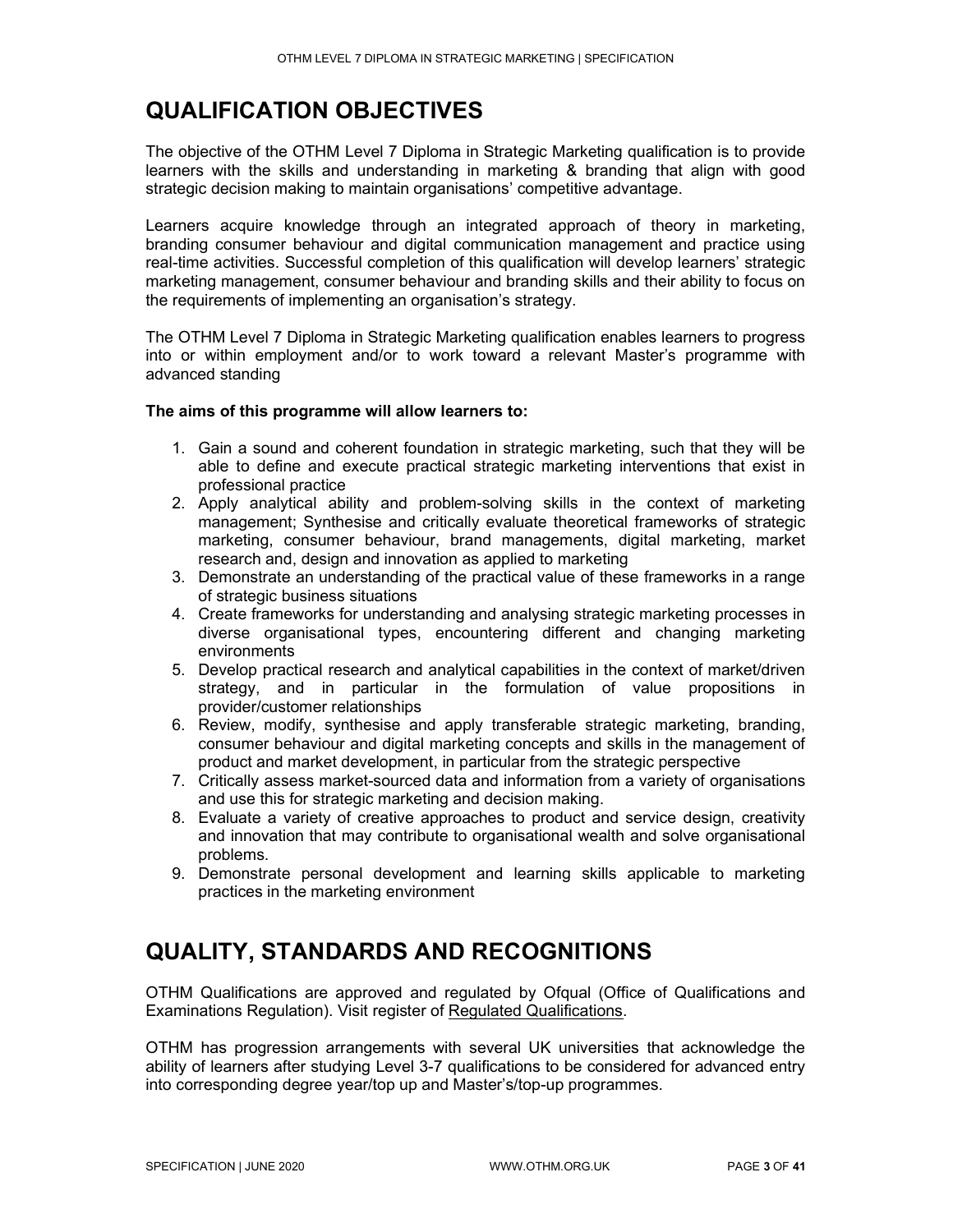# REGULATORY INFORMATION

| <b>Qualification Title</b>            | OTHM Level 7 Diploma in Strategic Marketing |
|---------------------------------------|---------------------------------------------|
| <b>Ofqual Reference Number</b>        | 603/5946/8                                  |
| <b>Regulation Start Date</b>          | 10/06/2020                                  |
| <b>Operational Start Date</b>         | 15/06/2020                                  |
| Duration                              | 1 Year                                      |
| <b>Total Credit Value</b>             | 120 Credits                                 |
| <b>Total Qualification Time (TQT)</b> | 1200 Hours                                  |
| <b>Guided Leaning Hours (GLH)</b>     | 600 Hours                                   |
| Sector Subject Area (SSA)             | 15.4 Marketing and Sales                    |
| <b>Overall Grading Type</b>           | Pass / Fail                                 |
| <b>Assessment Methods</b>             | Coursework                                  |
| Language of Assessment                | English                                     |

# EQUIVALENCES

The OTHM Level 7 diplomas on the Regulated Qualifications Framework (RQF) are at the same level as master's degrees. However, they are shorter (120 credits) and learners will have to proceed to the dissertation stage (60 credits) with university to achieve a full masters programme.

### QUALIFICATION STRUCTURE

The OTHM Level 7 Diploma in Strategic Marketing qualification consists of 6 mandatory units for a combined total of 120 credits, 1200 hours Total Qualification Time (TQT) and 600 Guided Learning Hours (GLH) for the completed qualification.

| Unit Ref. No. | <b>Mandatory Units</b>                              | Credit | <b>GLH</b> | TQT |
|---------------|-----------------------------------------------------|--------|------------|-----|
| A/618/1614    | Contemporary Issues and Principles of Marketing     | 20     | 100        | 200 |
| F/618/1615    | <b>Consumer Behaviour and Market Communications</b> | 20     | 100        | 200 |
| J/618/1616    | Digital and Social Media Marketing                  | 20     | 100        | 200 |
| L/618/1617    | Contemporary Challenges and Strategic Marketing     | 20     | 100        | 200 |
| R/618/1618    | <b>Strategic Brand Management</b>                   | 20     | 100        | 200 |
| Y/618/1619    | <b>Marketing Research Project</b>                   | 20     | 100        | 200 |

# **DEFINITIONS**

Total Qualification Time (TQT) is the number of notional hours which represents an estimate of the total amount of time that could reasonably be expected to be required in order for a Learner to achieve and demonstrate the achievement of the level of attainment necessary for the award of a qualification.

Total Qualification Time is comprised of the following two elements –

- a) the number of hours which an awarding organisation has assigned to a qualification for Guided Learning, and
- b) an estimate of the number of hours a Learner will reasonably be likely to spend in preparation, study or any other form of participation in education or training, including assessment, which takes place as directed by – but, unlike Guided Learning, not under the Immediate Guidance or Supervision of – a lecturer, supervisor, tutor or other appropriate provider of education or training.

(Ofqual 15/5775 September 2015)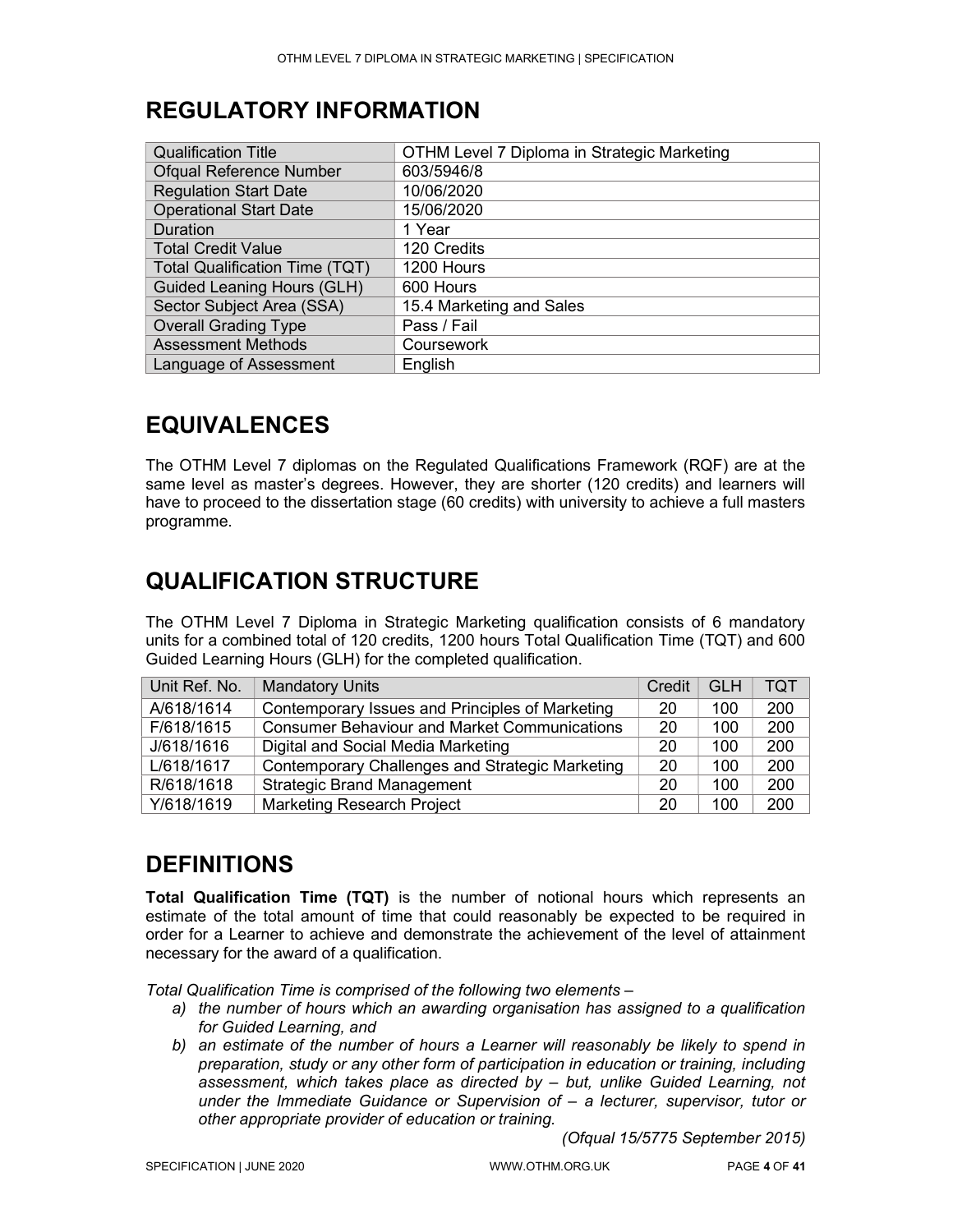Guided Learning Hours (GLH) is defined as the hours that a teacher, lecturer or other member of staff is available to provide immediate teaching support or supervision to a student working towards a qualification.

Credit value is defined as being the number of credits that may be awarded to a Learner for the successful achievement of the learning outcomes of a unit. One credit is equal to 10 hours of TQT.

### ENTRY REQUIREMENTS

For entry onto the OTHM Level 7 Diploma in Strategic Marketing qualification, learners must possess:

- An honours degree in related subject or UK level 6 diploma or an equivalent overseas qualification
- Mature learners with management experience (learners must check with the delivery centre regarding this experience prior to registering for the programme)
- Learner must be 21 years old or older at the beginning of the course
- English requirements: If a learner is not from a majority English-speaking country must provide evidence of English language competency. For more information visit English Language Expectations page in our website www.othm.org.uk.

### PROGRESSION

The OTHM Level 7 Diploma in Strategic Marketing qualification enables learners to progress into or within employment and/or continue their further study. As this qualification is approved and regulated by Ofqual (Office of the Qualifications and Examinations Regulation), learners are eligible to progress to Master's top-up at many universities in the UK and overseas with advanced standing. For more information visit University Progressions page in our website www.othm.org.uk.

# DELIVERY OF OTHM QUALIFICATIONS

OTHM do not specify the mode of delivery for its qualifications, therefore OTHM Centres are free to deliver this qualification using any mode of delivery that meets the needs of their Learners. However, OTHM Centres should consider the Learners' complete learning experience when designing the delivery of programmes.

OTHM Centres must ensure that the chosen mode of delivery does not unlawfully or unfairly discriminate, whether directly or indirectly, and that equality of opportunity is promoted. Where it is reasonable and practicable to do so, it will take steps to address identified inequalities or barriers that may arise.

Guided Learning Hours (GLH) which are listed in each unit gives the Centres the number of hours of teacher-supervised or direct study time likely to be required to teach that unit.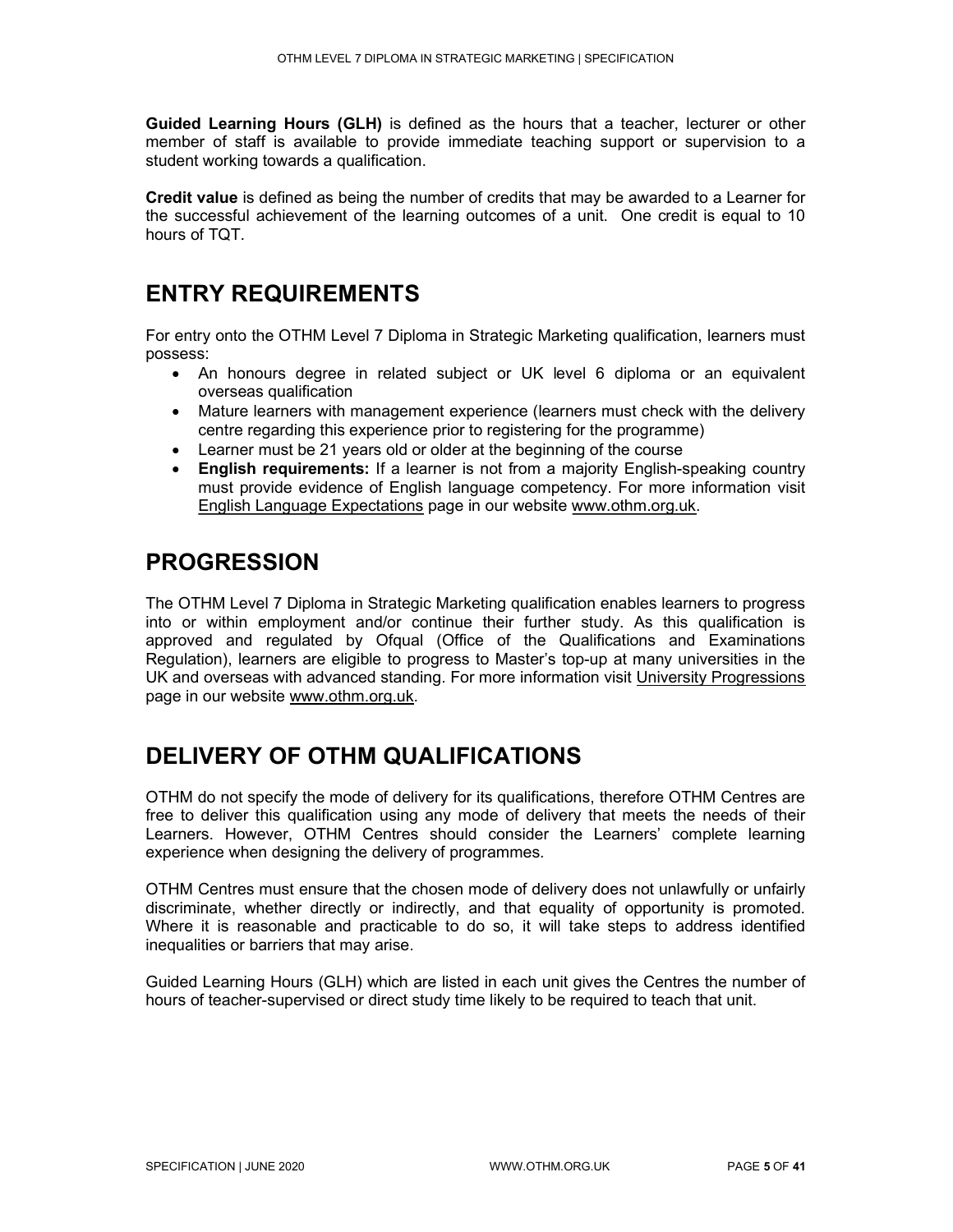# ASSESSMENT AND VERIFICATION

All units within this qualification are internally assessed by the centre and externally verified by OTHM. The qualifications are criterion referenced, based on the achievement of all the specified learning outcomes.

To achieve a 'pass' for a unit, learners must provide evidence to demonstrate that they have fulfilled all the learning outcomes and meet the standards specified by all assessment criteria. Judgement that the learners have successfully fulfilled the assessment criteria is made by the Assessor.

The Assessor should provide an audit trail showing how the judgement of the learners' overall achievement has been arrived at.

Specific assessment guidance and relevant marking criteria for each unit are made available in the Assignment Brief document. These are made available to centres immediately after registration of one or more learners.

# OPPORTUNITIES FOR LEARNERS TO PASS

Centres are responsible for managing learners who have not achieved a Pass for the qualification having completed the assessment. However, OTHM expects at a minimum, that centres must have in place a clear feedback mechanism to learners by which they can effectively retrain the learner in all the areas required before re-assessing the learner.

### RECOGNITION OF PRIOR LEARNING AND ACHIEVEMENT

Recognition of Prior Learning (RPL) is a method of assessment that considers whether learners can demonstrate that they can meet the assessment requirements for a unit through knowledge, understanding or skills they already possess and do not need to develop through a course of learning.

RPL policies and procedures have been developed over time, which has led to the use of a number of terms to describe the process. Among the most common are:

- Accreditation of Prior Learning (APL)
- Accreditation of Prior Experiential Learning (APEL)
- Accreditation of Prior Achievement (APA)
- Accreditation of Prior Learning and Achievement (APLA)

All evidence must be evaluated with reference to the stipulated learning outcomes and assessment criteria against the respective unit(s). The assessor must be satisfied that the evidence produced by the learner meets the assessment standard established by the learning outcome and its related assessment criteria at that particular level.

Most often RPL will be used for units. It is not acceptable to claim for an entire qualification through RPL. Where evidence is assessed to be only sufficient to cover one or more learning outcomes, or to partly meet the need of a learning outcome, then additional assessment methods should be used to generate sufficient evidence to be able to award the learning outcome(s) for the whole unit. This may include a combination of units where applicable.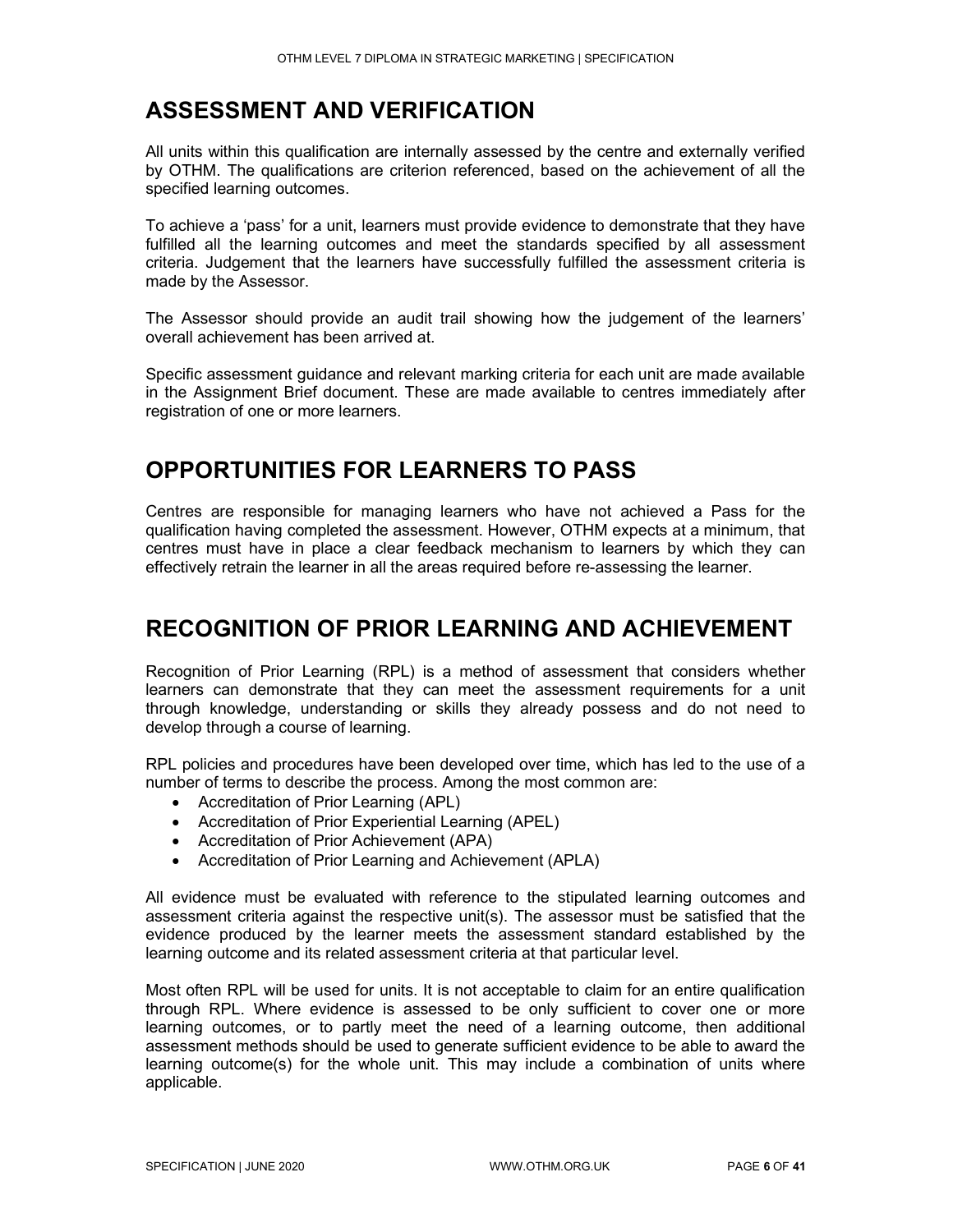# EQUALITY AND DIVERSITY

OTHM provides equality and diversity training to staff and consultants. This makes clear that staff and consultants must comply with the requirements of the Equality Act 2010, and all other related equality and diversity legislation, in relation to our qualifications.

We develop and revise our qualifications to avoid, where possible, any feature that might disadvantage learners because of their age, disability, gender, pregnancy or maternity, race, religion or belief, and sexual orientation.

If a specific qualification requires a feature that might disadvantage a particular group (e.g. a legal requirement regarding health and safety in the workplace), we will clarify this explicitly in the qualification specification.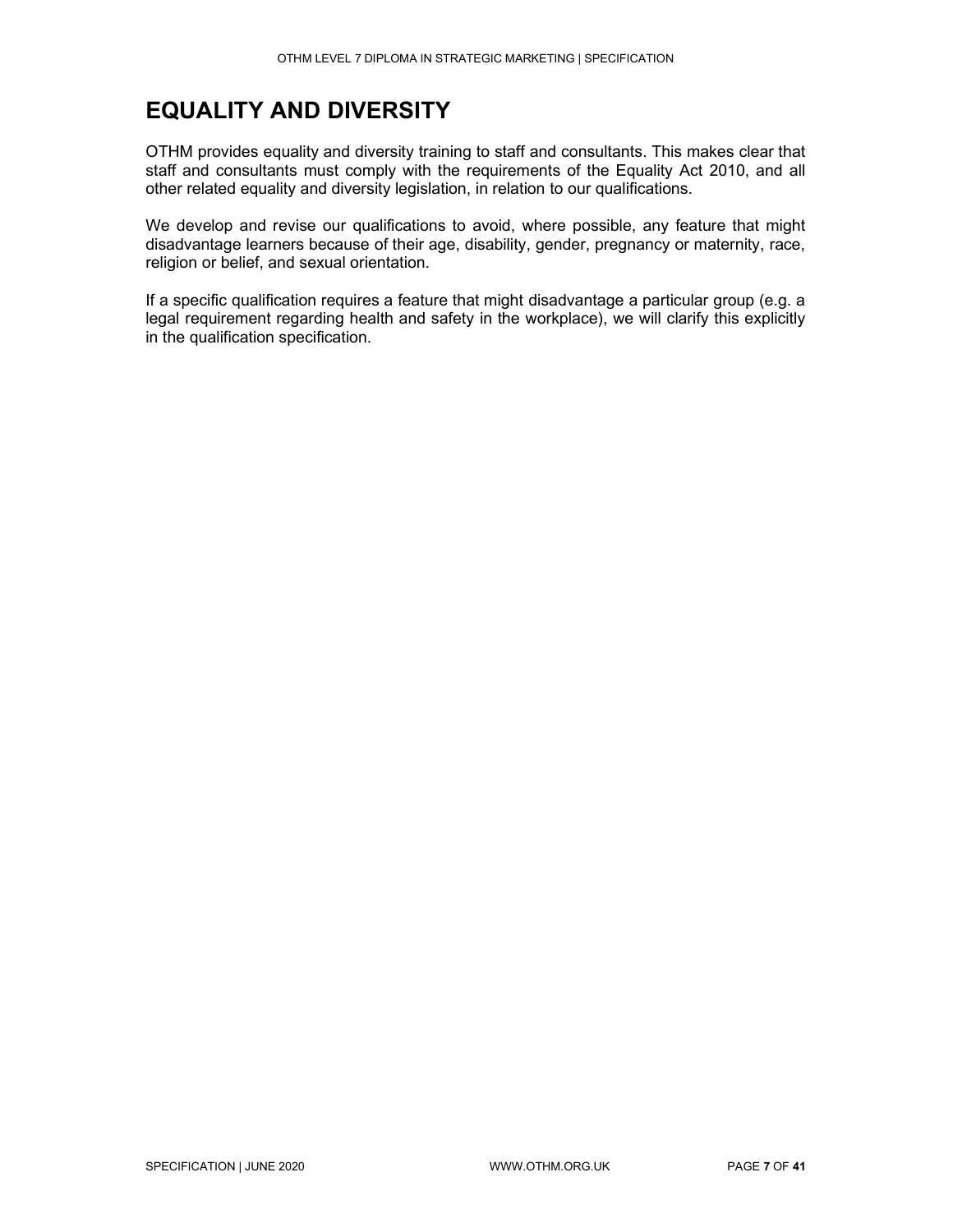# UNIT SPECIFICATIONS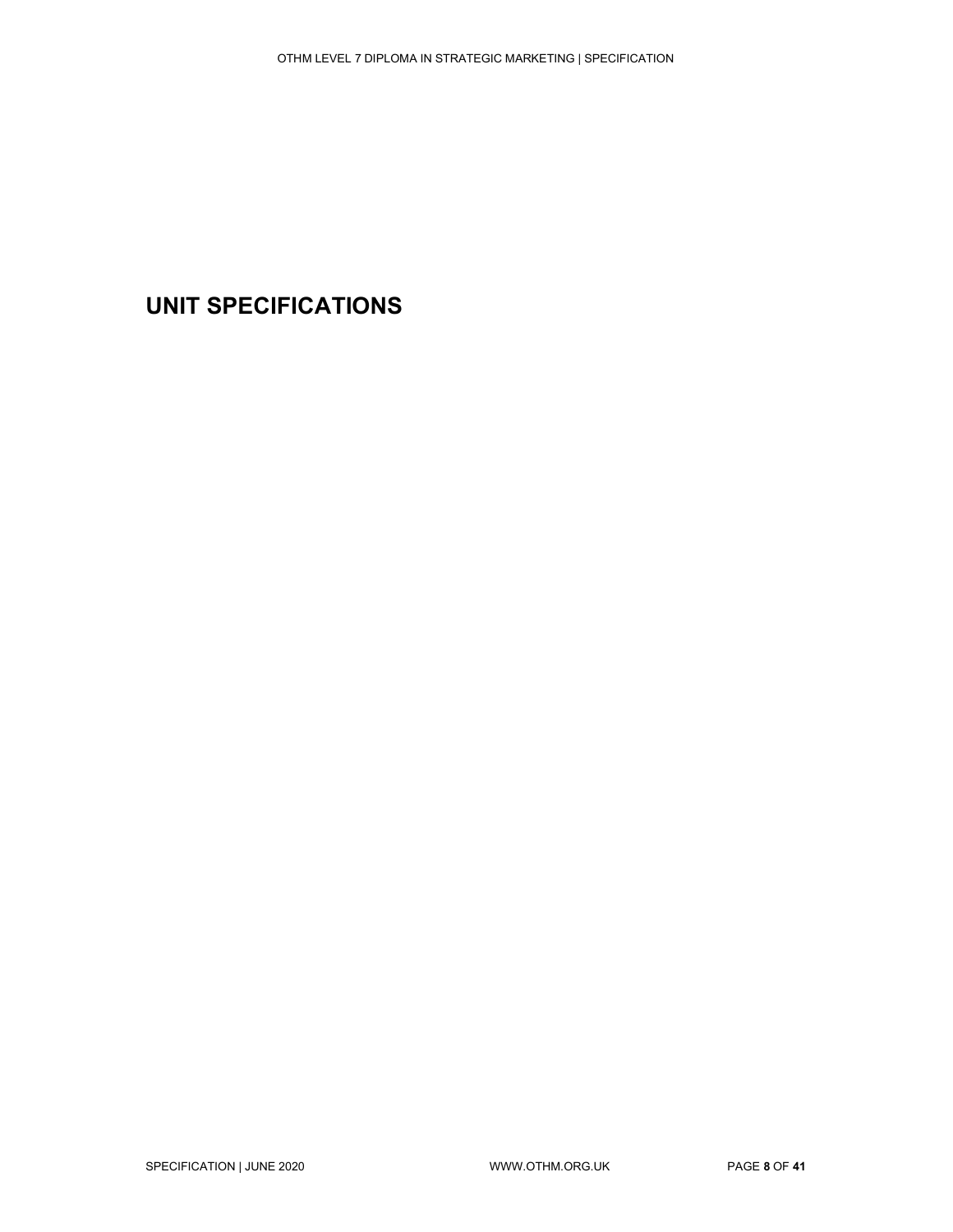### Contemporary Issues and Principles of Marketing

| Unit Reference Number                 | A/618/1614                                      |
|---------------------------------------|-------------------------------------------------|
| Unit Title                            | Contemporary Issues and Principles of Marketing |
| Unit Level                            |                                                 |
| Number of Credits                     | 20                                              |
| <b>Total Qualification Time (TQT)</b> | 200 Hours                                       |
| <b>Guided Learning Hours (GLH)</b>    | 100 Hours                                       |
| Mandatory / Optional                  | Mandatory                                       |
| Sector Subject Area (SSA)             | 15.4 Marketing and Sales                        |
| <b>Unit Grading Structure</b>         | Pass / Fail                                     |

#### Unit Aims

The aim of this unit is to develop learners' understanding of to evaluate the potential impact of emerging contemporary marketing challenges and apply strategic thinking to develop future marketing using marketing principles in different contexts. The learner will also learn marketing concepts and theory in a range of contemporary settings from entrepreneurial start-ups, industrial manufacturers and global brands, to develop an actionable marketing plan.

#### Learning Outcomes, Assessment Criteria and Indicative Contents

| Learning Outcomes -                                                                                                                 | Assessment Criteria -                                                                                                                                                                                                                                                                                                                                                                | Indicative contents                                                                                                                                                                                                                                                                                                                                                                                                                                                                                                                                                   |
|-------------------------------------------------------------------------------------------------------------------------------------|--------------------------------------------------------------------------------------------------------------------------------------------------------------------------------------------------------------------------------------------------------------------------------------------------------------------------------------------------------------------------------------|-----------------------------------------------------------------------------------------------------------------------------------------------------------------------------------------------------------------------------------------------------------------------------------------------------------------------------------------------------------------------------------------------------------------------------------------------------------------------------------------------------------------------------------------------------------------------|
| the learner will:                                                                                                                   | the learner can:                                                                                                                                                                                                                                                                                                                                                                     |                                                                                                                                                                                                                                                                                                                                                                                                                                                                                                                                                                       |
| Understand the role of the<br>marketing function, leaders<br>and entrepreneurial<br>marketing in the success of<br>an organisation. | 1.1 Analyse different concepts and<br>orientations of marketing.<br>1.2 Analyse and evaluate the key elements of<br>the marketing function and how they<br>interrelate with other functional units of an<br>organisation.<br>1.3 Analyse the role of leaders and managers<br>in an effective marketing strategy.<br>1.4 Evaluate the main dimension of<br>entrepreneurial marketing. | Definitions of marketing and the nature of marketing.<br>Concepts of customer Needs, ants, desires, value<br>creation, customer satisfaction customer trust,<br>customer retentions and customer loyalty,<br>The development of the marketing concept, including<br>current and future trends in marketing concepts,<br>orientations and philosophies.<br>Process of marketing planning, Basic marketing mix<br>and extended marketing mix - 4Ps and 7 Ps.<br>The interrelationships of functional units: the<br>interrelationships between organisational functional |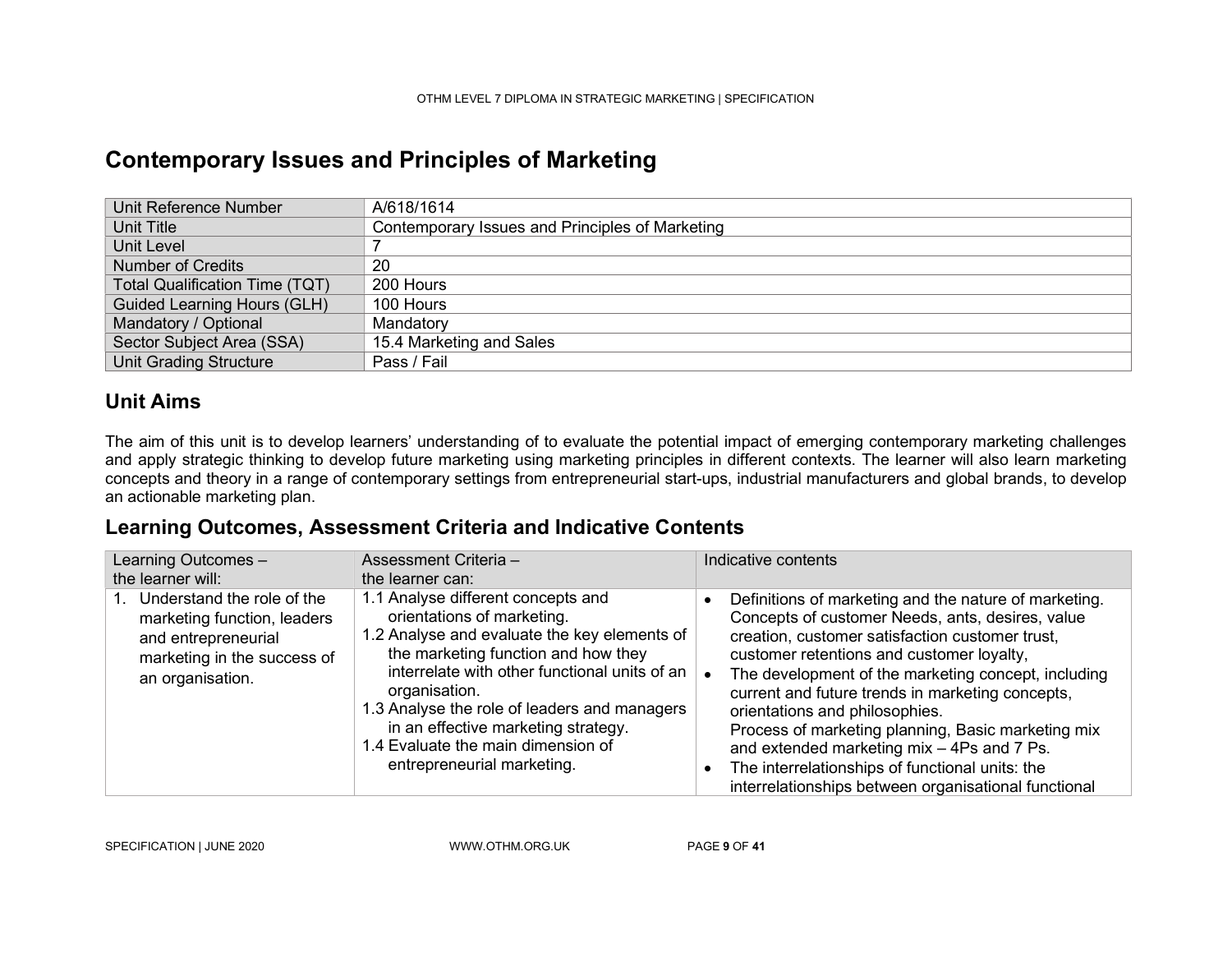|                                                                                                     |                                                                                                                                                                                                                                                                                                                                                                                     | areas such as IT, production, quality, HRM, finance,<br>etc. and marketing. The structure and operations of<br>marketing departments.<br>the role of marketing leaders and marketing managers.<br>Trait, behaviour and transformational theory of<br>leadership and effectiveness of marketing leaders and<br>managers.<br>Definitions/explanations of entrepreneurial marketing.<br>Differences between traditional marketing and<br>entrepreneurial marketing. The concepts of<br>entrepreneurial marketing consist of six elements;<br>Customer intensity, Continuous innovation, Calculated<br>risk-taking, Strategic flexibility, Proactiveness and<br>Resource leverage                                                                                                                                                                                                                                                                                                                                                                         |
|-----------------------------------------------------------------------------------------------------|-------------------------------------------------------------------------------------------------------------------------------------------------------------------------------------------------------------------------------------------------------------------------------------------------------------------------------------------------------------------------------------|-------------------------------------------------------------------------------------------------------------------------------------------------------------------------------------------------------------------------------------------------------------------------------------------------------------------------------------------------------------------------------------------------------------------------------------------------------------------------------------------------------------------------------------------------------------------------------------------------------------------------------------------------------------------------------------------------------------------------------------------------------------------------------------------------------------------------------------------------------------------------------------------------------------------------------------------------------------------------------------------------------------------------------------------------------|
| 2. Understand external and<br>internal environmental audits<br>for designing marketing<br>planning. | 2.1 Analyse the macro marketing<br>environment and the competitive<br>environment of an organisation.<br>2.2 Analyse the internal organisational<br>environment of an organisation.<br>2.3 Evaluate the determinants of strategic<br>options for an organisation.<br>2.4 Evaluate the role of customer relationship<br>management in developing an effective<br>marketing approach. | Marketing is a dynamic discipline constantly innovating<br>and adapting to changes at both global and local<br>levels, Macro environment and PESTEL analysis,<br>stakeholder analysis, corporate social responsibility<br>and suitable development, Microenvironment and<br>Porter's five forces, consumer behaviour and<br>associated factors. internal environment,<br>organisational culture and Value chain analysis,<br>McKinsey 7S model, SWOT and TOWS matrix. BCG<br>matrix.<br>Alignment options to the customers' and stakeholders'<br>needs and competitive differentiation. Link of<br>marketing strategies with organisational culture and<br>leadership. Functional strategies and suitability, new<br>product development and innovations, Customer<br>relationship malmanagement (CRM) and customer<br>loyalty.<br>Marketing objectives and SMART objectives.<br>Evaluating and monitoring marketing plans using<br>appropriate control and evaluation techniques such as<br>sales analysis, market share analysis, efficiency ratios |

SPECIFICATION | JUNE 2020 WWW.OTHM.ORG.UK PAGE 10 OF 41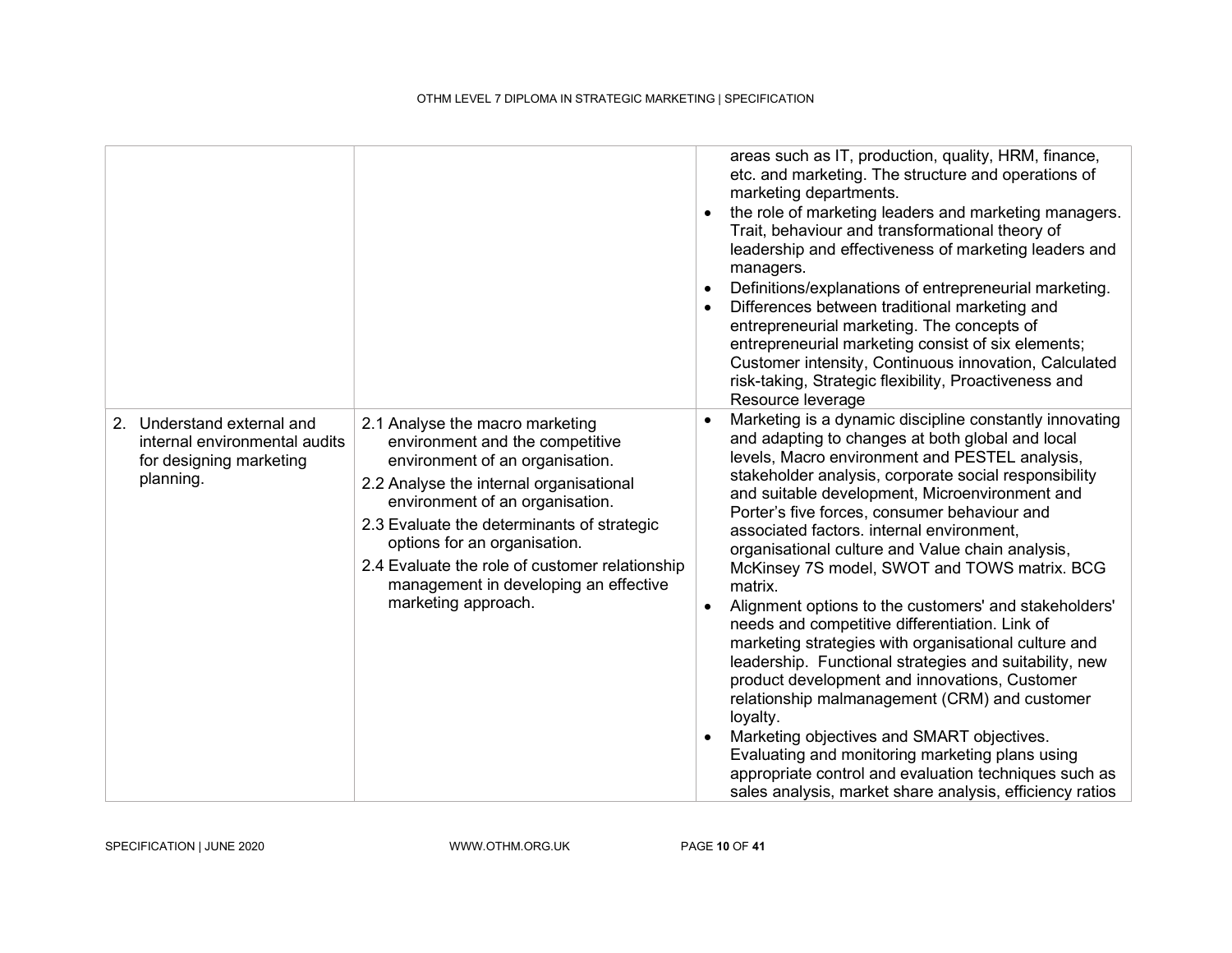|                                                                                                                  |                                                                                                                                                                                                                                                                                                                                                                                                                                               | and cost-profitability analysis.                                                                                                                                                                                                                                                                                                                                                                                                                                                                                                                                                                                                                                                                                                                                                                                                                                                                            |
|------------------------------------------------------------------------------------------------------------------|-----------------------------------------------------------------------------------------------------------------------------------------------------------------------------------------------------------------------------------------------------------------------------------------------------------------------------------------------------------------------------------------------------------------------------------------------|-------------------------------------------------------------------------------------------------------------------------------------------------------------------------------------------------------------------------------------------------------------------------------------------------------------------------------------------------------------------------------------------------------------------------------------------------------------------------------------------------------------------------------------------------------------------------------------------------------------------------------------------------------------------------------------------------------------------------------------------------------------------------------------------------------------------------------------------------------------------------------------------------------------|
| 3. Understand the impact of<br>strategic marketing options<br>for marketing planning.                            | 3.1 Develop SMART objectives and key<br>performance metrics for effective<br>marketing planning.<br>3.2 Develop a marketing strategy for<br>business growth at an organisation.<br>3.3 Develop segments, targeting and brand<br>positioning for a product or services.<br>3.4 Develop marketing strategies to build and<br>enhance customer relations and customer<br>retention.                                                              | Past and current organisational strategies. Marketing<br>strategies for growth of the organisation.<br>Product market opportunities and Ansoff's matrix,<br>Product and services marketing. E-commerce and<br>digital marketing strategies,<br>Concept of market segmentation, targeting and<br>positioning, the different basis of market segmentation,<br>developing effective segments and targets, develop<br>brand positions, positioning, Points of Party (POP) and<br>Points of difference (POD),                                                                                                                                                                                                                                                                                                                                                                                                    |
| 4. Understand the impact of<br>marketing mix and extended<br>marketing mix options for<br>products and services. | 4.1 Analyse the process of a new product or<br>service development.<br>4.2 Design a distribution strategy for a<br>product or service development.<br>4.3 Evaluate pricing strategies and methods<br>for product or service development.<br>4.4 Develop an integrated marketing<br>communication campaign for a product or<br>service development.<br>4.5 Evaluate the role of the extended<br>marketing mix in the marketing of<br>services. | Creating a marketing strategy and allocation of<br>resources and monitoring and control.<br>Marketing planning: The importance and value of<br>marketing plans. The links between marketing plans,<br>marketing objectives and marketing strategies.<br>The Marketing Mix Original 4Ps<br>o Product: Differences between products and<br>services, the importance of brands, product<br>development and product lifestyle.<br>Price: Pricing context, pricing strategies, methods<br>$\circ$<br>and tactics.<br>Place: Channel management, supply chain<br>$\circ$<br>management and logistics, channel design width vs<br>depth<br>Promotion: promotional mix (advertisement,<br>publicity and PR, sales promotion, personal selling,<br>direct marketing and online promotions etc.),<br>Integrated communication mix and promotional<br>tools, message and media choice.<br>The extended 7Ps to include: |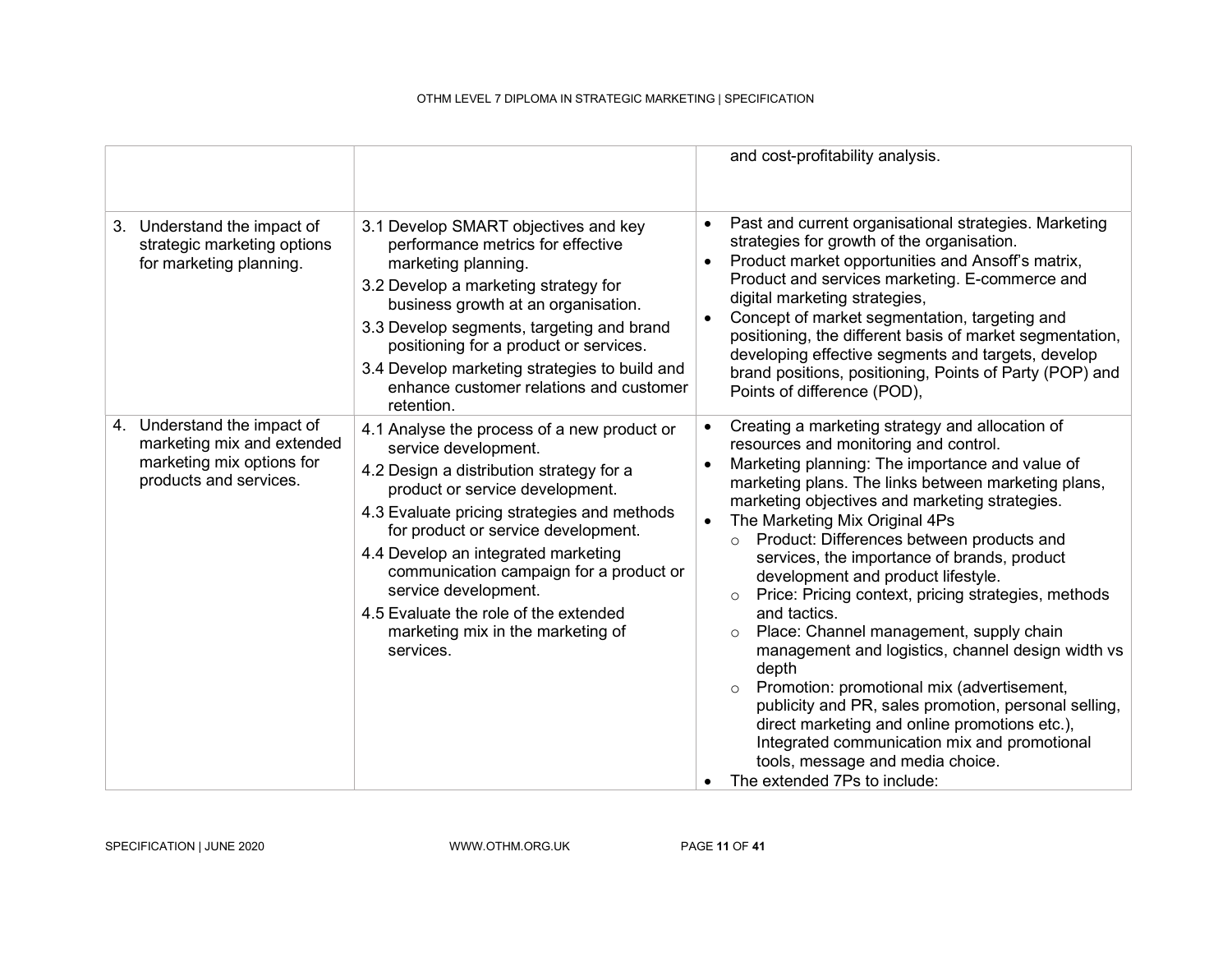| People: The different roles of 'people' in marketing,<br>including customer interfacing and support |
|-----------------------------------------------------------------------------------------------------|
| personnel. The different skills, attitudes and                                                      |
| behaviour of people delivering the product or                                                       |
| service to customers.                                                                               |
| Physical evidence: The tangible aspects of service                                                  |
| delivery - visual, aural and olfactory elements.                                                    |
| Process: Systems and processes involved in                                                          |
| delivering a consistent service. Different types of                                                 |
| processes used to expedite the marketing function.                                                  |
| The 4Ps vs 7Ps and the significance of the extended                                                 |
| marketing mix and service marketing.                                                                |

#### Assessment

To achieve a 'pass' for this unit, learners must provide evidence to demonstrate that they have fulfilled all the learning outcomes and meet the standards specified by all assessment criteria.

| Learning Outcomes to be met | Assessment Criteria to be covered | Assessment type | Word count (approx. length) |
|-----------------------------|-----------------------------------|-----------------|-----------------------------|
| $\overline{A}$ ll 1         | All ACs under LO 1                | Essay           | 1000 words                  |
| All 2 to 4                  | All ACs under LO 2 to 4           | Report          | 3500 words                  |

#### Indicative Reading list

Aaker, D. A. and McLoughlin, D., 2007. Strategic Market Management: European Edition. Chichester: John Wiley & Sons.

Brassington, F. and Pettitt, S. (2012) Essentials of Marketing. 3<sup>rd</sup> Ed. Harlow: Pearson.

Doyle, P. and Stern, P., 2006. Marketing Management and Strategy, 4<sup>th</sup> Ed. Harlow: Financial Times Prentice Hall.

Groucutt, J. And Hopkins, C. (2015) Marketing (Business Briefings). London: Palgrave Macmillan.

SPECIFICATION | JUNE 2020 WWW.OTHM.ORG.UK PAGE 12 OF 41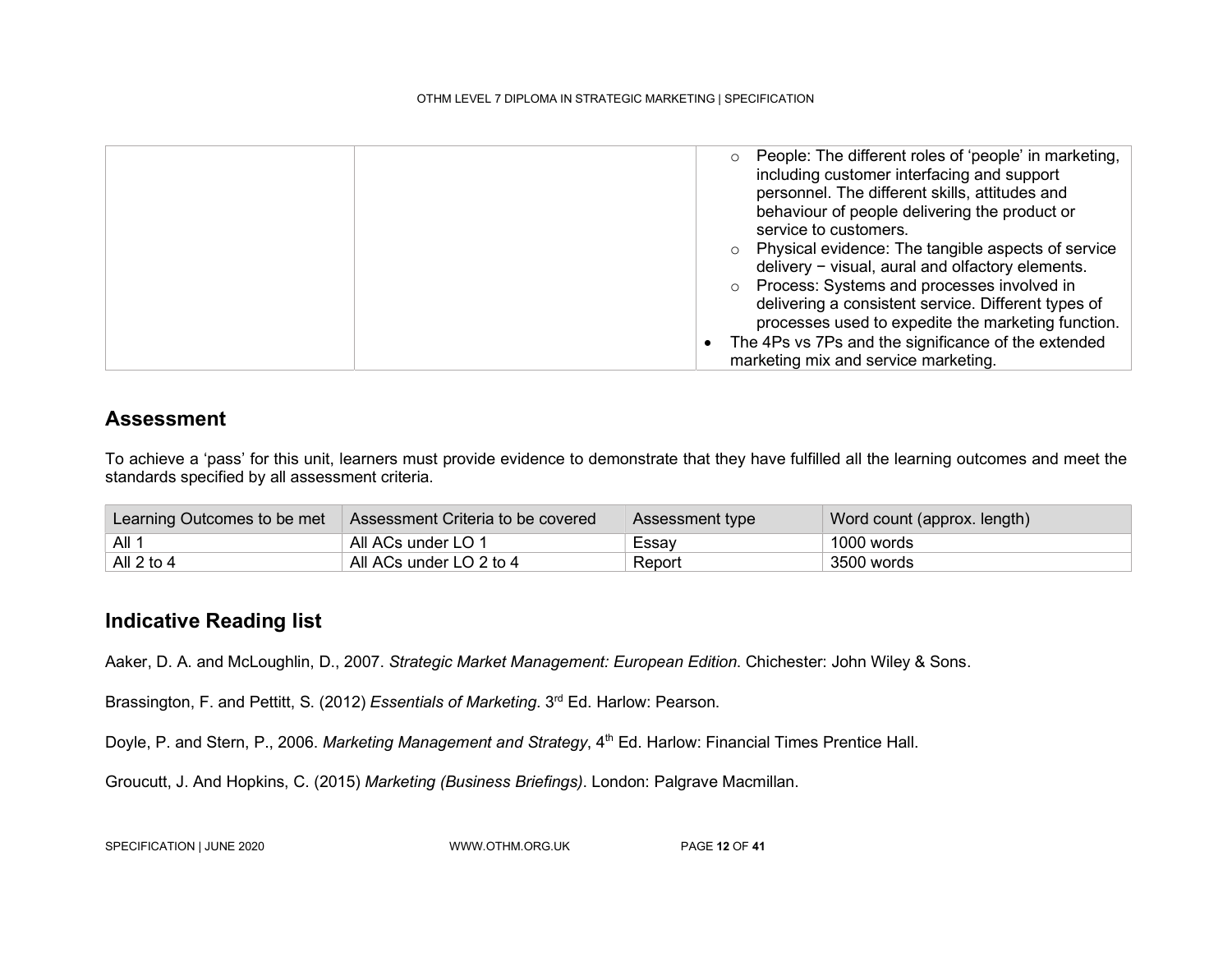Hollensen, S., 2010. Marketing Planning: A Global Perspective, 2<sup>nd</sup> Ed. Maidenhead: Mcgraw-Hill.

Jobber, D. And Chadwick, F. (2012) Principles and Practice of Marketing. 7<sup>th</sup> Ed. Maidenhead: Mcgraw-Hill.

Kotler, P. And Armstrong, G. (2013) Principles of Marketing. London: Prentice Hall.

Mcdonald, M. And Wilson, H. (2011) Marketing Plans: How to Prepare Them, How to Use Them. 7<sup>th</sup> Ed. Chichester: John Riley and Sons.

Nijssen E (2017). Entrepreneurial marketing: an effectual approach Routledge; 2<sup>nd</sup> edition. ISBN-10: 1138712914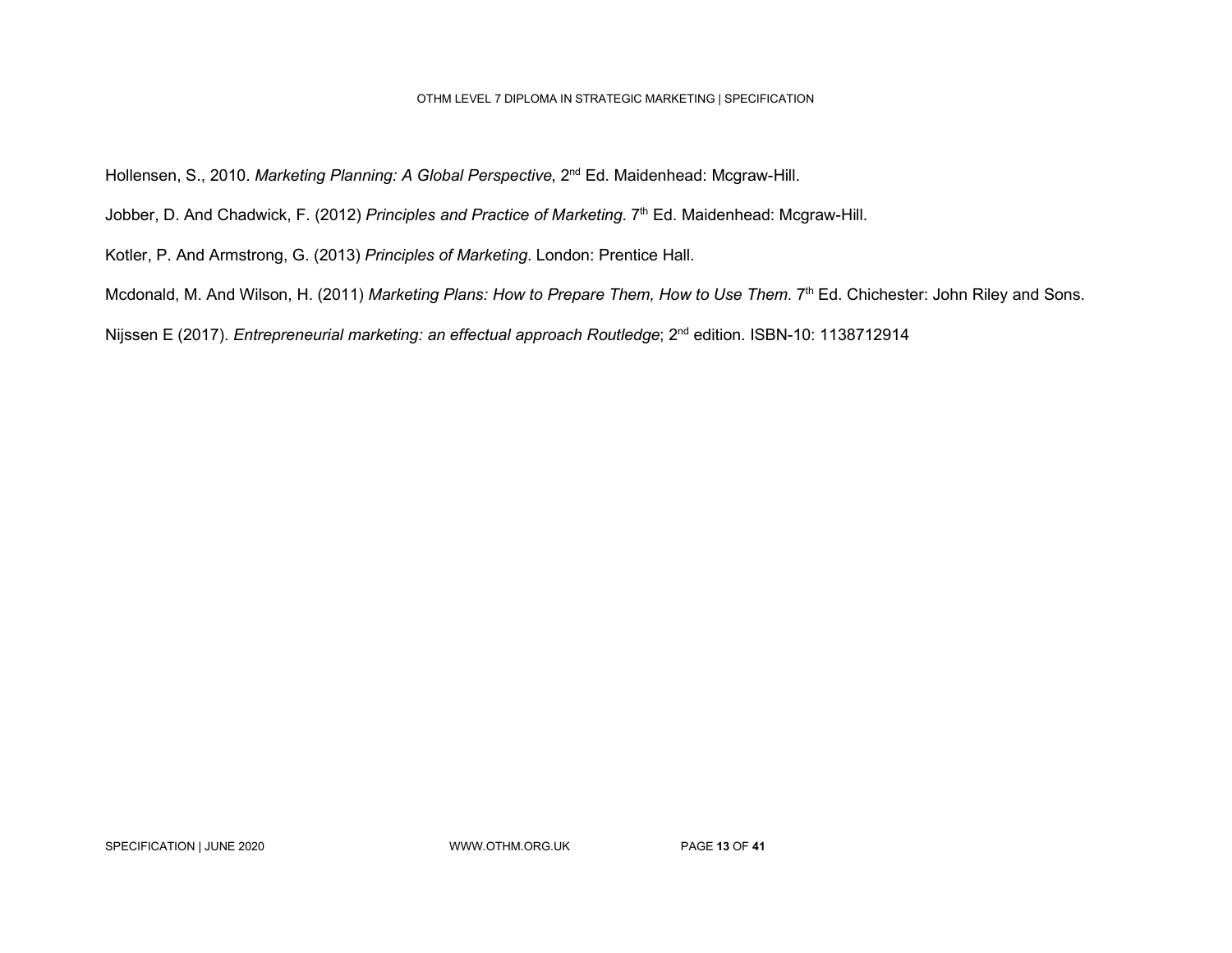### Consumer Behaviour and Market Communications

| Unit Reference Number                 | F/618/1615                                            |
|---------------------------------------|-------------------------------------------------------|
| Unit Title                            | <b>Consumer Behaviour &amp; Market Communications</b> |
| Unit Level                            |                                                       |
| <b>Number of Credits</b>              | -20                                                   |
| <b>Total Qualification Time (TQT)</b> | 200                                                   |
| <b>Guided Learning Hours (GLH)</b>    | 100                                                   |
| Mandatory / Optional                  | Mandatory                                             |
| Sector Subject Area (SSA)             | 15.4 Marketing and Sales                              |
| <b>Unit Grading Structure</b>         | Pass / Fail                                           |

#### Unit Aims

This unit aims to develop learners' understanding of a theoretical and practical understanding of processes and factors that influence the consumer behaviour of individuals and organisations. By learning about how consumers make decisions, what motivates them, and how contexts and practices influence consumption, you will be able to strategically apply these insights to the creation of customer value and learn how to critique and challenge current marketing practices and consumer communications. The learners will be able to evaluate how consumer research has been undertaken and develop your intellectual and analytical capabilities vis-à-vis interpreting cultural and societal trends, parallel to psychological consumer processes, to inform marketing decision-making.

#### Learning Outcomes, Assessment Criteria and Indicative contents

| Learning Outcomes -                                                                                                                     | Assessment Criteria -                                                                                                                                                                                                                                                                                  | Indicative contents                                                                                                                                                                                                                                                                                              |
|-----------------------------------------------------------------------------------------------------------------------------------------|--------------------------------------------------------------------------------------------------------------------------------------------------------------------------------------------------------------------------------------------------------------------------------------------------------|------------------------------------------------------------------------------------------------------------------------------------------------------------------------------------------------------------------------------------------------------------------------------------------------------------------|
| the learner will:                                                                                                                       | the learner can:                                                                                                                                                                                                                                                                                       |                                                                                                                                                                                                                                                                                                                  |
| 1. Understand the fundamental<br>psychological, sociological,<br>structural and cultural factors<br>that influence buying<br>behaviour. | 1.1 Analyse the concept of customer buying<br>behaviour concerning an organisation's<br>product/services.<br>1.2 Evaluate the role of consumer behaviour in<br>developing effective marketing programmes.<br>1.3 Differentiate between different types of<br>decision-making processes in B2C, B2B and | Concept of consumer behaviour, customer needs,<br>desires, and motivations. process of consumer<br>behaviour, consumer Decision-Making Process,<br>Model of consumer decision-making. The five-stage<br>process:<br>The value of mapping a path to purchase: the<br>consumer decision journey from pre-purchase, |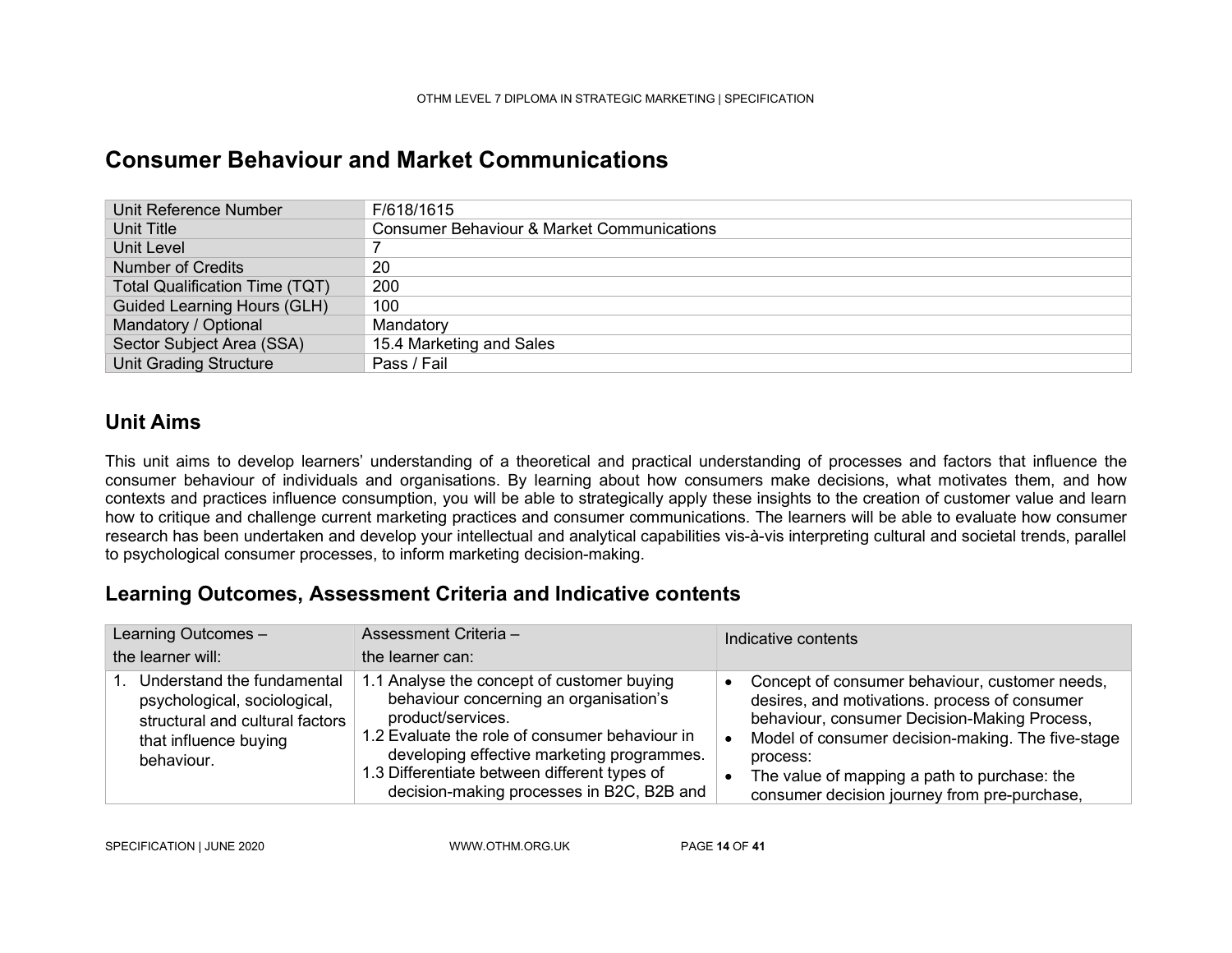|                                                                                                                         | C2C contexts.                                                                                                                                                                                                | $\bullet$ | purchase, receive and post-purchase.<br>Levels of consumer decision-making - extensive<br>problem-solving, limited problem-solving and routine<br>response behaviour.<br>Four views of consumer decision-making:<br>economic, passive, emotional and cognitive.<br>Factors that influence decision-making: The<br>influence of heuristics on decision-making.<br>The influence of elements of the marketing mix on<br>decision-making.<br>The influence of new technologies (e.g. e-tailing,<br>online transactions and purchasing, eBay and the<br>rise of C2C purchasing). Model for organisational<br>decision-making. Different buying stages.<br>Determinants or factors influencing consumer<br>behaviour, individual factors, social-cultural and<br>economic issues, and marketing practices. The<br>relation of consumer behaviour with marketing<br>segments, targeting, brand position and market ng<br>mix.<br>Decision-Making Unit, Level of involvement<br>Perceived risk Evolving buyer behaviour and media<br>habits (digital channels/mobile devices).<br>Types of customers - buyers; consumers; clients;<br>end-users; organisations, consumer behaviour in<br>B2B, B2C, C2C context,<br>Organisational contexts: Profit; Not-for-Profit; third<br>sector; FMCGs, Differences in motivations; needs;<br>wants; values, Social influences on intentions and<br>behaviour. |
|-------------------------------------------------------------------------------------------------------------------------|--------------------------------------------------------------------------------------------------------------------------------------------------------------------------------------------------------------|-----------|---------------------------------------------------------------------------------------------------------------------------------------------------------------------------------------------------------------------------------------------------------------------------------------------------------------------------------------------------------------------------------------------------------------------------------------------------------------------------------------------------------------------------------------------------------------------------------------------------------------------------------------------------------------------------------------------------------------------------------------------------------------------------------------------------------------------------------------------------------------------------------------------------------------------------------------------------------------------------------------------------------------------------------------------------------------------------------------------------------------------------------------------------------------------------------------------------------------------------------------------------------------------------------------------------------------------------------------------------------------------------------------------|
| 2. Understand the relevance of<br>particular theories, Factor,<br>models and concepts related<br>to consumer behaviour. | 2.1 Evaluate the impact of the application of<br>appropriate theories, concepts and models<br>that influence and impact consumer<br>decision-making process, supported by<br>specific examples and contexts. | $\bullet$ | Consumer psychology; Cognition - thinking,<br>understanding and interpreting stimuli and events;<br>Affective – feelings and attitudes; how and why<br>these are created and embedded in the mind.                                                                                                                                                                                                                                                                                                                                                                                                                                                                                                                                                                                                                                                                                                                                                                                                                                                                                                                                                                                                                                                                                                                                                                                          |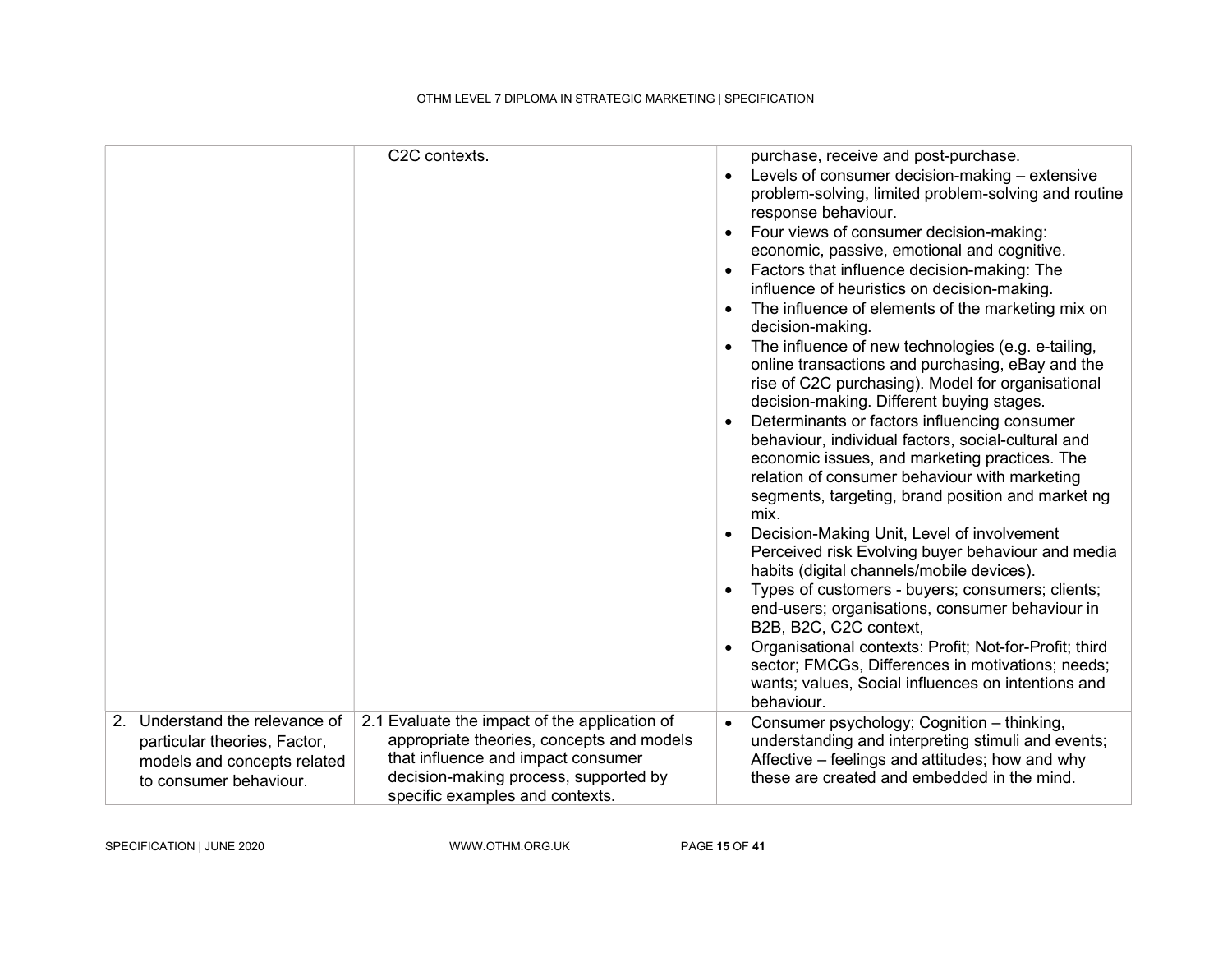|                                                                                                                                    | 2.2 Examine the external and individual factors<br>that influence consumer behaviour using<br>models of customer buying behaviour.<br>2.3 Evaluate the process of adoption of new<br>products and services.                                                                                                                                    | $\bullet$<br>$\bullet$<br>$\bullet$ | Theories of buyer behaviour: theory of reasoned<br>action) TRA) and theory of planned behaviour<br>$(TPB)$ .<br>Models of consumer behaviour: Economic Model,<br>Psychological Model, Schiffman, and Kanuk, the<br>model of consumer behaviour. The Nicosia Model,<br>Howarth Sheth Model. Sociological Model.<br>Family Decision-making model, Engel-Blackwell-<br>Kollat Model, Webster and Wind Model of<br>Organisational Buying Behaviour.<br>Individual factors: motivation, learning, memory,<br>perception, attitudes, the personal self, personality,<br>lifestyles, demographic factors etc.<br>Group influences: opinion leaders reference groups,<br>culture.<br>Consumer levels of involvement, risks and<br>problem-solving behaviours (routine, limited,<br>extensive) Buying Roles and decision-making Unit,<br>different types of buying behaviour (Kotler, 2003) or<br>levels of consumer decision making, Habitual<br>buying behaviour, Variety-seeking buying<br>behaviour Complex buying behaviour, Dissonance-<br>reducing buyer behaviour<br>Diffusion of innovation, Buying decision processes<br>towards new products concept and process,<br>Influence of technology. |
|------------------------------------------------------------------------------------------------------------------------------------|------------------------------------------------------------------------------------------------------------------------------------------------------------------------------------------------------------------------------------------------------------------------------------------------------------------------------------------------|-------------------------------------|-------------------------------------------------------------------------------------------------------------------------------------------------------------------------------------------------------------------------------------------------------------------------------------------------------------------------------------------------------------------------------------------------------------------------------------------------------------------------------------------------------------------------------------------------------------------------------------------------------------------------------------------------------------------------------------------------------------------------------------------------------------------------------------------------------------------------------------------------------------------------------------------------------------------------------------------------------------------------------------------------------------------------------------------------------------------------------------------------------------------------------------------------------------------------------------------------|
| 3. Understanding the marketing<br>research process and<br>customer insight in different<br>contexts including digital<br>contexts. | 3.1 Analyse the concepts and processes of<br>developing customer insight in B2C, B2B &<br>C2C contexts.<br>3.2 Analyse factors that affect consumer<br>behaviour and misbehaviours in digital and<br>social media contexts.<br>3.3 Evaluate and design a marketing research<br>study for developing customer insight in<br>different contexts. | $\bullet$                           | The differences between B2C and B2B decision-<br>making processes.<br>Consumer behaviour and technology, environment<br>and global contexts, consumer behaviour and<br>misbehaviours in a digital context, Digital & social<br>media and consumer behaviour. the concept and<br>process of developing customer insight marketing<br>research concepts. research methods: Research                                                                                                                                                                                                                                                                                                                                                                                                                                                                                                                                                                                                                                                                                                                                                                                                               |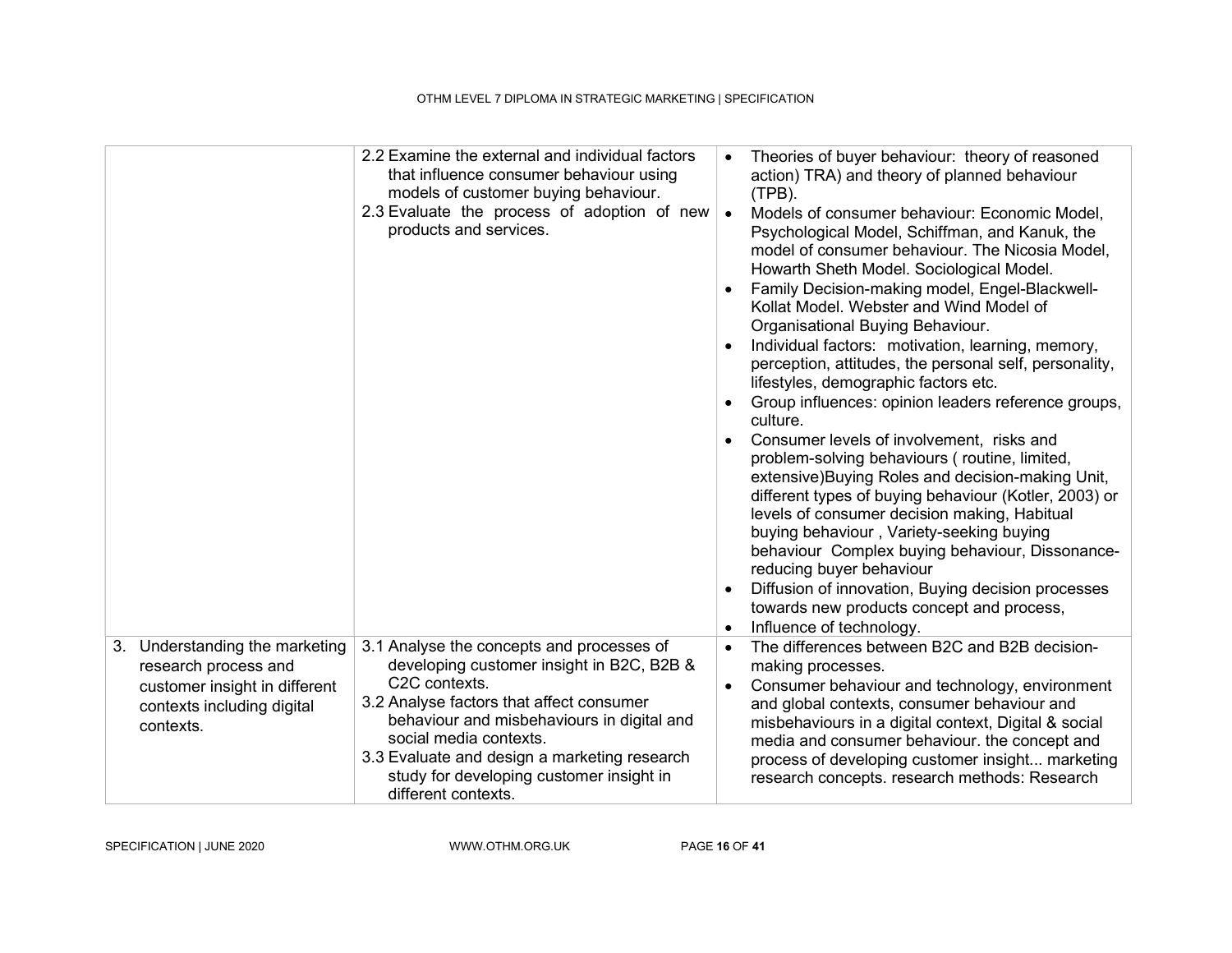|                                                                                                                                   | 3.4 Evaluate the principles and benefits of<br><b>Customer Relationship Management.</b>                                                                                                                                                                                                                                                                                                                                                                                                                                                                                                                                         | design to understand consumers and marketplace<br>behaviours.: the research design process, including<br>problem identification, research question<br>development, data collection, data analysis and<br>marketing project writing.<br>Data capture instruments. sampling, ethics, project<br>management, research supplier relationships,<br>Research questions/objectives Underpinning market<br>research methods, usage of qualitative and<br>quantitative, research principles.<br>Managing customer experiences, principles and<br>benefits of customer relationship management<br>(CRM), customer relationship management<br>concepts, customer relationship management<br>systems, managing all customer-facing interactions<br>, enhancing customer value, customer satisfaction<br>surveys/measures, complaints, retention, loyalty,<br>churn, customer lifetime value a dynamic approach<br>- continuous improvement in CRM. |
|-----------------------------------------------------------------------------------------------------------------------------------|---------------------------------------------------------------------------------------------------------------------------------------------------------------------------------------------------------------------------------------------------------------------------------------------------------------------------------------------------------------------------------------------------------------------------------------------------------------------------------------------------------------------------------------------------------------------------------------------------------------------------------|----------------------------------------------------------------------------------------------------------------------------------------------------------------------------------------------------------------------------------------------------------------------------------------------------------------------------------------------------------------------------------------------------------------------------------------------------------------------------------------------------------------------------------------------------------------------------------------------------------------------------------------------------------------------------------------------------------------------------------------------------------------------------------------------------------------------------------------------------------------------------------------------------------------------------------------|
| 4. Understand the process of<br>managing customer<br>experience, customer<br>relationship management<br>and market communication. | 4.1 Analyse the relationship between consumer<br>behaviour consumer experience and<br>consumer communication.<br>4.2 Develop a plan to enhance customer<br>experience and customer relationship<br>management.<br>4.3 Evaluate factors that determine the choice of<br>a message and media for effective customer<br>communications to manage consumer<br>relationship.<br>4.4 Analyse the elements of an effective<br>consumer communications strategy<br>including digital media strategies to manage<br>customer relationship.<br>4.5 Evaluate a range of metrics to measure the<br>success of the communication strategy to | Organising buying behaviour: consumer behaviour<br>$\bullet$<br>in B2B, B2C and C2C contexts,<br>The buyer's decision-making process, process and<br>$\bullet$<br>factors of Industrial / Organisation Buying<br>behaviour.<br>Strategy to enhance customer experience and build<br>customer relationships, consumer behaviour &<br>segmentation, targeting and positioning,<br>Defining customer aspirations and expectations,<br>measuring gaps in customer experiences,<br>Understanding customers and their journeys<br>Customer experiences and mapping customer<br>$\bullet$<br>journey, employees and internal marketing,<br>Creating a shared aspiration, Service satisfaction,<br>Critical incidents. Moments of truth, Customer<br>touchpoints, developing Service Blueprints.                                                                                                                                               |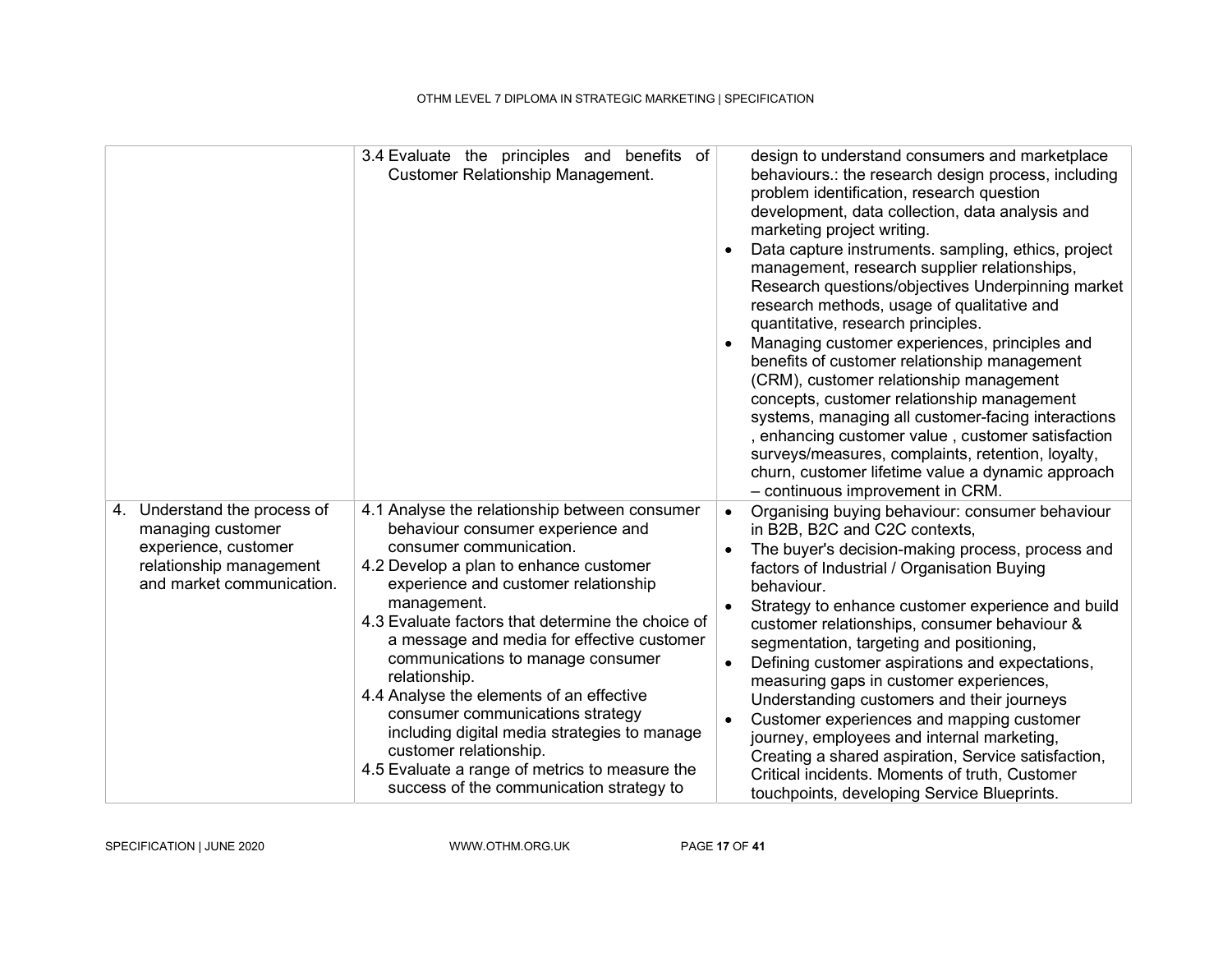| manage customer relationship.<br>relationship lifecycle, Ladder of Loyalty,<br>Customer satisfaction and loyalty, word of mouth,<br>$\bullet$<br>viral marketing, benchmarking best practices of<br>managing customer experiences & CRM,<br>implementing plan to enhance customer experience<br>& CRM, Executing change.<br>Buyer behaviour and promotional strategy in<br>different contexts, e-consumer behaviour in a digital<br>context, digital technologies and customer<br>experience: Online forums,<br>Comparison websites, Social media, Online buying,<br>$\bullet$<br>Direct marketing and selling, Use of algorithms and<br>Al, Online complaint handling, post-purchase<br>management<br>Integrated marketing communication (IMC)<br>$\bullet$<br>Relationship marketing Media selection Message<br>creation. Creation of value Price/quality balance |
|---------------------------------------------------------------------------------------------------------------------------------------------------------------------------------------------------------------------------------------------------------------------------------------------------------------------------------------------------------------------------------------------------------------------------------------------------------------------------------------------------------------------------------------------------------------------------------------------------------------------------------------------------------------------------------------------------------------------------------------------------------------------------------------------------------------------------------------------------------------------|

#### Assessment

To achieve a 'pass' for this unit, learners must provide evidence to demonstrate that they have fulfilled all the learning outcomes and meet the standards specified by all assessment criteria.

| Learning Outcomes to be met | Assessment Criteria to be covered | Assessment type | Word count (approx. length) |
|-----------------------------|-----------------------------------|-----------------|-----------------------------|
| All 1 to 4                  | All ACs under LO 1 to 4           | Report          | 4500 words                  |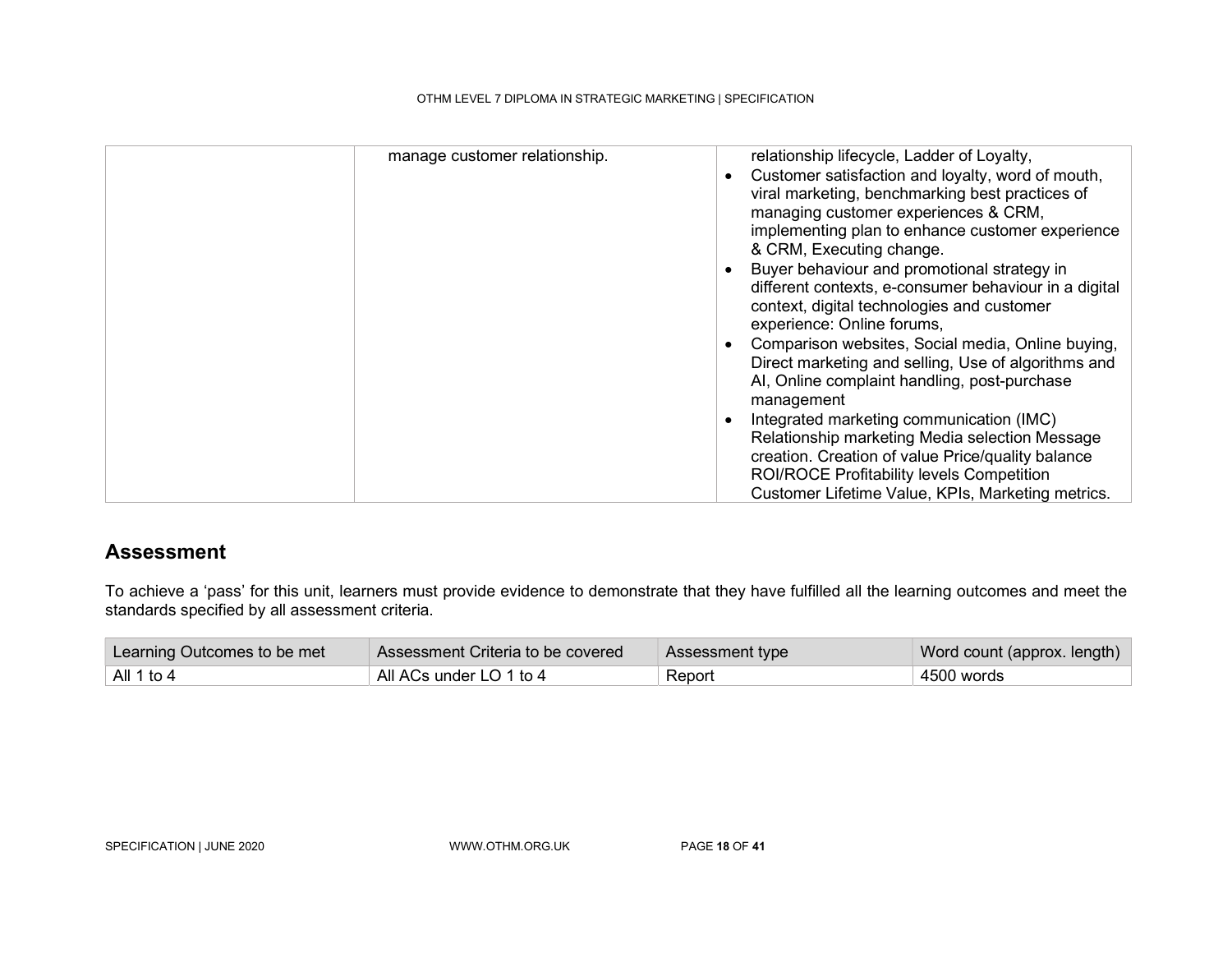#### Indicative Reading list

De Mooij, M. (2004). Consumer Behavior and Culture: Consequences for Global Marketing and Advertising. Thousand Oaks: Sage Publications.

Gabriel, Y. and Lang, T. (2006). The Unmanageable Consumer. London: Sage Publications.

Hoyer, MacInnis, & Pieters (2010). Consumer Behavior, 6th edition. South-Western Cengage Learning Malhotra N., Birks D. and Wills P. (2012). Marketing Research: An Applied Approach, 4th edition. Prentice Hall/FT.

Saunders, M., Lewis P. and Thornhill, A. (2012). Research Methods for Business Students, 6th edition. Pearson.

Solomon, M. R., Bamossy, G., Askegaard, S. and Hogg, M. K. (2013). Consumer Behaviour: A European Perspective, 5th edition. Harlow: Prentice Hall.

Wilson, A. (2006). Marketing Research: An Integrated Approach, 2nd edition. Harlow: FT Prentice Hall (Pearson).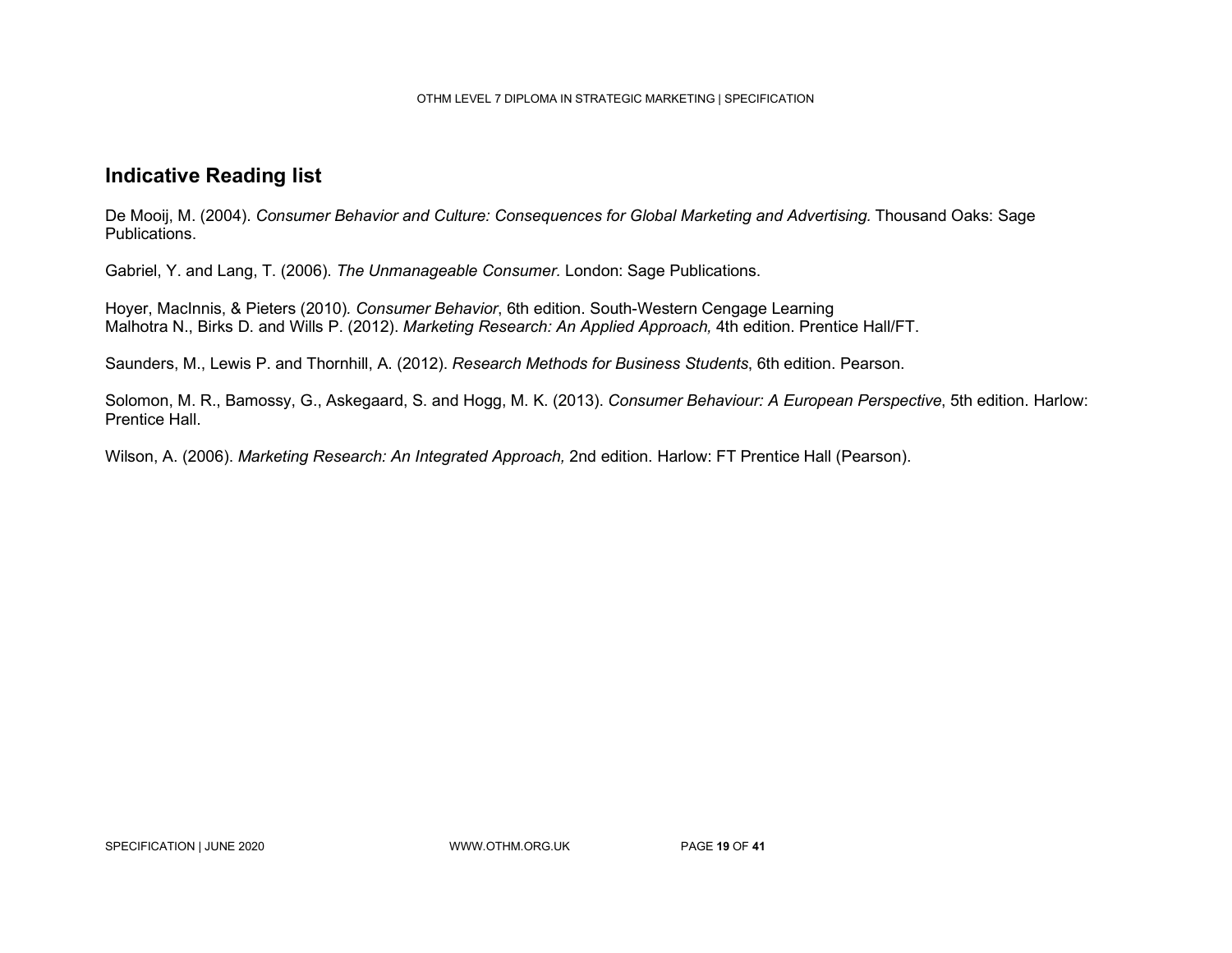| Unit Reference Number              | J/618/1616                         |
|------------------------------------|------------------------------------|
| Unit Title                         | Digital and Social Media Marketing |
| Unit Level                         |                                    |
| <b>Number of Credits</b>           | 20                                 |
| Total Qualification Time (TQT)     | 200 Hours                          |
| <b>Guided Learning Hours (GLH)</b> | 100 Hours                          |
| Mandatory / Optional               | Mandatory                          |
| Sector Subject Area (SSA)          | 15.4 Marketing and Sales           |
| <b>Unit Grading Structure</b>      | Pass / Fail                        |

### Digital and Social Media Marketing

#### Unit Aims

This unit aims to develop learners' a practical introduction to digital and social media technologies (such as Twitter, Facebook, connected devices – the internet of things and affiliate networks) and their application within marketing. The module examines the key characteristics of digital and social media, identifies the theoretical underpinnings such as issues of trust and customer engagement together with trends and usage patterns to provide a framework through which to understand and evaluate them. In addition, the module examines the legal and ethical considerations that marketing in a digital world raises. This module teaches you a range of state-of-the art tools and theories of how to use social media effectively to achieve your branding and communication goals. students will learn the scientific and strategic approach to marketing with hands-on implementation of online marketing and social media strategies.

#### Learning Outcomes, Assessment Criteria and Indicative Contents

| Learning Outcomes -<br>the learner will:                                                      | Assessment Criteria -<br>the learner can:                                                                                                                                                                                                                                                      | Indicative contents                                                                                                                                                                                                                                                                            |
|-----------------------------------------------------------------------------------------------|------------------------------------------------------------------------------------------------------------------------------------------------------------------------------------------------------------------------------------------------------------------------------------------------|------------------------------------------------------------------------------------------------------------------------------------------------------------------------------------------------------------------------------------------------------------------------------------------------|
| 1. Understand the role of<br>information technology and<br>social media in digital marketing. | 1.1 Discuss the integration of digital marketing<br>and offline marketing concepts and<br>applications.<br>1.2 Analyse the role of digital technologies in<br>digital marketing strategies and tactics<br>within an e-business perspective.<br>1.3 Develop goals and objectives of digital and | Traditional marketing vs digital marketing.<br>$\bullet$<br>Concepts of social media marketing and digital<br>marketing.<br>Introduce a digital dimension of marketing<br>$\bullet$<br>principles. Marketing and creating customer value,<br>concepts of consumer relation, customer retention |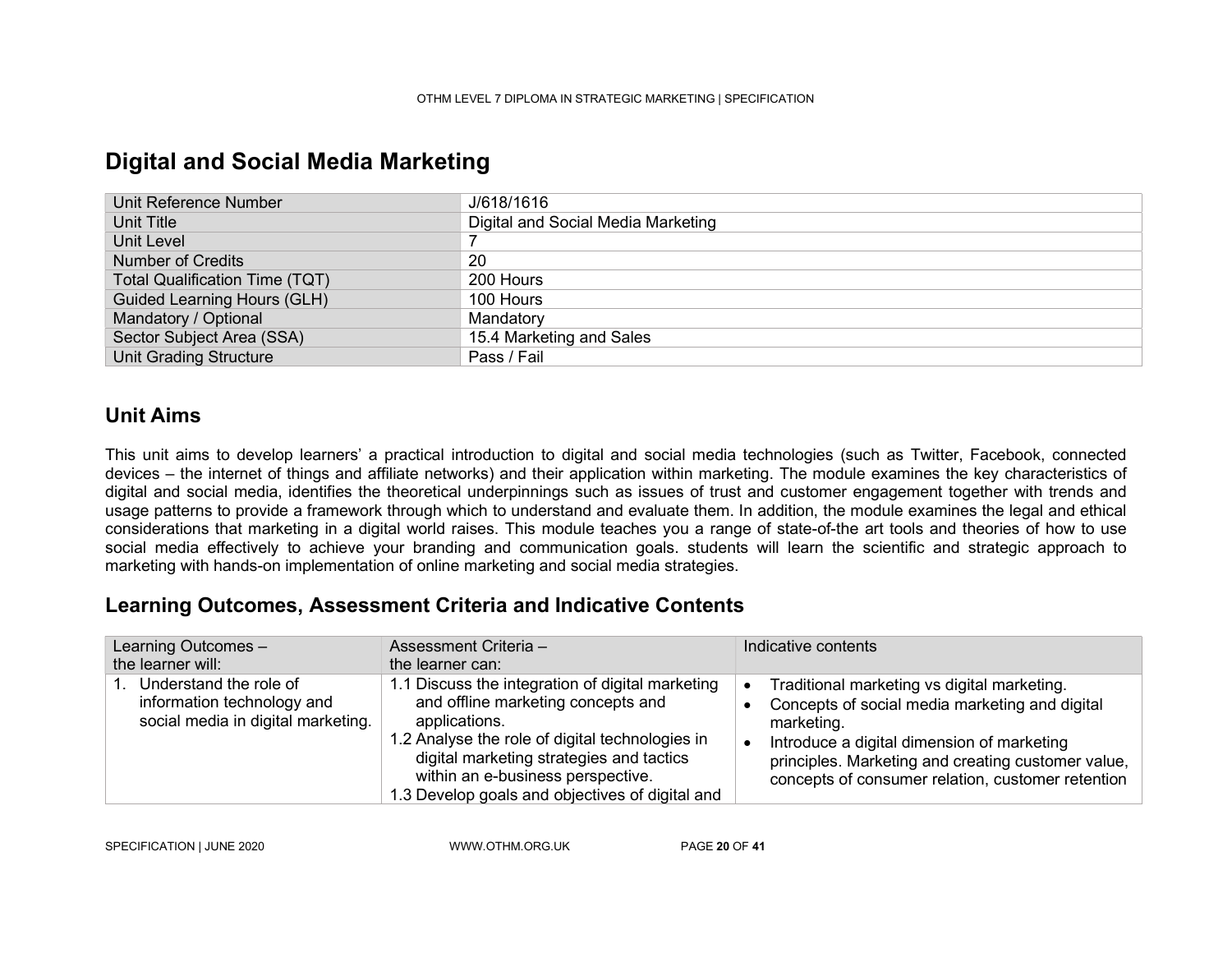| social media strategy.<br>1.4 Evaluate the role of e-commerce in building<br>and maintain relationships, customer<br>retention and customer loyalty. | and customer loyalty in digital context. Integration<br>of online and offline marketing: real-time<br>marketing, Apps and co-creation, diminishing<br>attention span, customer experience, multi-<br>screening.<br>E-commerce: e-commerce relationships (business<br>to business, business to consumer, consumer to<br>business, consumer to consumer, business to<br>employee); online presence; 100 percent uptime;<br>global access; internet presence; internet trading;<br>funds transfer. Use of information systems:<br>intranets; extranets and virtual private networks<br>(VPNs) for supply chain integration; operational<br>issues e.g. eliminating 'media breaks' to exchange<br>supply information on a common digital platform.<br>Digital marketing and new technologies: social<br>media, Internet of Things, location-based<br>marketing, big data, blockchain technology,<br>crowdsourcing, virtual and augmented reality,<br>automation, programmatic, digital content,<br>integration. Online marketing and social media.<br>Online marketing (e.g., display ads and search<br>ads, SEO mobile marketing, etc.) And social media<br>(e.g., Twitter, Facebook, etc.).<br>Range of digital/mobile/social media marketing<br>tools. Benefits of digital marketing and role of it:<br>geographic coverage, customer reach. Online<br>communication systems; online business<br>communities; 24/7 availability, flexibility, speed of<br>customization, interactivity, and personalization,<br>decrease in transaction costs; closer buyer-<br>supplier relationships; improved purchasing, order<br>processing .e-tailing; business to business,<br>business to consumer; intermediation and<br>disintermediation; networks., measurability and |
|------------------------------------------------------------------------------------------------------------------------------------------------------|------------------------------------------------------------------------------------------------------------------------------------------------------------------------------------------------------------------------------------------------------------------------------------------------------------------------------------------------------------------------------------------------------------------------------------------------------------------------------------------------------------------------------------------------------------------------------------------------------------------------------------------------------------------------------------------------------------------------------------------------------------------------------------------------------------------------------------------------------------------------------------------------------------------------------------------------------------------------------------------------------------------------------------------------------------------------------------------------------------------------------------------------------------------------------------------------------------------------------------------------------------------------------------------------------------------------------------------------------------------------------------------------------------------------------------------------------------------------------------------------------------------------------------------------------------------------------------------------------------------------------------------------------------------------------------------------------------------------------------------------------------------|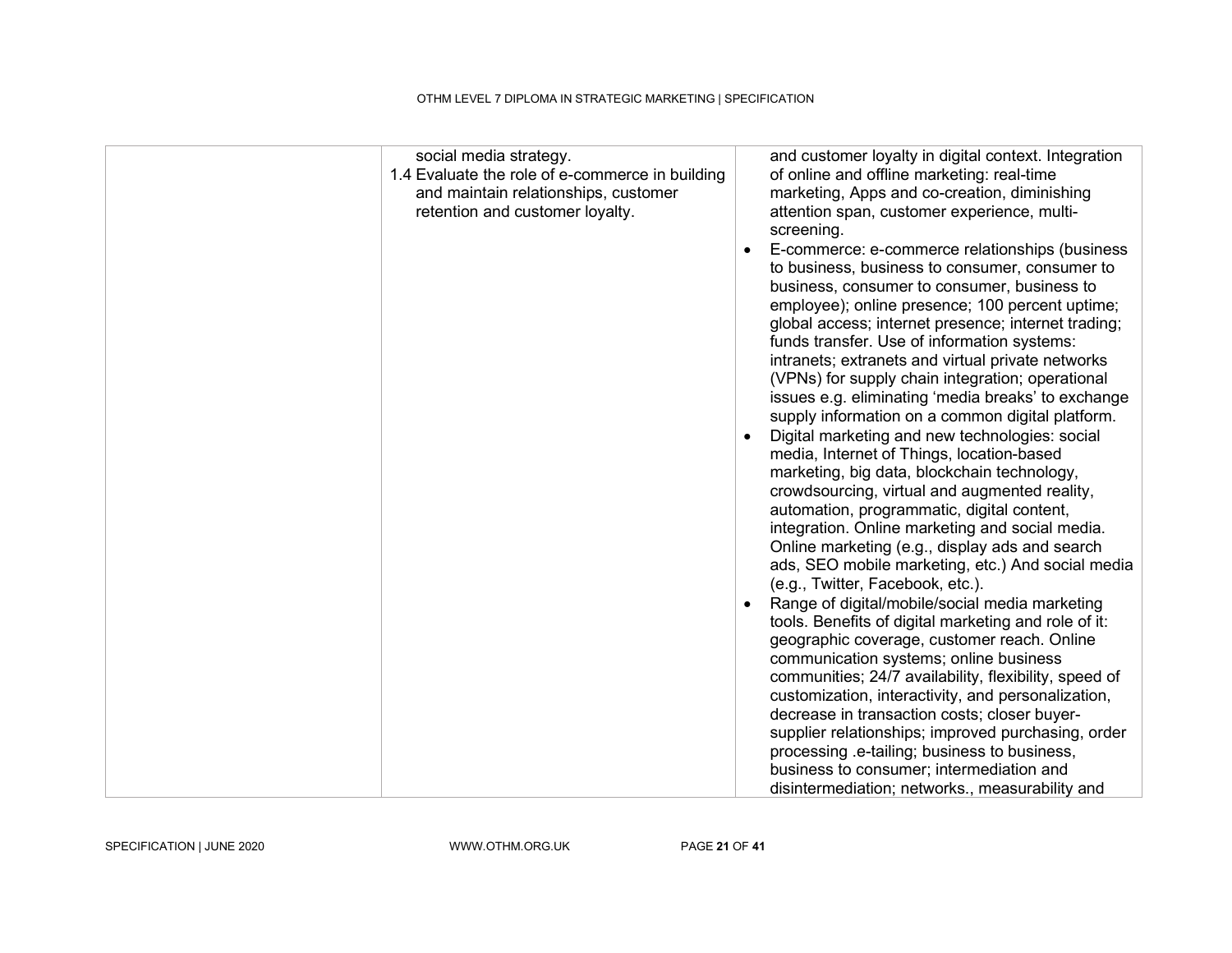|                                                                                             |                                                                                                                                                                                                                                                                                                                                                                                                                                                                                                                                                                                               | $\bullet$<br>$\bullet$              | attribution.<br>Using e-technologies to build and nurture<br>customer relationships. Process of consumer<br>decision making, AIDA & AIETA model of<br>communication, advertisement and idea or<br>product/service adoptions, customer involvement<br>and customer engagement, customer relation and<br>customer loyalty ladder: passive relationship,<br>suspect, prospect, customer, client, supporter,<br>advocate. The online customer journey, online<br>word of mouth, consumer-generated media, online<br>research, personalisation.<br>Objectives of digital and social media strategy.                                                                                                                                                                                                                                                                                                                                                                                                                                                                                                     |
|---------------------------------------------------------------------------------------------|-----------------------------------------------------------------------------------------------------------------------------------------------------------------------------------------------------------------------------------------------------------------------------------------------------------------------------------------------------------------------------------------------------------------------------------------------------------------------------------------------------------------------------------------------------------------------------------------------|-------------------------------------|----------------------------------------------------------------------------------------------------------------------------------------------------------------------------------------------------------------------------------------------------------------------------------------------------------------------------------------------------------------------------------------------------------------------------------------------------------------------------------------------------------------------------------------------------------------------------------------------------------------------------------------------------------------------------------------------------------------------------------------------------------------------------------------------------------------------------------------------------------------------------------------------------------------------------------------------------------------------------------------------------------------------------------------------------------------------------------------------------|
| 2. Understand the changing<br>dynamics of an organisation's<br>environment and its impacts. | 2.1 Analyse how the changing dynamics of the<br>internal and external environments<br>influence the future direction of the digital<br>structure of an organisation.<br>2.2 Analyse the process and factors that<br>include consumers to adopt digital<br>marketing.<br>2.3 Evaluate the changes in online customer<br>behaviour as a result of the dynamic digital<br>environment.<br>2.4 Develop an integrated approach to data<br>collection, analysis and extraction of<br>insights across all channels, which enables<br>an understanding and synthesis of<br>information into insights. | $\bullet$<br>$\bullet$<br>$\bullet$ | Reasons for the rise in online consumer power.<br>Macro-factors including political – global insecurity,<br>global crisis, Brexit. Economic – crowdfunding,<br>international trade agreements. Social -<br>urbanisation, Netizen journalism, health and<br>wellbeing. Technology-predictive analysis, artificial<br>intelligence, virtual reality, augmented reality,<br>Mobile evolution, Genetic Technology, Wearable<br>technology, Environmental - global warming,<br>global shortages, Legal – privacy and security-<br>organizational and individual.<br>Micro-factors including competition - innovation,<br>globalisation. the competitive landscape across a<br>number of markets: market size, competitive<br>strategies, market share, market positioning, share<br>of voice, market attractiveness, local/global<br>scenarios, social media monitoring, sentiment<br>analysis tools. Off-site web analytics, Market<br>analysis tools.<br>Organisational resources, capabilities,<br>competencies Culture, structure, functional<br>orientation Ownership and purpose Internal digital |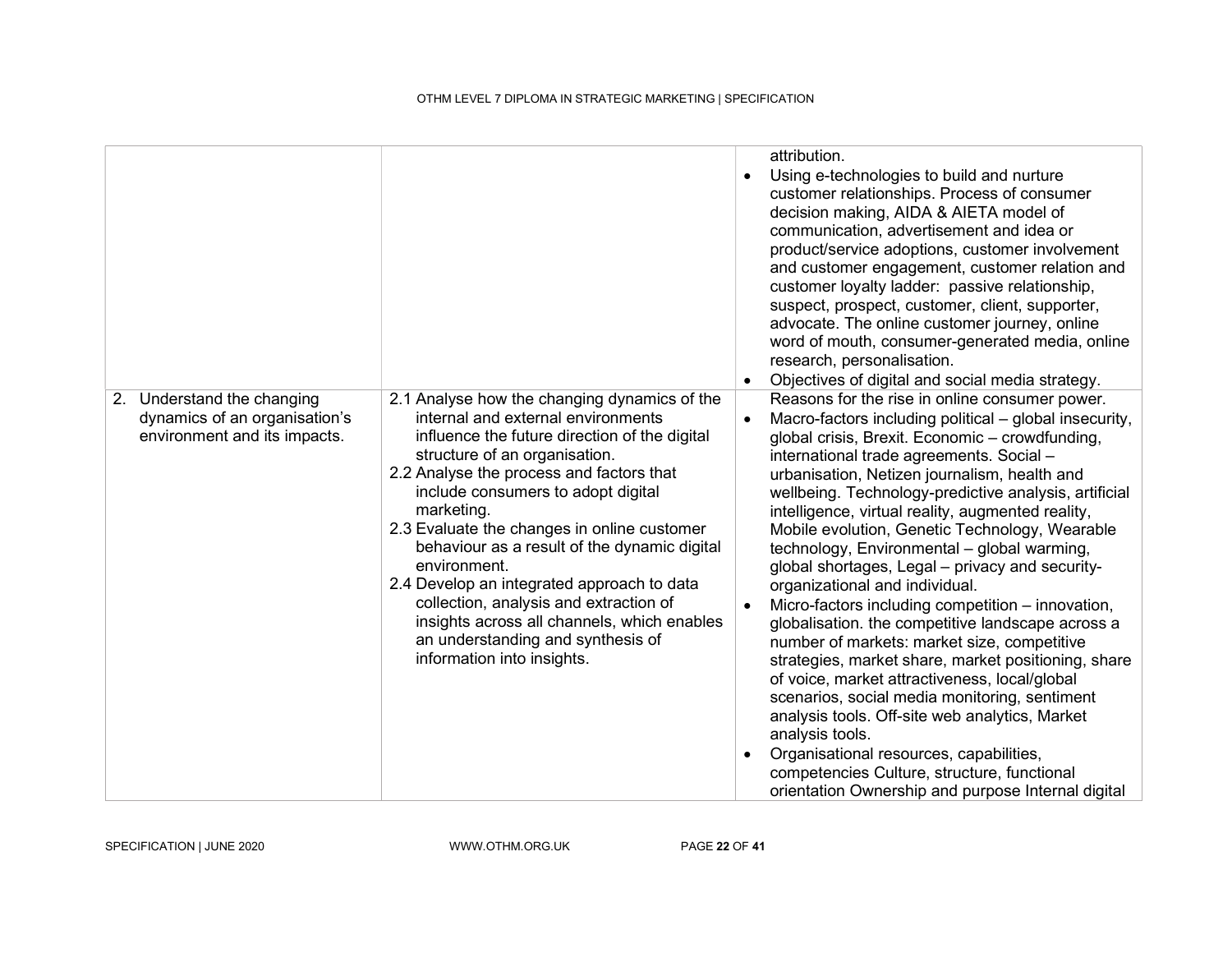|  | skills - SEO, PPC, social media, data<br>visualisation, content management.<br>Customers – consumers' choices and how they<br>react to marketing campaigns, changing<br>behaviour, emerging markets, service<br>expectations, changes in online customer<br>behaviour as a result of the dynamic digital<br>environment: added value created, interaction,<br>usability and experience, speed, cost, perception<br>of credibility, filtering, security and privacy, data<br>protection laws, brand image and corporate<br>reputation, consumer expectations<br>Customer segmenting and targeting for digital |
|--|--------------------------------------------------------------------------------------------------------------------------------------------------------------------------------------------------------------------------------------------------------------------------------------------------------------------------------------------------------------------------------------------------------------------------------------------------------------------------------------------------------------------------------------------------------------------------------------------------------------|
|  | strategy. Micro-segments, mobility of demand,<br>channels - omni and multi-channels, integrated<br>supply chains.                                                                                                                                                                                                                                                                                                                                                                                                                                                                                            |
|  | Process and stages in digital adoption: technology<br>adoption and diffusion, staged consumer adoption<br>process, staged business adoption process,<br>factors influencing speed and extent of adoption.<br>SWOT/TOWS Matching digital Strategies.<br>Scenario planning, Forecasting, value creation                                                                                                                                                                                                                                                                                                        |
|  | relevant to the organisation: Market intelligence<br>Information systems, Relationship between owned,<br>paid and earned media and impact on value. Using<br>Ranking, prioritisation, score cards, dashboards<br>etc.                                                                                                                                                                                                                                                                                                                                                                                        |
|  | Data sources Data strategy Data mining Privacy<br>issues in a UK/EU/Global environment Online data<br>collection eCRM Data cleansing Integrated<br>analytics Social identity, Footprint and<br>Technographics.                                                                                                                                                                                                                                                                                                                                                                                               |
|  | Marketing research Reforecasting, Big data<br>metrics, Social media analysis and monitoring<br>Social listening/buzz monitoring, Harnessing data                                                                                                                                                                                                                                                                                                                                                                                                                                                             |

SPECIFICATION | JUNE 2020 WWW.OTHM.ORG.UK PAGE 23 OF 41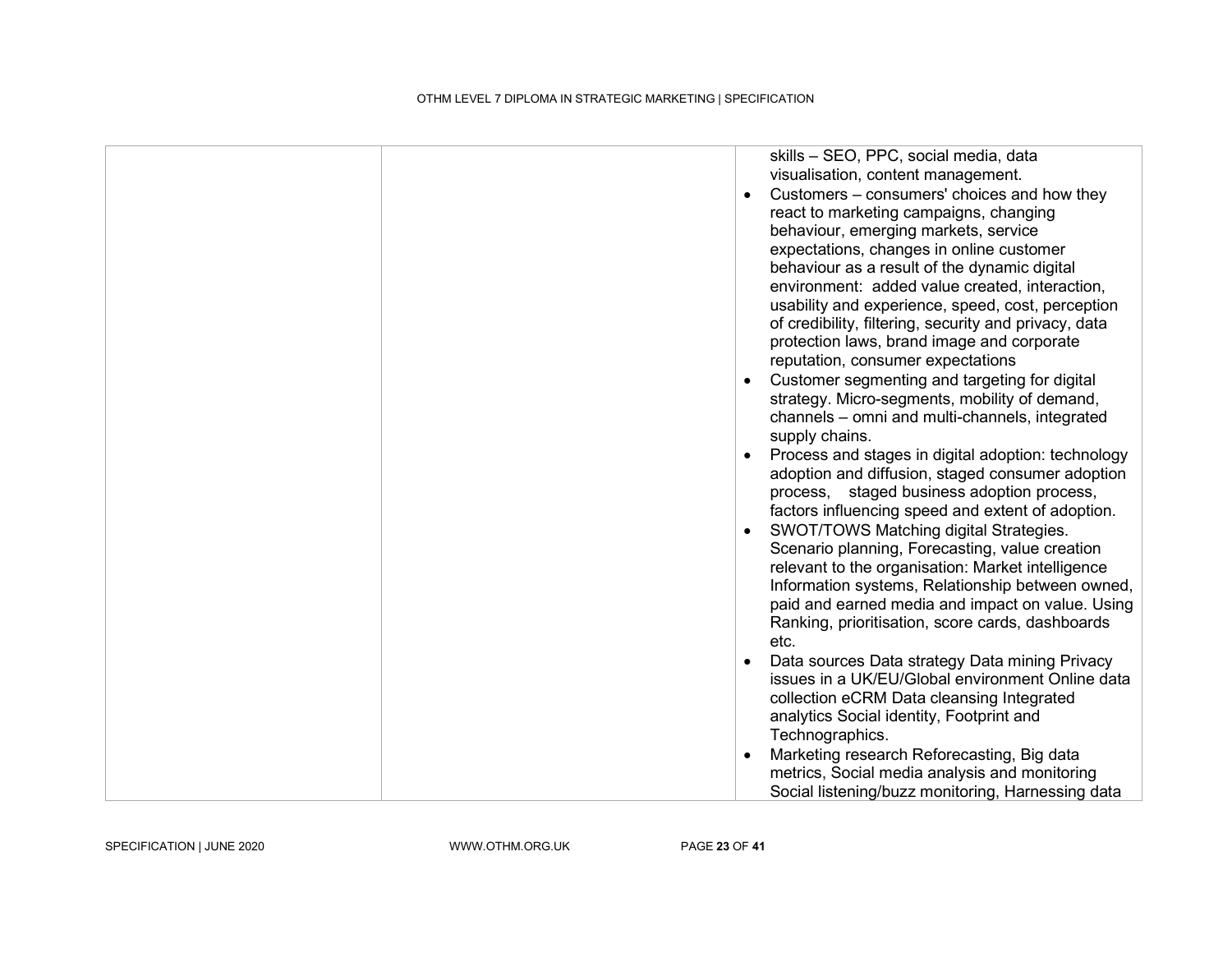|    |                                                                                                                                     |                                                                                                                                                                                                                                                                                                                                                                                                | $\bullet$                                        | to extract actionable insights.<br>Online survey methods to capture data and enrich<br>customer insights, Commercial measures, Brand<br>measures, Tactical measures.<br>Sources of data for measuring digital campaigns:<br>Primary and secondary data, Onsite (log files and<br>tagging), Offsite (panels, VOC), Usability studies,<br>Tracking studies, Conversion funnels.<br>Reports, presentations and dashboards, Key<br>performance indicators (KPIs), Data mapping<br>Social Analytics, Sentiment Analysis. Affiliate<br>networks, Social networks, Customers, consumers<br>and users Visitors, Personas, Dashboards, CRM<br>systems Contingency planning.                                                                                                                                                                                                                                                                                                                    |
|----|-------------------------------------------------------------------------------------------------------------------------------------|------------------------------------------------------------------------------------------------------------------------------------------------------------------------------------------------------------------------------------------------------------------------------------------------------------------------------------------------------------------------------------------------|--------------------------------------------------|---------------------------------------------------------------------------------------------------------------------------------------------------------------------------------------------------------------------------------------------------------------------------------------------------------------------------------------------------------------------------------------------------------------------------------------------------------------------------------------------------------------------------------------------------------------------------------------------------------------------------------------------------------------------------------------------------------------------------------------------------------------------------------------------------------------------------------------------------------------------------------------------------------------------------------------------------------------------------------------|
| 3. | Recommend resource-led<br>innovative approaches using<br>digital marketing tools to<br>contemporary digital marketing<br>challenges | 3.1 Analyse the role of digital marketing within<br>the extended marketing mix- 7 Ps.<br>3.2 Evaluate different automated and non-<br>automated sales and support activities,<br>3.3 Evaluate various Digital communications<br>tools and platforms that can be used to<br>enhance customer experience<br>3.4 Analyse and evaluate E-commerce based<br>business models for revenue generation. | $\bullet$<br>$\bullet$<br>$\bullet$<br>$\bullet$ | Digital marketing within the extended marketing<br>mix- 7 Ps product, price, promotion, place, people,<br>process and physical evidence, promotional mix<br>and integrating market communication, branding.<br>Digital communications tools and enhance<br>customer experience: Web sites; microsites, web<br>pages, mobile Search engine marketing, Online<br>and offline integration, Personalisation, Conversion<br>Rate Optimisation, Engagement and retention,<br>Usability.<br>Platforms for different contexts<br>B2B, B2C, C2C, C2B, G2G, G2B, G2C, B2G,<br>C2G, Capabilities of digital platforms: Depth<br>and breadth of coverage, Analytics and<br>metrics, Collaboration and workflow,<br>engagement, Scalability.<br>E-commerce based business models for revenue<br>generation: Commerce, Subscriptions and pay per<br>view, advertising, lead generation, merchants,<br>infomediaries, data and CRM, sharing economy<br>based business model, agglomeration marketing |

SPECIFICATION | JUNE 2020 WWW.OTHM.ORG.UK PAGE 24 OF 41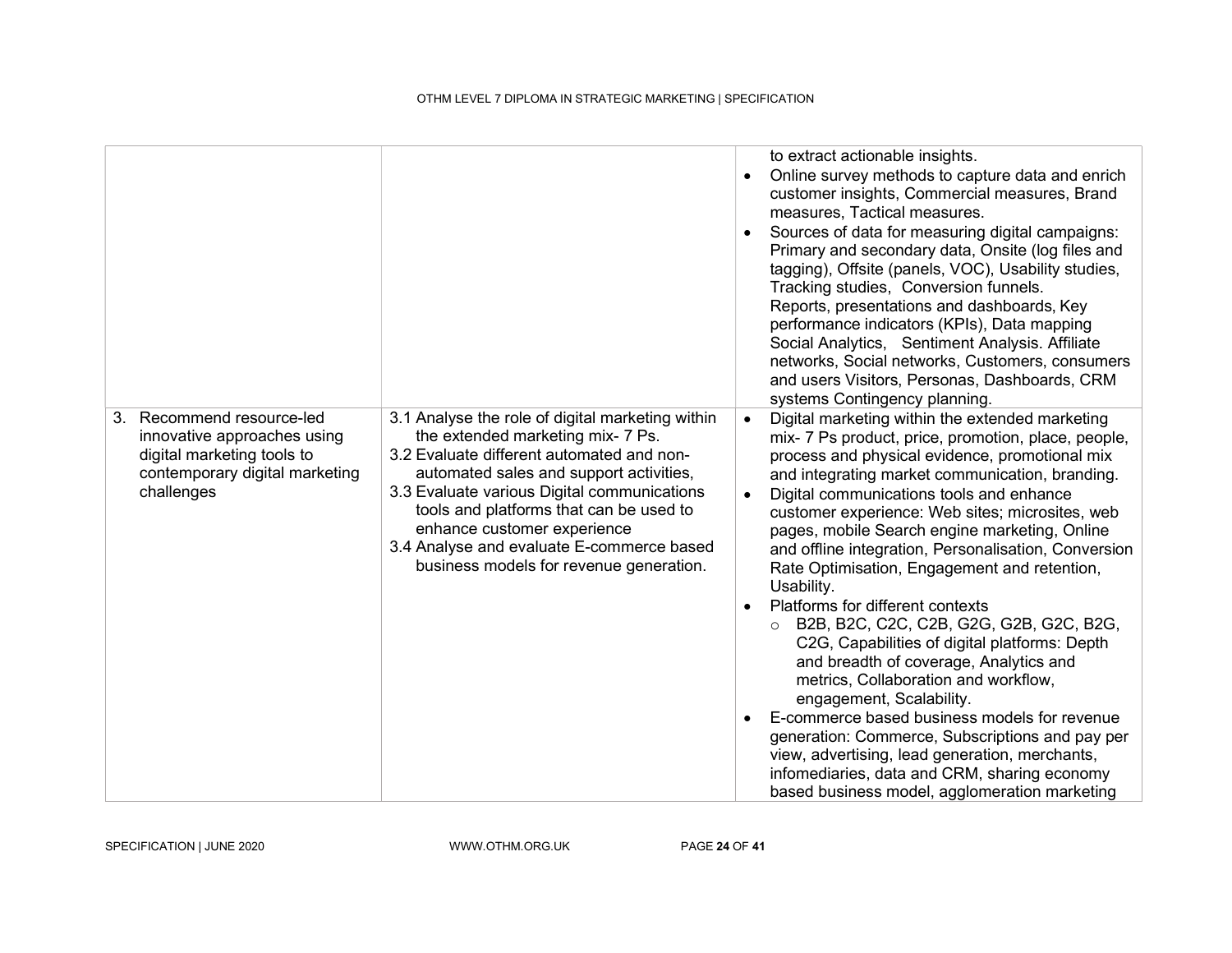|                                                                                                                                                      |                                                                                                                                                                                                                                                                                                                                                                                                                                                                                                                                                      | $\bullet$                                        | websites.<br>Different automated and non-automated sales and<br>support activities, automated: programmatic and<br>retargeted advertising, shopping carts, automated<br>repeat purchase settings, calls to action. real-time<br>online sales and support: e-mail campaigns, SMS<br>sales campaigns, sales affiliate and sales<br>networks, live person support, integrated live chat,<br>social media sales channels.                                                                                                                                                                                                                                                                                                                                                                                                                                                                                                                                                                                                                                                                                                                                                                              |
|------------------------------------------------------------------------------------------------------------------------------------------------------|------------------------------------------------------------------------------------------------------------------------------------------------------------------------------------------------------------------------------------------------------------------------------------------------------------------------------------------------------------------------------------------------------------------------------------------------------------------------------------------------------------------------------------------------------|--------------------------------------------------|----------------------------------------------------------------------------------------------------------------------------------------------------------------------------------------------------------------------------------------------------------------------------------------------------------------------------------------------------------------------------------------------------------------------------------------------------------------------------------------------------------------------------------------------------------------------------------------------------------------------------------------------------------------------------------------------------------------------------------------------------------------------------------------------------------------------------------------------------------------------------------------------------------------------------------------------------------------------------------------------------------------------------------------------------------------------------------------------------------------------------------------------------------------------------------------------------|
| 4. Understand how to develop<br>digital strategies and an<br>integrated social media<br>campaign for a strategic<br>relationship with the customers. | 4.1 Analyse a digital marketing strategy for an<br>organisation for building customer<br>relationships with the brand and<br>organisation.<br>4.2 Analyse a digital strategy with an integrated<br>digital promotion campaign to create a<br>web-based presence.<br>4.3 Evaluate the resource requirements for a<br>digital marketing strategy, digital channels<br>and digital communications mix.<br>4.4 Examine the use of proposed key<br>performance indicators to measure the<br>success of the digital strategy and social<br>media campaign. | $\bullet$<br>$\bullet$<br>$\bullet$<br>$\bullet$ | Build consumer-brand relationships, Relationship<br>marketing theories Customer lifetime value<br>Marketing communications Complaints process<br>Customer service Collecting data at all touchpoints<br>eCRM Building a customer-centric company<br>culture.<br>The customer journey in the digital context:<br>unaware, aware, interest, engage, subscribe,<br>convert, excite, ascend, advocate, promote etc.<br>Developing digital marketing strategy and plan,<br>Customer Journey aims and objectives of digital<br>marketing, deciding target segments and<br>audiences, Digital marketing mix, developing<br>message and brand proposition, choosing digital<br>media platforms, Implementation planning,<br>executing the social media and digital plan,<br>content marketing,<br>Online marketing options: acquisition, retention<br>and/or brand building to enhance customer<br>relationships (CRM)<br>Four dimensions of digital promotion: Digital<br>Advertising, Search engine Marketing, Content<br>Marketing, Social Media Marketing.<br>Marketing on digital channels and digital<br>communications mix: Live chat, Video, Social<br>media, Podcast, online communities, RSS and |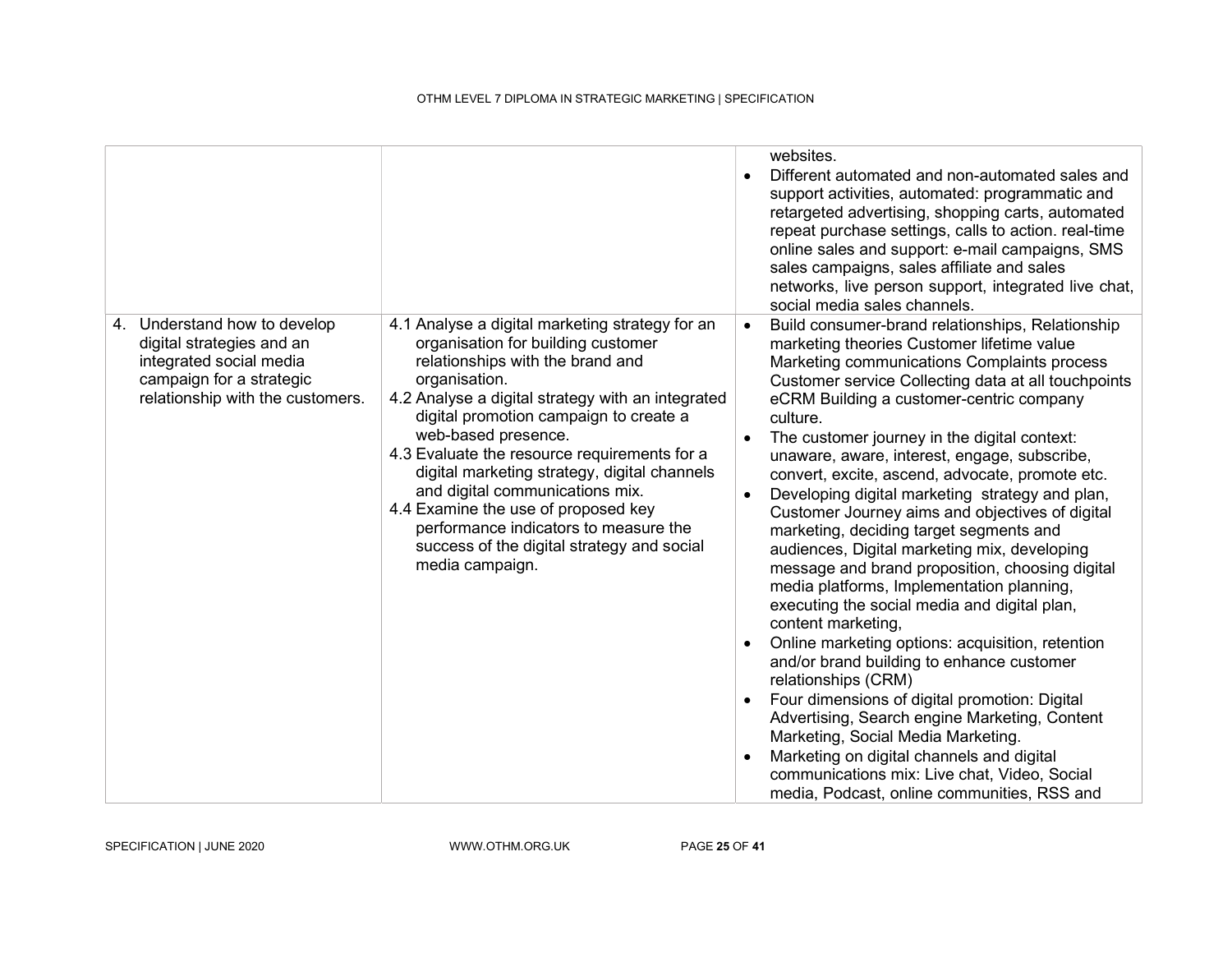| aggregation, Applications, Advertising, Virtual and<br>Augmented reality, Email, Search Engine<br>Marketing, Website, third-party sites and<br>applications, social networks and user-generated<br>content for international marketing.<br>Social media strategies (e.g., strategic design and<br>launch of a website, implementation of SEO<br>strategies, design and management of a corporate<br>social media account. Implementing social media<br>and viral marketing, e-mail marketing, banner<br>advertisements, or pay-per-click.<br>Digital activities to support and enhance<br>multichannel marketing: advantages and<br>disadvantages of multichannel marketing,<br>Increased penetration and market research,<br>increase Customer touchpoints,<br>Integration with analysis and data, Interactive<br>content, Permission-based marketing, Multi- |
|----------------------------------------------------------------------------------------------------------------------------------------------------------------------------------------------------------------------------------------------------------------------------------------------------------------------------------------------------------------------------------------------------------------------------------------------------------------------------------------------------------------------------------------------------------------------------------------------------------------------------------------------------------------------------------------------------------------------------------------------------------------------------------------------------------------------------------------------------------------|
| tasking.<br>The application of integrated campaigns using                                                                                                                                                                                                                                                                                                                                                                                                                                                                                                                                                                                                                                                                                                                                                                                                      |
| multiple channels, feedback and control.<br>Interactive online campaigns: Augmented reality,                                                                                                                                                                                                                                                                                                                                                                                                                                                                                                                                                                                                                                                                                                                                                                   |
| Interactive displays Skyscrapers, Longboats,<br>Interstitials and superstitions, Pop-ups, Viral<br>marketing and gaming, Online tracking of<br>customer behaviour.                                                                                                                                                                                                                                                                                                                                                                                                                                                                                                                                                                                                                                                                                             |
| Metrics to evaluate digital marketing programmes,                                                                                                                                                                                                                                                                                                                                                                                                                                                                                                                                                                                                                                                                                                                                                                                                              |
| the measurement for digital campaigns, Objective<br>setting, Performance review - using performance                                                                                                                                                                                                                                                                                                                                                                                                                                                                                                                                                                                                                                                                                                                                                            |
| indicators; quantitative measures; qualitative                                                                                                                                                                                                                                                                                                                                                                                                                                                                                                                                                                                                                                                                                                                                                                                                                 |
| measures; organisation and personnel, customer<br>metrics, Market metrics: Marketing productivity,                                                                                                                                                                                                                                                                                                                                                                                                                                                                                                                                                                                                                                                                                                                                                             |
| Marketing mix decisions, Customer satisfaction,                                                                                                                                                                                                                                                                                                                                                                                                                                                                                                                                                                                                                                                                                                                                                                                                                |
| and involvement, Market share and forecast<br>demand, Identifying improvements, ROI and LTV,                                                                                                                                                                                                                                                                                                                                                                                                                                                                                                                                                                                                                                                                                                                                                                   |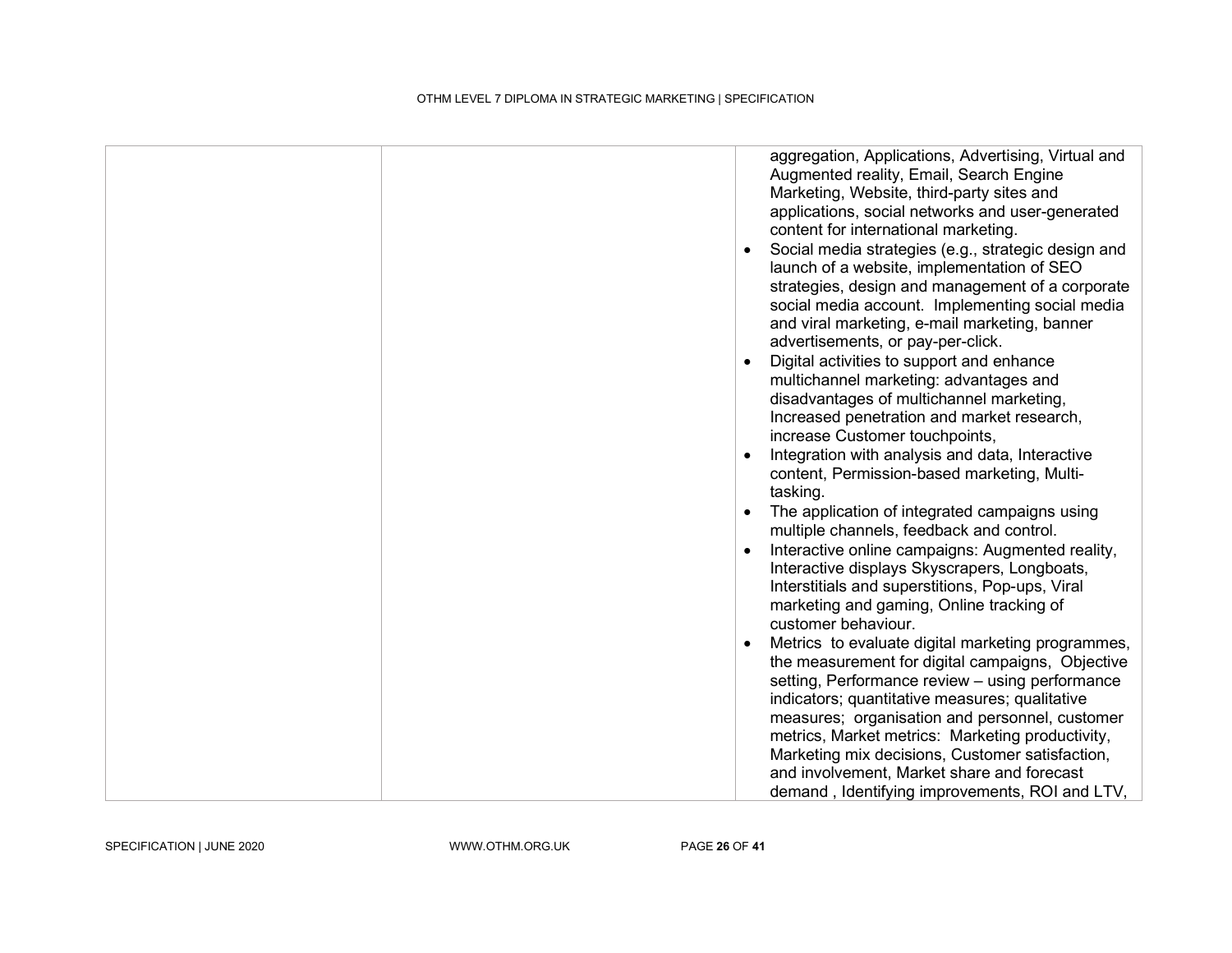Response rates, Campaign reviews , Key performance indicators for continuous improvement, Customer analysis , Online buyer and search behaviour.

#### **Assessment**

To achieve a 'pass' for this unit, learners must provide evidence to demonstrate that they have fulfilled all the learning outcomes and meet the standards specified by all assessment criteria.

|            | Learning Outcomes to be met   Assessment Criteria to be covered | Assessment type | Word count (approx. length)                                            |
|------------|-----------------------------------------------------------------|-----------------|------------------------------------------------------------------------|
| ∣All 1     | All ACs LO1                                                     |                 | Presentation with speaker notes   10 minutes (speaker notes 500 words) |
| All 2 to 4 | All ACs under LO 2 to 4                                         | Report          | 4000 words                                                             |

#### Indicative Reading List

Larsen and Draper (2015): Internet Marketing Essentials, Digital Textbook.

Chaffey, D. and Ellis-Chadwick, F. (2012): Digital Marketing. Strategy, Implementation, and Practice. Pearson Education.

Chaffey D – Business and E-Commerce Management: Strategy, Implementation and Practice, 4th Edition (Financial Times/Prentice Hall, 2009) ISBN 0273719602

Jelassi T and Enders A – Strategies for E-business: Concepts and Cases, 2nd Edition (Financial Times/Prentice Hall, 2008) ISBN 0273710281

Laudon, K. C. and Traver, C. G. (2015), E-Commerce 2015: Business. Technology. Society. Prentice Hall.

Turban T, Lee J K, King D, Liang T P and Turban D – Electronic Commerce 2010: A Managerial Perspective, 6th Edition (Pearson Education, 2009) ISBN 0137034652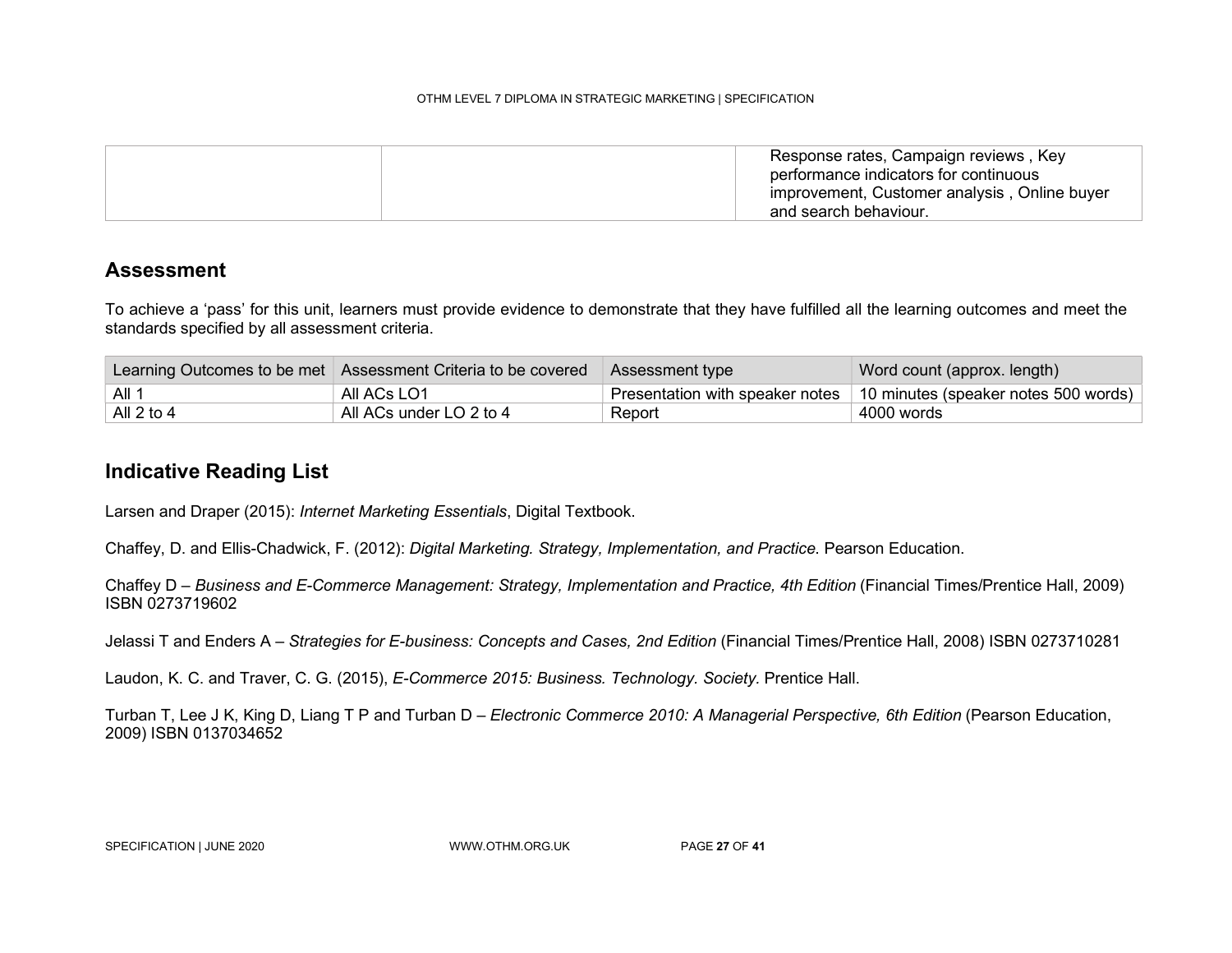### Contemporary Challenges and Strategic Marketing

| Unit Reference Number                 | L/618/1617                                      |
|---------------------------------------|-------------------------------------------------|
| Unit Title                            | Contemporary Challenges and Strategic Marketing |
| Unit Level                            |                                                 |
| Number of Credits                     | 20                                              |
| <b>Total Qualification Time (TQT)</b> | 200 Hours                                       |
| Guided Learning Hours (GLH)           | 100 Hours                                       |
| Mandatory / Optional                  | Mandatory                                       |
| Sector Subject Area (SSA)             | 15.4 Marketing and Sales                        |
| <b>Unit Grading Structure</b>         | Pass / Fail                                     |

### Unit Aims

The aim of this unit is to develop learners' understanding of up-to-date knowledge of the business environment, competitive dynamics and know how to integrate marketing strategy into an overall business strategy. The module provides a comprehensive examination of all the major components of marketing strategies marketing and their integration into organisations for continued success in highly competitive markets.

### Learning Outcomes, Assessment Criteria and Indicative Contents

| Learning Outcomes -<br>the learner will:                           | Assessment Criteria -<br>the learner can:                                                                                                                                                                                                                                                                            | Indicative contents                                                                                                                                                                                                                                                                                                                                                                                                                                                                                                                                  |
|--------------------------------------------------------------------|----------------------------------------------------------------------------------------------------------------------------------------------------------------------------------------------------------------------------------------------------------------------------------------------------------------------|------------------------------------------------------------------------------------------------------------------------------------------------------------------------------------------------------------------------------------------------------------------------------------------------------------------------------------------------------------------------------------------------------------------------------------------------------------------------------------------------------------------------------------------------------|
| Understand the principles of<br>strategic marketing<br>management. | 1.1 Examine the role of strategic marketing in an<br>organisation.<br>1.2 Analyse the processes involved in strategic<br>marketing.<br>1.3 Evaluate the links between strategic marketing<br>and corporate strategy.<br>1.4 Analyse the merits of relationship marketing in<br>a given strategic marketing strategy. | Role of strategic marketing: key definitions of<br>٠<br>strategic marketing from the Chartered Institute of<br>Marketing and key authors (e.g. Peter Doyle;<br>Philip Kotler; Malcolm McDonald); role and<br>importance of strategic marketing in an<br>organisation; concepts; systematic approach;<br>sequencing and scheduling of activities;<br>integration of activities; resource requirements;<br>time scaling; monitoring and control elements.<br>Processes: strategic marketing planning<br>processes (e.g. Peter Doyle, Malcolm McDonald) |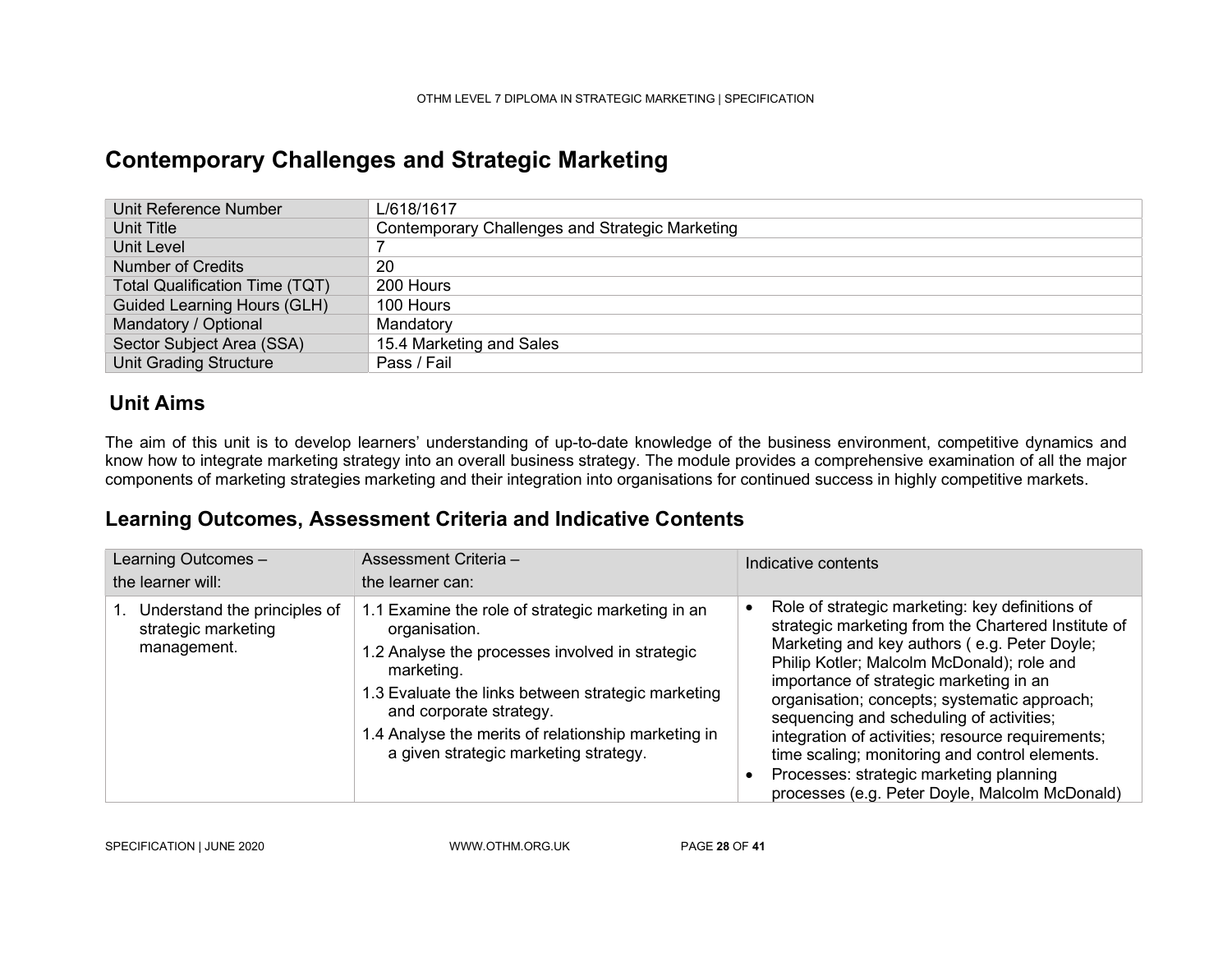|                                                                                                                                |                                                                                                                                                                                                                                                                                                                                                                                                                                                                 |           | including strategic marketing analysis, marketing<br>strategy objective setting, perceptual mapping,<br>factor analysis, option evaluation, choice,<br>formulation, implementation and control Links to<br>corporate strategy: the nature of strategy and<br>marketing links to corporate strategy e.g. Michael<br>Porter; links to mission statement, organisational<br>structure, corporate responsibility and ethics;<br>dynamic strategy (Carpenter and Sanders);<br>knowledge management systems.<br>Relationship marketing: direct response marketing<br>strategies e.g. offensive strategies, obtaining new<br>customers, increasing customer purchase<br>frequency; defensive strategies, increasing<br>customer satisfaction and increasing switching<br>costs; customer retention strategies e.g. product<br>bundling, cross-selling, cross-promotions, loyalty<br>programmes; customer satisfaction, customer life<br>cycle value; personalised marketing. |
|--------------------------------------------------------------------------------------------------------------------------------|-----------------------------------------------------------------------------------------------------------------------------------------------------------------------------------------------------------------------------------------------------------------------------------------------------------------------------------------------------------------------------------------------------------------------------------------------------------------|-----------|-----------------------------------------------------------------------------------------------------------------------------------------------------------------------------------------------------------------------------------------------------------------------------------------------------------------------------------------------------------------------------------------------------------------------------------------------------------------------------------------------------------------------------------------------------------------------------------------------------------------------------------------------------------------------------------------------------------------------------------------------------------------------------------------------------------------------------------------------------------------------------------------------------------------------------------------------------------------------|
| 2. Understand the key<br>innovative business drivers for<br>organisational success.                                            | 2.1 Evaluate the relevance of the organisation's<br>mission and values in a dynamic environment.<br>2.2 Assess the current and potential role<br>technological innovations have on influencing<br>organisational success.<br>2.3 Analyse the process of creativity and innovation<br>in an organisation by its drivers and barriers.<br>2.4 Evaluate how organisational structures,<br>processes and operations underpin strategy in<br>a changing environment. |           | Vision and mission: influence of vision and<br>mission; indicators of organisational performance;<br>Leading the case for innovation: leadership styles<br>and behaviours – strengths, adopting appropriate<br>style for different circumstances; theory and<br>practice of influencing and motivating others for<br>creativity and innovation. theory and application of<br>lateral thinking, visioning and problem-solving<br>techniques; Obstacles and barriers to innovation:<br>political, bureaucratic and resource barriers,<br>techniques for addressing them,                                                                                                                                                                                                                                                                                                                                                                                                |
| 3. Understand the models and<br>process of analysing business<br>environment and design of<br>Strategic marketing in different | 3.1 Compare and contrast tools to undertake<br>external and internal environmental analysis<br>and find opportunities and threats in order to<br>plan for strategic marketing.                                                                                                                                                                                                                                                                                  | $\bullet$ | Models: organisation, industry and market<br>environment situation analysis; Value chain<br>analysis, Porter's Five Forces model; PESTEL<br>(political, economic, social, technological,<br>environmental, legal) analysis, SWOT (strengths,                                                                                                                                                                                                                                                                                                                                                                                                                                                                                                                                                                                                                                                                                                                          |

SPECIFICATION | JUNE 2020 WWW.OTHM.ORG.UK PAGE 29 OF 41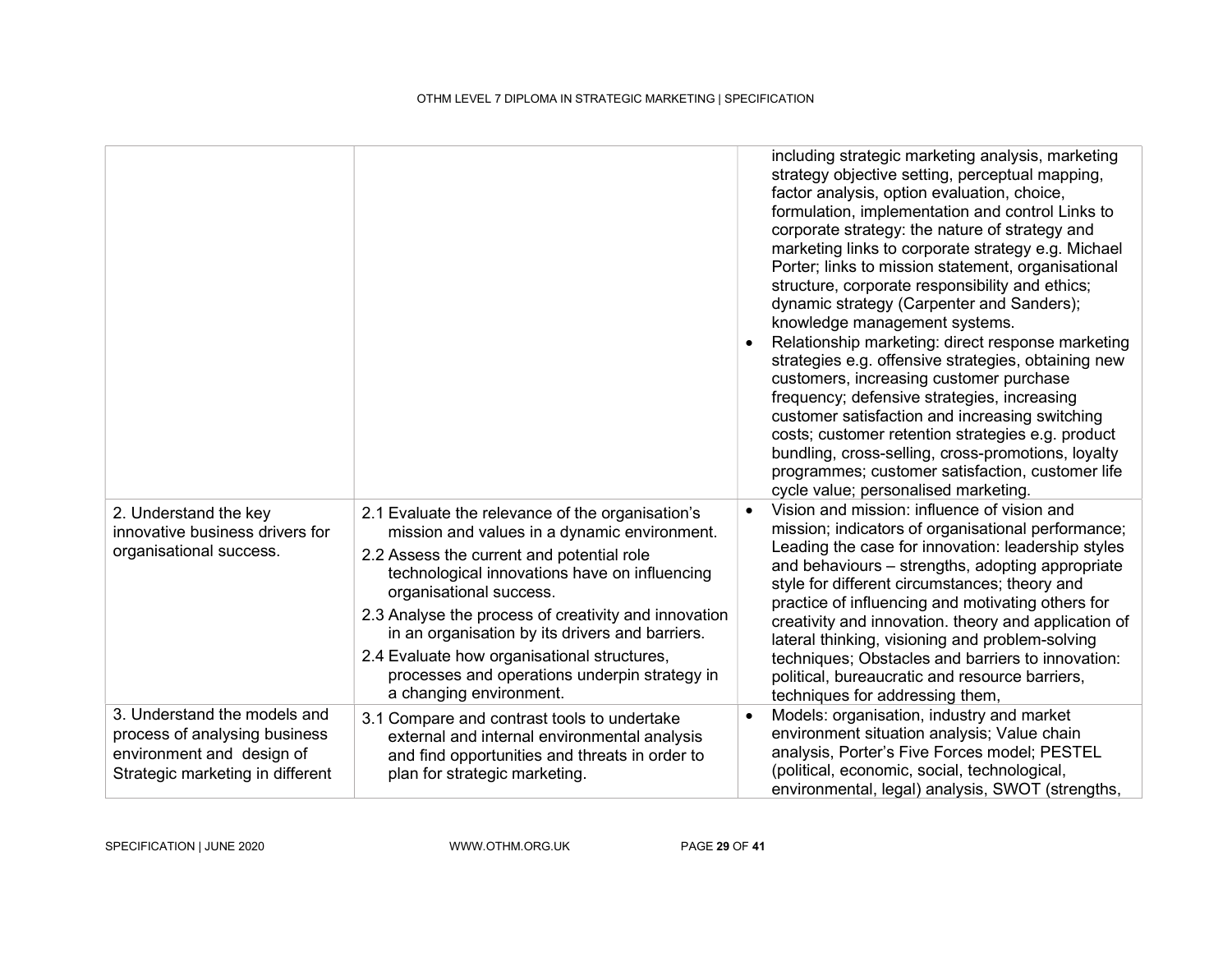| contexts. | 3.2 Examine the links between competitive<br>strategic positioning and marketing tactics.<br>3.3 Justify appropriate strategic marketing<br>objectives for a market.<br>3.4 Evaluate a strategic marketing response to key<br>emerging themes in a marketing strategy in<br>different contexts. | weaknesses, opportunities, threats) analysis.<br>Portfolio analysis techniques e.g. BCG matrix,<br>Product Life Cycle models etc. Strategic groups,<br>Bowman's Strategic Clock, Ansoff matrix Links<br>between strategic positioning and marketing<br>tactics: strategic positioning, defining the future<br>position, information collection, analysis, choice of<br>strategy, implementation, monitoring; links to<br>strategic plan e.g. internal growth, market<br>penetration, market development, product<br>development, diversification.<br>Marketing tactics and operational plans; product<br>tactics e.g. selection, range, quality, branding;<br>price tactics e.g. skim pricing, penetration pricing,<br>cost price, market price, price discrimination;<br>promotion tactics e.g. customer loyalty schemes,<br>product sampling, dealer loaders, extended credit,<br>point of sale (POS) materials; place tactics e.g.<br>distribution channels, transport management,<br>stock and handling, run through times, terms of<br>delivery.<br>Strategic marketing objectives and SMART<br>objectives and their significance.<br>Strategy options: Porter's generic strategies<br>(focus, cost leadership and differentiation); core<br>competencies (G Johnson and K Scholes, G<br>Hamel and C K Prahalad); competitive advantage<br>(H Davidson, M Porter); General Electric model;<br>Shell directional policy matrix; market leadership;<br>market dominance strategies; market leader,<br>market challenger, market follower, market niche;<br>innovation strategies; market pioneer; close<br>followers, late followers; offensive, defensive and<br>value-based marketing strategies. |
|-----------|-------------------------------------------------------------------------------------------------------------------------------------------------------------------------------------------------------------------------------------------------------------------------------------------------|--------------------------------------------------------------------------------------------------------------------------------------------------------------------------------------------------------------------------------------------------------------------------------------------------------------------------------------------------------------------------------------------------------------------------------------------------------------------------------------------------------------------------------------------------------------------------------------------------------------------------------------------------------------------------------------------------------------------------------------------------------------------------------------------------------------------------------------------------------------------------------------------------------------------------------------------------------------------------------------------------------------------------------------------------------------------------------------------------------------------------------------------------------------------------------------------------------------------------------------------------------------------------------------------------------------------------------------------------------------------------------------------------------------------------------------------------------------------------------------------------------------------------------------------------------------------------------------------------------------------------------------------------------------------------------------------------------|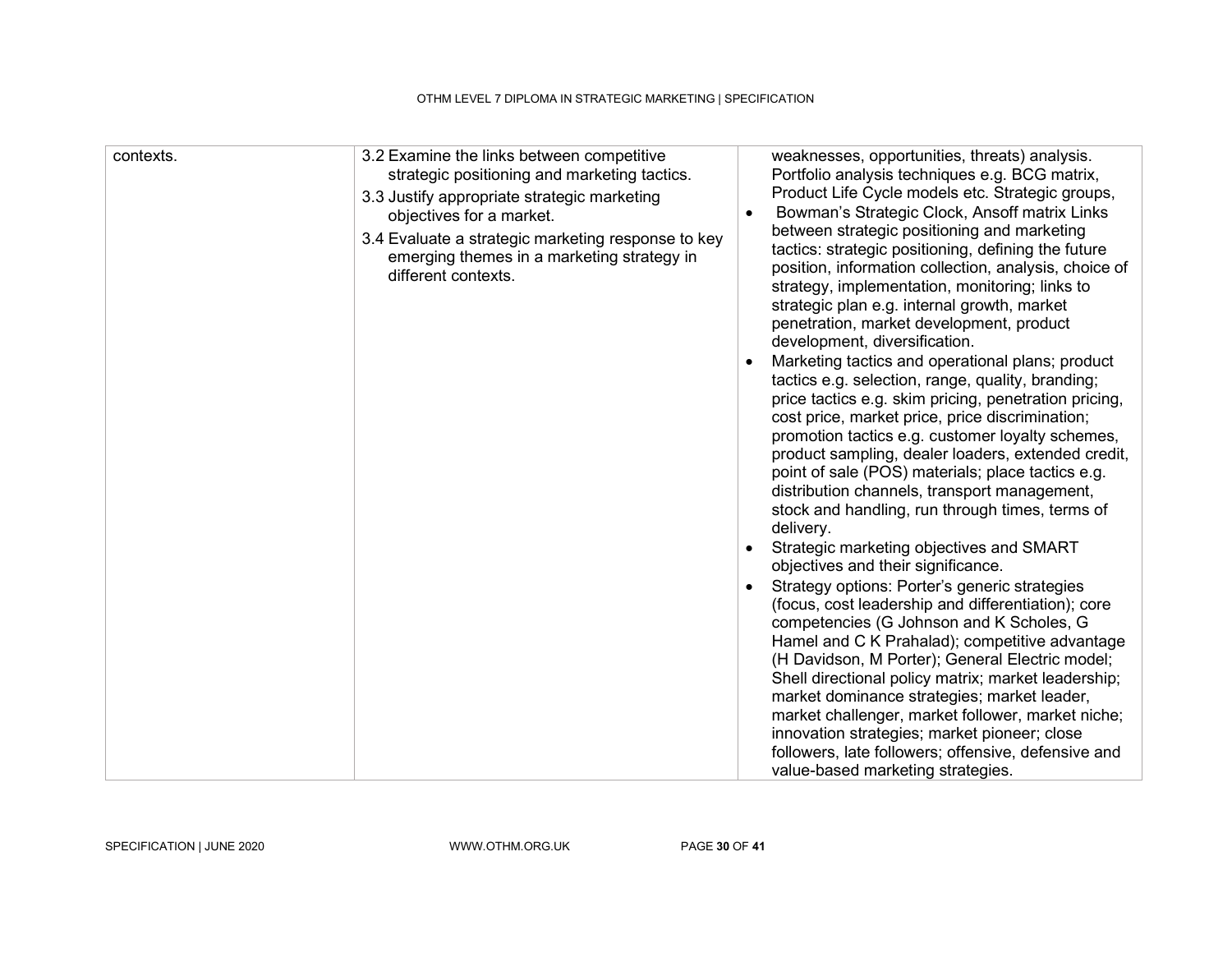| 4. Understand the process of<br>implementation of Strategic<br>marketing in different contexts. | 4.1 Examine the segments, targets, and brand<br>positioning for a product or service at an<br>organisation.<br>4.2 Justify an effective integrated marketing mix in<br>line with the choice of marketing strategy.<br>4.3 Evaluate key proposed key performance<br>indicators for an effective marketing strategy<br>and marketing plan. | $\bullet$<br>$\bullet$ | Marketing techniques: setting marketing objectives<br>and marketing strategy, targeting markets;<br>segmenting markets e.g. geographic,<br>demographic, psychographic, behaviour; profiling<br>markets e.g. revenue potential, market share<br>potential, profitability potential; positioning<br>segmented markets e.g. market leader or product<br>line extension, mass marketing or targeted<br>marketing, direct or indirect sales.<br>Strategic Marketing Plans and programmes :<br>marketing mix - 7 Ps (Product, Price, Place,<br>Promotion, People, Process, Physical evidence);<br>marketing activity strategies for product/service,<br>pricing, distribution, promotion (advertising, sales<br>promotion, personal selling, direct marketing,<br>public relations), people (internal, intermediaries,<br>customer service), processes and physical<br>evidence, e-marketing strategy; customer<br>relationship management; resource requirements<br>(financial, people, marketing); marketing metrics<br>and key performance indicators, integration of<br>marketing activity strategies. |
|-------------------------------------------------------------------------------------------------|------------------------------------------------------------------------------------------------------------------------------------------------------------------------------------------------------------------------------------------------------------------------------------------------------------------------------------------|------------------------|------------------------------------------------------------------------------------------------------------------------------------------------------------------------------------------------------------------------------------------------------------------------------------------------------------------------------------------------------------------------------------------------------------------------------------------------------------------------------------------------------------------------------------------------------------------------------------------------------------------------------------------------------------------------------------------------------------------------------------------------------------------------------------------------------------------------------------------------------------------------------------------------------------------------------------------------------------------------------------------------------------------------------------------------------------------------------------------------------|

### Assessment

To achieve a 'pass' for this unit, learners must provide evidence to demonstrate that they have fulfilled all the learning outcomes and meet the standards specified by all assessment criteria.

|            | Learning Outcomes to be met   Assessment Criteria to be covered | Assessment type | Word count (approx. length)                                            |
|------------|-----------------------------------------------------------------|-----------------|------------------------------------------------------------------------|
| ⊺ All 1    | ⊦ All ACs under LO 1                                            |                 | Presentation with speaker notes   10 minutes (speaker notes 500 words) |
| All 2 to 4 | All ACs under LO 2 to 4                                         | Report          | 4000 words                                                             |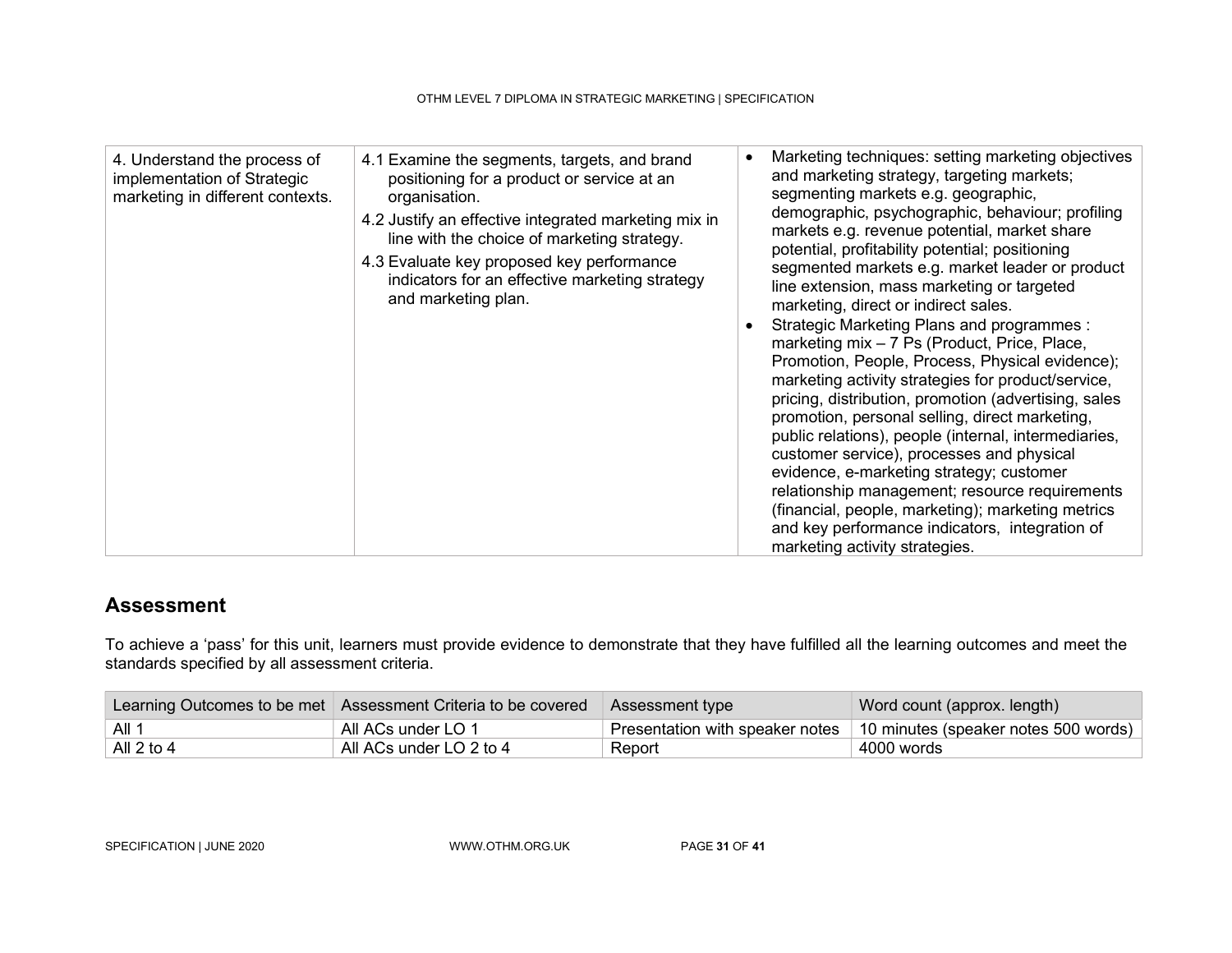#### Indicative Reading list

Best R J (2012). Market-based Management: Strategies for Growing Customer Value and Profitability, 6<sup>th</sup> Edition: Prentice Hall. ISBN 9780130387752

Christiansen J A (2003). Competitive Innovation Management: Techniques to Improve Innovation Performance: Palgrave USA. ISBN 0312230257

Drucker P F (2007) – Innovation and Entrepreneurship: Butterworth-Heinemann. ISBN 0750685085

Hisrich, R. & Ramadani, V (2020), *Entrepreneurial Marketing: A Practical Managerial Approach*. Edward Elgar. **ISBN-10:** 183910838X

Hooley G, Saunders J, Piercy N F and Nicoulaud B. (2011) Marketing Strategy and Competitive Positioning, 5th Edition: Financial Times/Prentice Hall. ISBN 9780273740933

Johnson G Whittington R Scholes K Angwin D Regnér P (2017). Exploring strategy: text and cases. Pearson Education; 11 editions. ISBN-10: 9781292145129

Kotler P and Armstrong G (2018). Principles of Marketing, 17<sup>th</sup> Edition: Prentice Hall, ISBN 9781292220178

Lambin, J-J. and Schuiling, I., 2012. Market-Driven Management: Strategic and Operational Marketing, 3<sup>rd</sup> Ed. Basingstoke: Palgrave **Macmillan** 

McDonald M (2016). Malcolm McDonald on Marketing Planning: Understanding Marketing Plans and Strategy. 2<sup>nd</sup> Edition: Kogan-Page. ISBN 0749478217

Mullins J, Walker O C and Boyd H W (2009) Marketing Management: A Strategic Decision-Making Approach, 7<sup>th</sup> Edition: McGraw-Hill Higher Education. ISBN 0073381160

Tidd J and Bessant J – Managing Innovation (John Wiley and Sons, 2009) ISBN 0470998105

West, D., Ford, J. and Ibrahim, E., 2010. Marketing Strategy: Creating Competitive Advantage, 2<sup>nd</sup> Ed. Oxford: Oxford University Press

Winer R and Dhar R. (2010). Marketing Management, 4<sup>th</sup> Edition: Pearson Education, ISBN 0136074898

SPECIFICATION | JUNE 2020 WWW.OTHM.ORG.UK PAGE 32 OF 41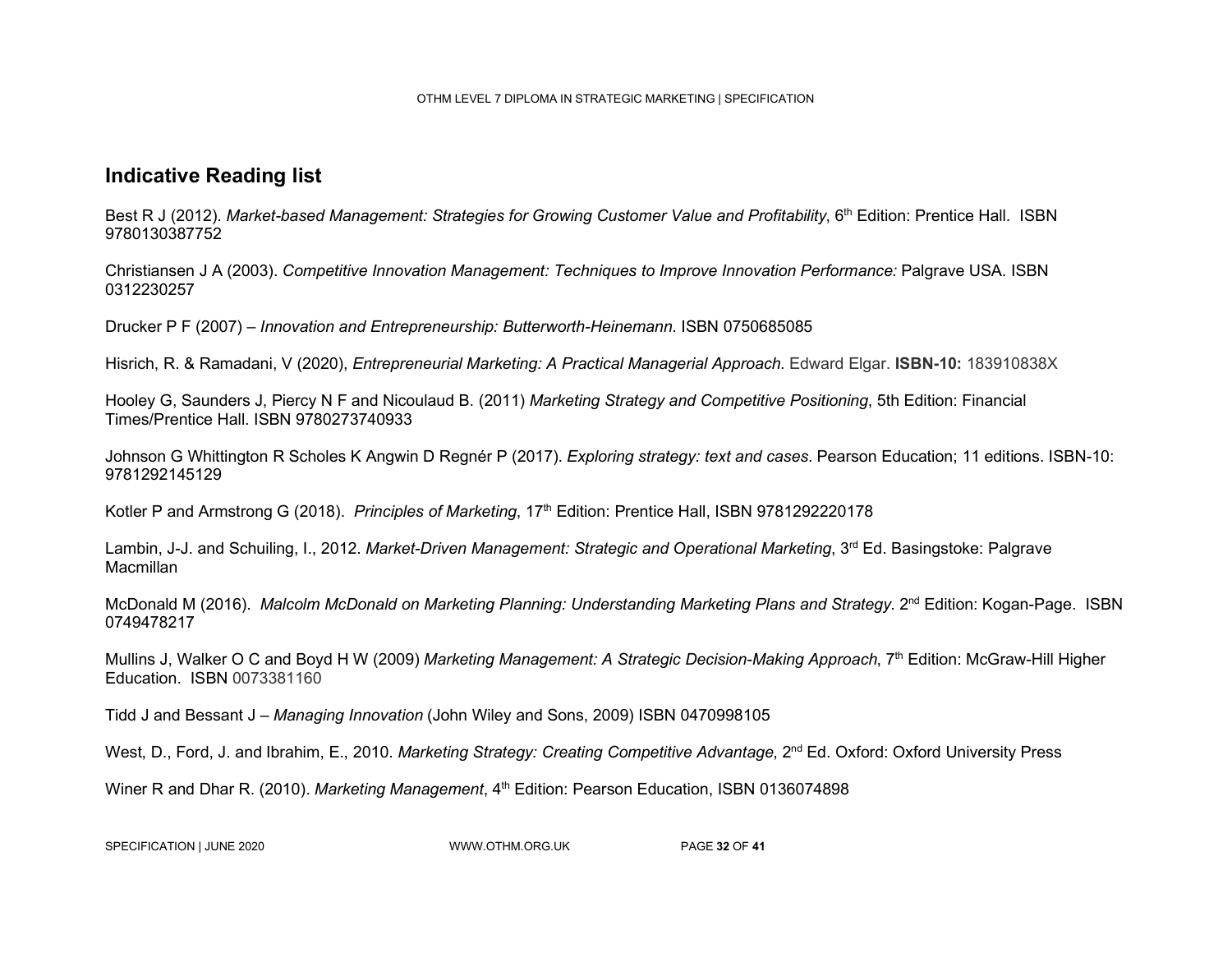### Strategic Brand Management

| Unit Reference Number                 | R/618/1618                        |
|---------------------------------------|-----------------------------------|
| Unit Title                            | <b>Strategic Brand Management</b> |
| Unit Level                            |                                   |
| <b>Number of Credits</b>              | 20                                |
| <b>Total Qualification Time (TQT)</b> | 200 Hours                         |
| <b>Guided Learning Hours (GLH)</b>    | 100 Hours                         |
| Mandatory / Optional                  | Mandatory                         |
| Sector Subject Area (SSA)             | 15.4 Marketing and Sales          |
| <b>Unit Grading Structure</b>         | Pass / Fail                       |

#### Unit Aims

This unit aims to develop learners' understanding of the key principles that underpin managing brands and brand equity. The module enables you devise a strategic approach to branding for product/service level consistent with the corporate brand. The learners will develop an understanding of how to do marketing from a branding perspective. The learner will gain the skills to establish and position brand strategy, and also manage the brand so it continues to deliver the brand promise. the learners will also important issues involved in building strong brands and in maximising the value of existing brands in various industries and sectors.

### Learning Outcomes, Assessment Criteria and Indicative Contents

| Learning Outcomes -<br>the learner will:                                                                                                                       | Assessment Criteria -<br>the learner can:                                                                                                                                                                                                                                                          | Indicative contents                                                                                                                                                                                                                                                                                                                                     |
|----------------------------------------------------------------------------------------------------------------------------------------------------------------|----------------------------------------------------------------------------------------------------------------------------------------------------------------------------------------------------------------------------------------------------------------------------------------------------|---------------------------------------------------------------------------------------------------------------------------------------------------------------------------------------------------------------------------------------------------------------------------------------------------------------------------------------------------------|
| 1. Understand the concept of<br>brand and how branding<br>relates to other areas of<br>marketing including,<br>sustainability and corporate<br>communications. | 1.1 Analyse the concept of a brand, brand<br>elements and brand management.<br>1.2 Analyse the relationship between<br>corporate communication, corporate<br>branding and individual product branding.<br>1.3 Evaluate the relationship between brand<br>identity, brand image, brand positioning, | Concept of the brand, Elements of brand-promise,<br>perception, trust, values, voice, personality. Soft<br>hard brands, brand architecture.<br>Brand vision and brand management process, Role<br>of the brand, brand elements (name, logos,<br>identity, symbols, characters, URLs, colour, tune,<br>music etc); criteria for choosing brand elements. |

SPECIFICATION | JUNE 2020 WWW.OTHM.ORG.UK PAGE 33 OF 41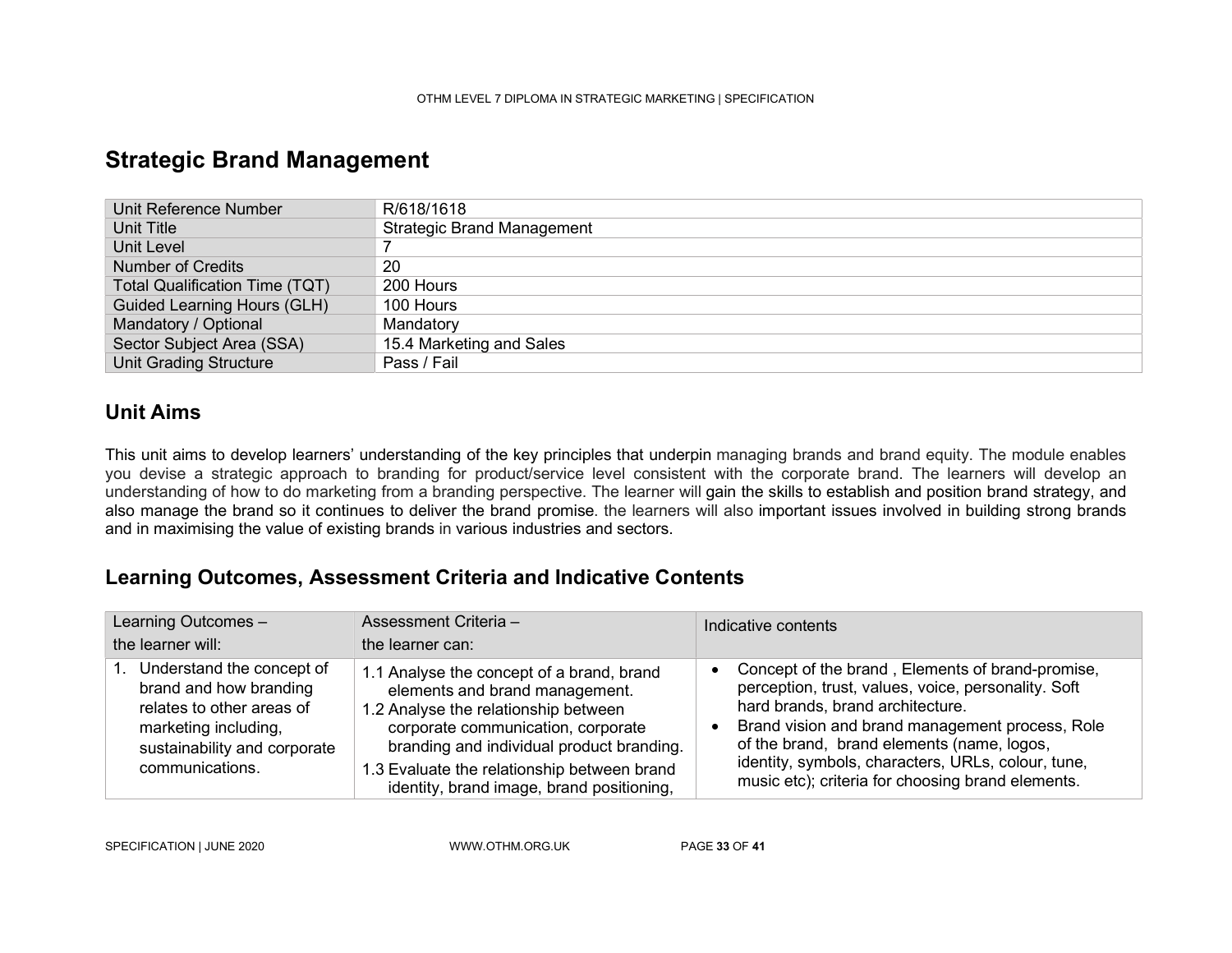| 1.4 Evaluate the role of corporate social<br>responsibility and sustainability practices<br>in branding.                                                                                                                                                                                                             | Brand names and criteria,<br>Product branding and services/customer<br>$\bullet$<br>experience branding, customer motivation,<br>customer journey, brand touch points,<br>Brand identity and brand image, brand personality and<br>$\bullet$<br>brand positioning, Brand objectives, Relationships with<br>customers, Positioning attributes, Personalisation,<br>Intangible assets Brand value, personality and values<br>Competitive strength Organisational strength<br>Application of key concepts – corporate reputation.<br>Personality and identity. Brand association. CSR<br>Corporate Personality.<br>Individual branding, Corporate branding &<br>$\bullet$<br>communications; the relationship between the<br>organisation and the public; creates, reinforces and<br>communicates a positive image about an<br>organisation; affirmative relationship with all<br>stakeholders (internally and externally).<br>communicates the essence of the organisation,<br>ensures adherence to corporate brand guidelines;<br>minimises discrepancies between the organisation's<br>desired identity and brand features; clarifies and<br>embeds the brand strategy, brand position, brand<br>identity and brand message.<br>Relevant and current journal articles.<br>$\bullet$ |
|----------------------------------------------------------------------------------------------------------------------------------------------------------------------------------------------------------------------------------------------------------------------------------------------------------------------|-------------------------------------------------------------------------------------------------------------------------------------------------------------------------------------------------------------------------------------------------------------------------------------------------------------------------------------------------------------------------------------------------------------------------------------------------------------------------------------------------------------------------------------------------------------------------------------------------------------------------------------------------------------------------------------------------------------------------------------------------------------------------------------------------------------------------------------------------------------------------------------------------------------------------------------------------------------------------------------------------------------------------------------------------------------------------------------------------------------------------------------------------------------------------------------------------------------------------------------------------------------------------------------|
| 2.1 Analyse the factors that drive brand<br>identity and brand positioning.<br>2.2 Analyse brand personality of a brand or<br>an organisation.<br>2.3 Analyse the interrelationship between<br>brand. management and corporate<br>reputation to sustain brand equity.<br>2.4 Evaluate the models of brand equity and | Market attractiveness models. Consumer<br>$\bullet$<br>perceptions internals consumer Cultural audit<br>Standardisation/adaptation of market offering.<br>Identification of key stakeholder needs, Mendalow's<br>Power/Interest Matrix, CSR, Social Values, Co-<br>creation of value.<br>Environmental issues: environmental legislation,<br>$\bullet$<br>environmental, social, cultural, ethical and moral<br>issues: equal opportunities, diversity; disability;                                                                                                                                                                                                                                                                                                                                                                                                                                                                                                                                                                                                                                                                                                                                                                                                                 |
|                                                                                                                                                                                                                                                                                                                      | and brand personality.<br>the impact of brand equity on                                                                                                                                                                                                                                                                                                                                                                                                                                                                                                                                                                                                                                                                                                                                                                                                                                                                                                                                                                                                                                                                                                                                                                                                                             |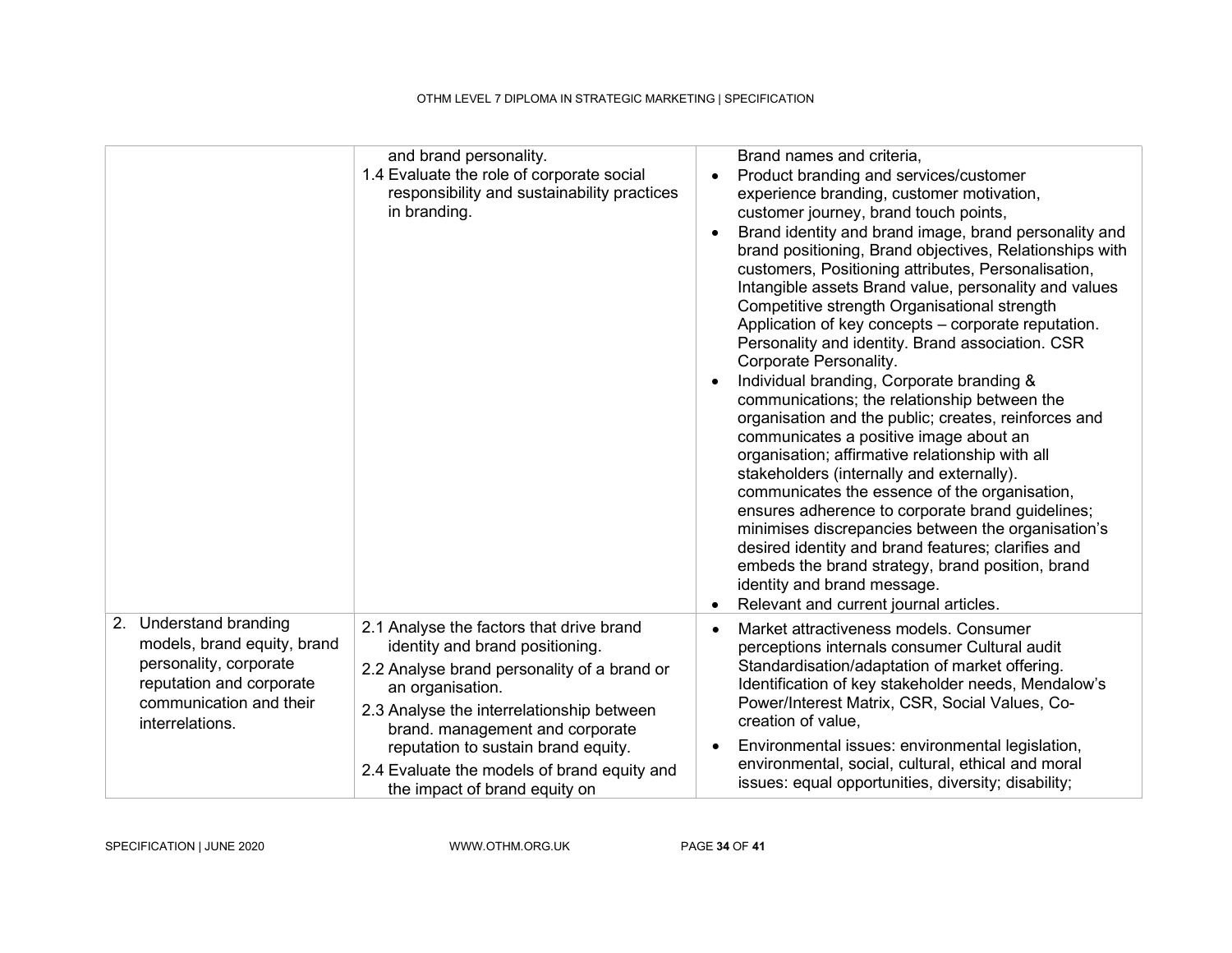|                                                                                                              | organisational success.<br>2.5 Analyse how brand equity and reputation<br>can be developed through integrated<br>marketing programmes together with a<br>digital presence.                                                                                                                       | discrimination; Social, cultural, ethical and moral<br>issues: equal opportunities, diversity; corporate<br>social responsibility and sustainable development.<br>The factors that drive brand identity: brand identity<br>$\bullet$<br>prism, Brand relationship to organisational vision,<br>mission and organisational behaviour, Brand<br>personality, Aaker's dimensions of brand personality,<br>profile and positioning, Relationships with employees<br>and customers, Factors that support the creation of<br>brand identity and image, brand value.<br>Brand position, brand positioning map, Brand<br>associations, brand differentiation, Points-of-difference<br>(PODs) and Points-of-parity (POPs).<br>Brand equity and brand value, Brand equity<br>pyramid, measuring brand equity, brand loyalty,<br>customer lifetime value, Brand equity, External and<br>internal branding activity, Managing the brand<br>portfolio. Models of Brand equity, Aaker's Model of<br>Brand equity, Customer-based brand equity model,<br>Interbrand. |
|--------------------------------------------------------------------------------------------------------------|--------------------------------------------------------------------------------------------------------------------------------------------------------------------------------------------------------------------------------------------------------------------------------------------------|-------------------------------------------------------------------------------------------------------------------------------------------------------------------------------------------------------------------------------------------------------------------------------------------------------------------------------------------------------------------------------------------------------------------------------------------------------------------------------------------------------------------------------------------------------------------------------------------------------------------------------------------------------------------------------------------------------------------------------------------------------------------------------------------------------------------------------------------------------------------------------------------------------------------------------------------------------------------------------------------------------------------------------------------------------|
| Understand the process and<br>3.<br>factors related to developing<br>and enhancing brand image<br>over time. | 3.1 Analyse the main branding challenges in<br>contemporary markets and potential<br>approaches to overcome them.<br>3.2 Analyse the basis of brand association<br>and brand differentiation.<br>3.3 Analyse the process and stages of brand<br>launch sponsorship and development<br>over time. | Organisational and external factors influencing branding<br>$\bullet$<br>decisions.<br>Understanding the Transfer of Brand Knowledge and<br>$\bullet$<br>brand perception. Marketing strategy planning and<br>managing integrated marketing communications<br>Corporate reputation Media relations: Brand building<br>narrative, use of external expertise, Selecting and<br>managing agencies and consultants. Creating<br>dissonance in the image Negative PR.<br>New brand launch process (pre-launch, during<br>launch and post-launch), Increasing Brand<br>Allegiance and CRM,<br>brand sponsorship decisions, individual brands, sub                                                                                                                                                                                                                                                                                                                                                                                                           |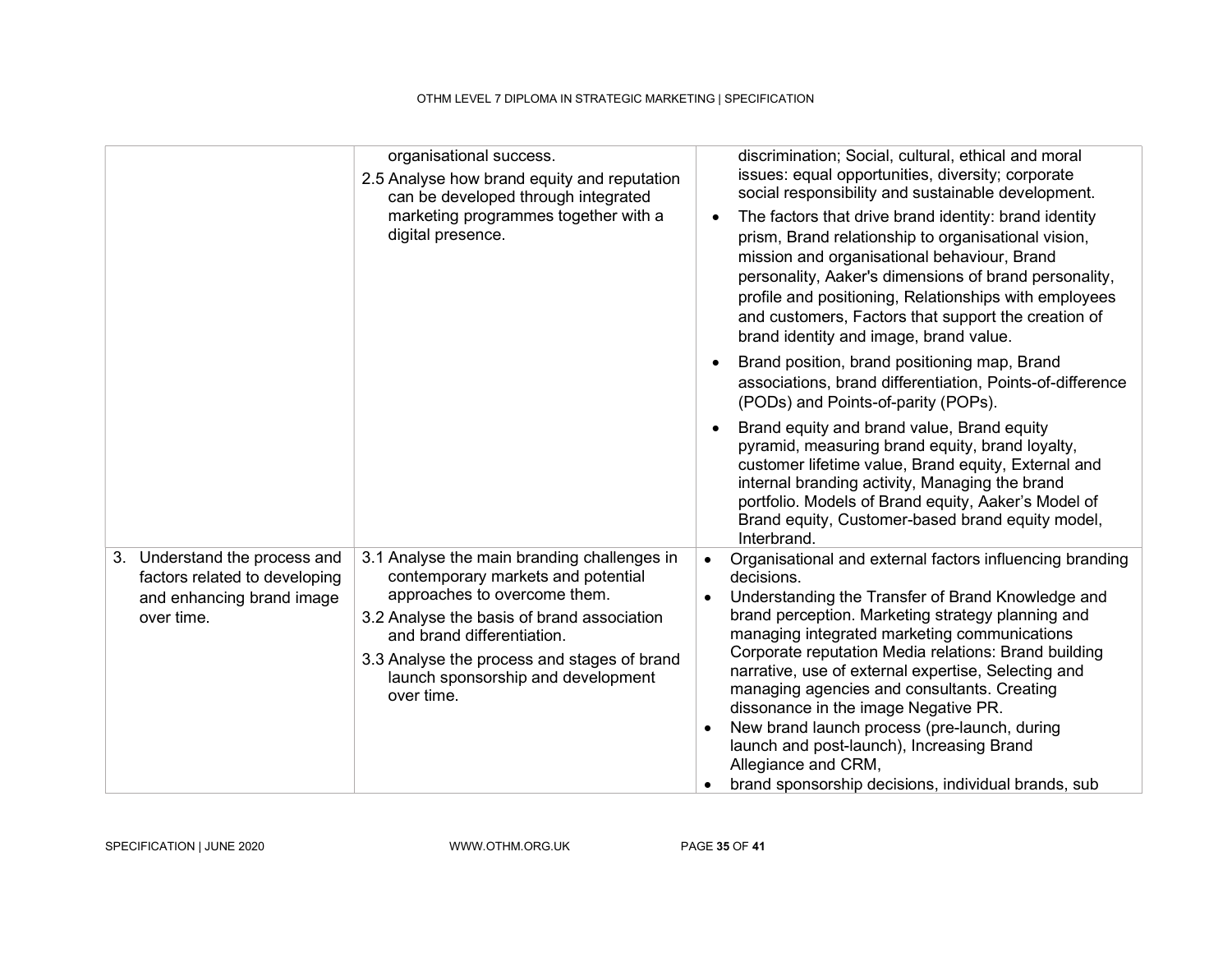|                                                                                                     |                                                                                                                                                                                                                                                                                                                                                                                                                                           |                                     | brands, Umbrella Branding licensing, private brands,<br>manufactures, brand, Co-Branding, national<br>branding, geographical branding, Ingredient Co-<br>Branding, Global brands, brand adaptation,<br>counterfeit brands.<br>Brand development: brand extensions, line<br>extensions, multi-brands and new brands.<br>Brand development process and planning: brand<br>objectives, brand and marketing mix, promotional<br>mix, market share and retention plan, brand-<br>building campaigns including use of social media.<br>synergy with organisational marketing plan.<br>Factors to consider for brand building: market                                                                                                                                                                                                                                                                                          |
|-----------------------------------------------------------------------------------------------------|-------------------------------------------------------------------------------------------------------------------------------------------------------------------------------------------------------------------------------------------------------------------------------------------------------------------------------------------------------------------------------------------------------------------------------------------|-------------------------------------|-------------------------------------------------------------------------------------------------------------------------------------------------------------------------------------------------------------------------------------------------------------------------------------------------------------------------------------------------------------------------------------------------------------------------------------------------------------------------------------------------------------------------------------------------------------------------------------------------------------------------------------------------------------------------------------------------------------------------------------------------------------------------------------------------------------------------------------------------------------------------------------------------------------------------|
|                                                                                                     |                                                                                                                                                                                                                                                                                                                                                                                                                                           |                                     | conditions, resource management,<br>licensing/trademarks/global legislation, marketing<br>tools, market research and evaluation techniques.                                                                                                                                                                                                                                                                                                                                                                                                                                                                                                                                                                                                                                                                                                                                                                             |
| 4. Understand the development<br>of brand management<br>strategies to meet marketing<br>objectives. | 4.1 Justify a brand development strategy and<br>brand management plan.<br>4.2 Analyse the human and physical<br>resources needed to support the brand<br>plan.<br>4.3 Evaluate a marketing campaign, including<br>digital & social media campaigns to<br>successfully develop a brand position to<br>meet marketing objectives.<br>4.4 Evaluate the outcomes of a range of<br>brand metrics to determine the<br>performance of the brand. | $\bullet$<br>$\bullet$<br>$\bullet$ | Brand strategy as a process: brand identity &<br>positioning perceptions brand aim & purpose,<br>consistency, emotional impact, brand activation,<br>customer segments & targeting, competitor analysis<br>, product/service mix, marketing campaign message<br>and media including digital tools and media,<br>communication channels and flows e.g. news<br>releases, reports, advertising, online<br>communications, speeches, interviews, websites,<br>social network advertising and discussions.<br>Facebook, twitter; developing relationships of trust,<br>creating synergy, connectivity, systems thinking,<br>inter-organisational participation processes, research<br>processes, websites, expert institution linkage;<br>breaking down barriers.<br>Brand management & resources considerations:<br>organisational culture, employee skills, outsourcing<br>vs in-house branding campaign, global vs local |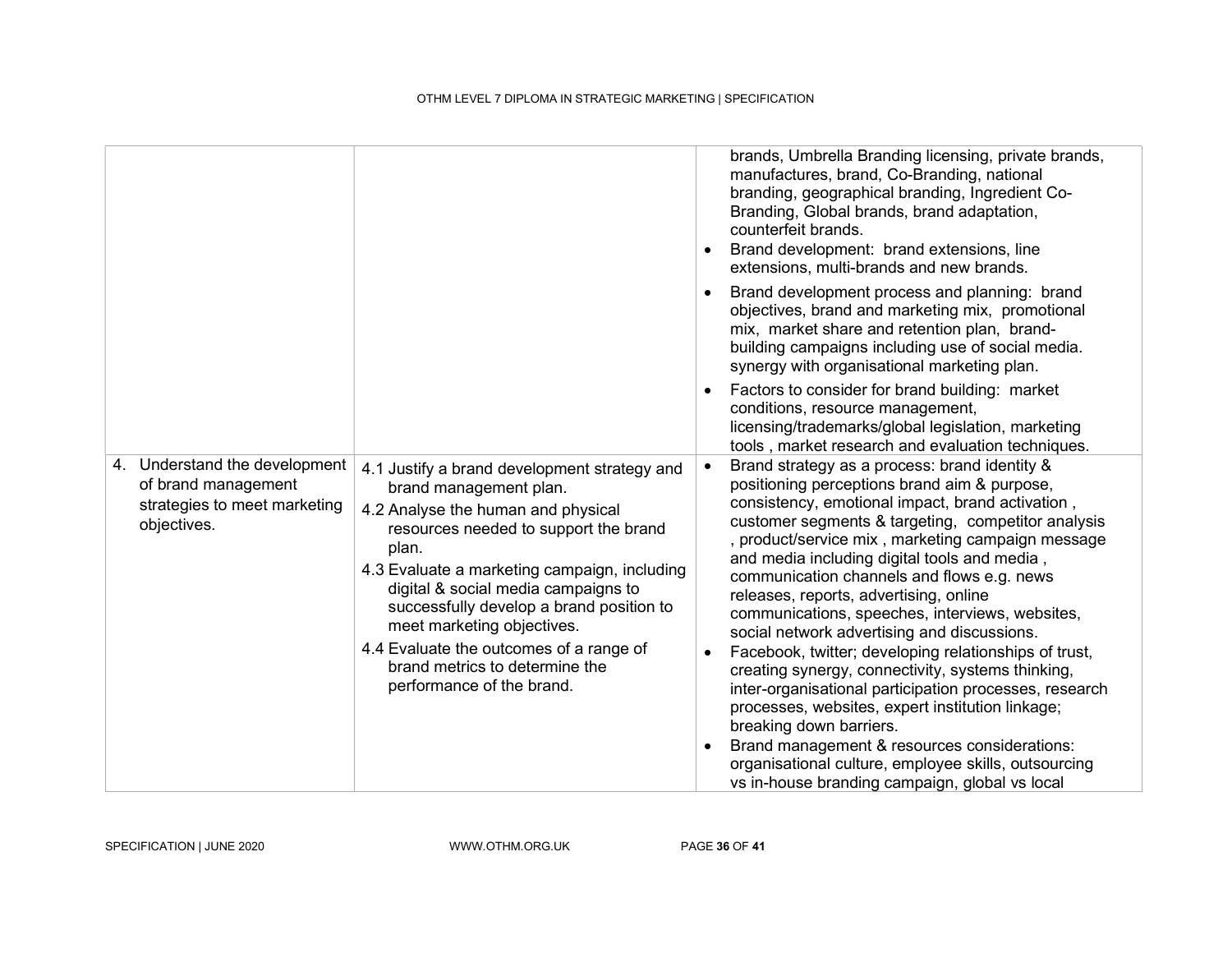| control of brand, budget.                            |
|------------------------------------------------------|
| Brand success metrics : quantitative and qualitative |
| measures, behaviour, perception and performance      |
| metrics, digital and offline evaluation tools, brand |
| equity/strength, brand measurement dashboard,        |
| conversion tracking, KPIs, competitor intelligence,  |
| digital tools, real-time metrics and long-term       |
| surveys, continuous improvement plans.               |

#### **Assessment**

To achieve a 'pass' for this unit, learners must provide evidence to demonstrate that they have fulfilled all the learning outcomes and meet the standards specified by all assessment criteria.

| Learning Outcomes to be met | Assessment Criteria to be covered |        | Assessment type   Word count (approx. length) |
|-----------------------------|-----------------------------------|--------|-----------------------------------------------|
| All 1 to 4                  | All ACs under LO 1 to 4           | Report | 4500 words                                    |

#### Indicative Reading List

Aaker, D. (2010), Building Strong Brands, London, Simon & Schuster.

Argenti P A – Strategic Corporate Communication: A Global Approach for Doing Business in the New India (McGraw-Hill Professional, 2008) ISBN 0071549919

Arvidsson, A. (2006). Brands. Meaning and Value in Media Culture. London and New York: Routledge.

Crane A and Matten D – Business Ethics: Managing Corporate Citizenship and Sustainability in the Age of Globalization, 3rd Edition (Oxford University Press, 2010) ISBN 0199564337

Dawson R - Living Networks: Leading Your Company, Customers and Partners in the Hyper-Connected Economy (Financial Times/Prentice Hall, 2002) ISBN 0130353337

SPECIFICATION | JUNE 2020 WWW.OTHM.ORG.UK PAGE 37 OF 41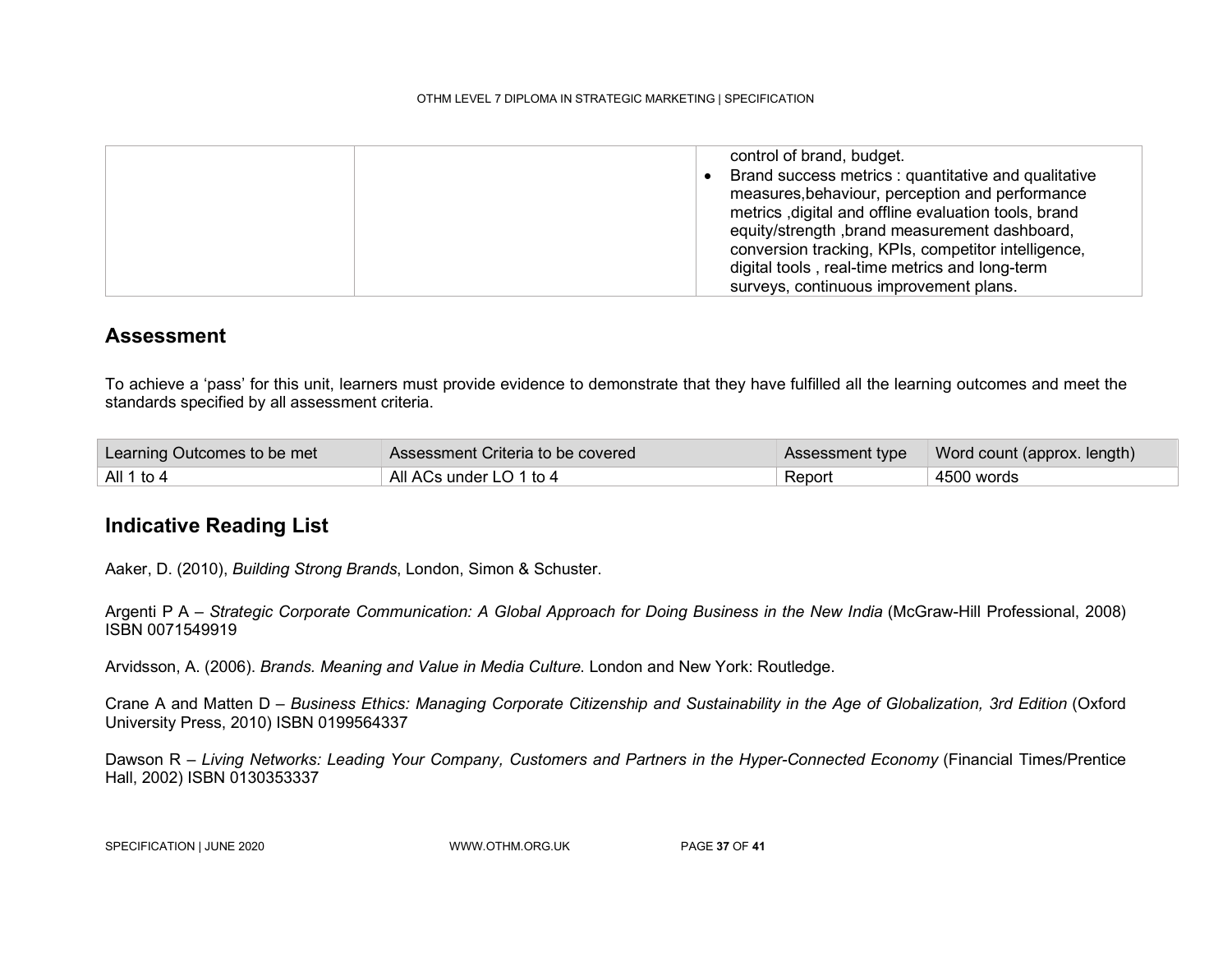De Chernatony, L. (2010). From Brand Vision to Brand Evaluation: The strategic process of growing and strengthening brands. Butterworth-Heinemann.

Elliott, R. and Percy, L. (2007). Strategic Brand Management. Oxford: Oxford University Press.

Holt, D. (2004) How Brands Become Icons - The Principles of Cultural Branding. Harvard Business Review Press.

Keller, K. (2013). Strategic Brand Management: Building, Measuring and Managing Brand Equity, Global Ed., 4th ed. Pearson Publishing.

Kapferer, J-N. (2008). The New Strategic Brand Management. Kogan Page.

Klein, N. (2001). No Logo. London: Flamingo.

Kornberger, M. (2010). Brand Society: How Brands Transform Management and Lifestyle. Cambridge: Cambridge University Press.

Lopes, Teresa da Silva (2007), Global Brands, New York, Cambridge University Press.

Malefyt, T.D. and Moeran, B. (2003). Advertising Cultures. London: Berg.

Ormeno M – Managing Corporate Brands: A New Approach to Corporate Communication (duv, 2007) ISBN 3835007815

Riezebos, R. (2003). Brand Management: A Theoretical and Practical Approach. Harlow: Prentice Hall.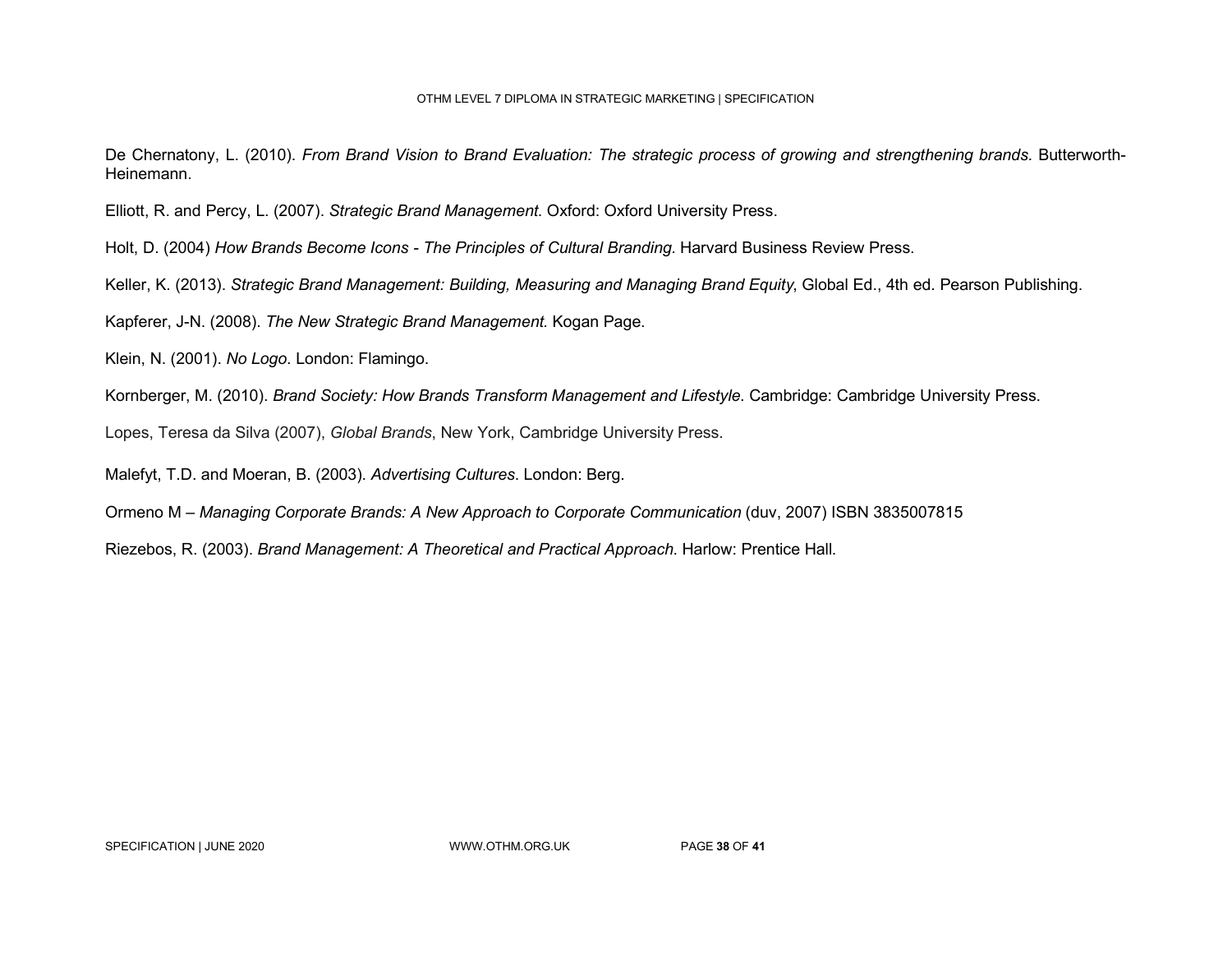### Marketing Research Project

| Unit Reference Number                 | Y/618/1619                 |
|---------------------------------------|----------------------------|
| Unit Title                            | Marketing Research Project |
| Unit Level                            |                            |
| <b>Number of Credits</b>              | 20                         |
| <b>Total Qualification Time (TQT)</b> | 200 Hours                  |
| Guided Learning Hours (GLH)           | 100 Hours                  |
| Mandatory / Optional                  | Mandatory                  |
| Sector Subject Area (SSA)             | 15.4 Marketing and Sales   |
| <b>Unit Grading Structure</b>         | Pass / Fail                |

### Unit Aims

The aim of this unit is to develop learners' research skills including the formulation of research proposals, literature reviews, referencing, data collection, use of interviews and surveys, questionnaire design, statistical analysing using SPSS, qualitative data and methods for drawing conclusions from the analysed data.

#### Learning Outcomes, Assessment Criteria and Indicative Contents

| Learning Outcomes -<br>the learner will:                                       | Assessment Criteria -<br>the learner can:                                                                                            | Indicative contents                                                                                                                                                                                                                                                                                                                                                                                                                 |
|--------------------------------------------------------------------------------|--------------------------------------------------------------------------------------------------------------------------------------|-------------------------------------------------------------------------------------------------------------------------------------------------------------------------------------------------------------------------------------------------------------------------------------------------------------------------------------------------------------------------------------------------------------------------------------|
| Be able to identify research<br>problems and formulate<br>research objectives. | 1.1 Appraise research problems.<br>1.2 Develop appropriate research<br>objectives and justify their choice.                          | Understanding the research context; research problem<br>identification for investigation; research topic<br>identification; the conceptualisation of a research<br>problem; developing insights; and feasibility and<br>possibilities.                                                                                                                                                                                              |
| 2. Understand how to review the<br>literature on a research topic.             | 2.1 Evaluate literature relevant to a<br>research problem.<br>2.2 Analyse different theoretical<br>approaches to a research problem. | Definition, features and ways to do literature review; the<br>generic selection of literature; spotting the sources of<br>literature; justification of an appropriate selection of<br>literature; the selection of appropriate theories for the<br>research; conceptualisation of the research phenomenon;<br>including relevant theories and the justification of choices;<br>the strength and credentials of relevant theoretical |

SPECIFICATION | JUNE 2020 WWW.OTHM.ORG.UK PAGE 39 OF 41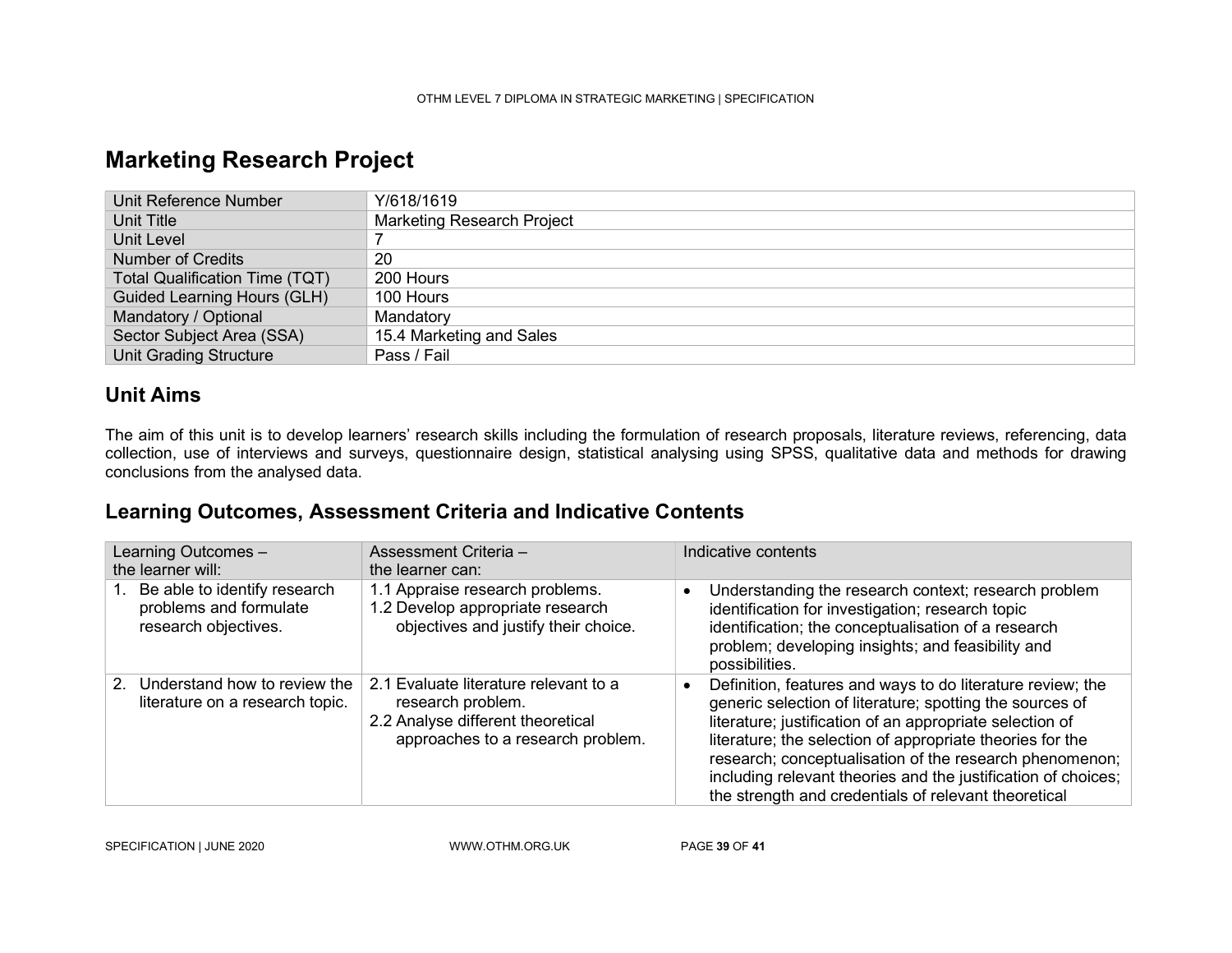|                                                                         |                                                                                                                                                                                                                                               | framework; the understanding and interpretation; and<br>developing the theoretical framework.                                                                                                                                                                                                                                                  |
|-------------------------------------------------------------------------|-----------------------------------------------------------------------------------------------------------------------------------------------------------------------------------------------------------------------------------------------|------------------------------------------------------------------------------------------------------------------------------------------------------------------------------------------------------------------------------------------------------------------------------------------------------------------------------------------------|
| 3. Be able to design<br>appropriate business<br>research methodologies. | 3.1 Evaluate appropriate research<br>methodologies in terms of research<br>objectives.<br>3.2 Design an appropriate methodology<br>in terms of research objectives.<br>3.3 Justify a selected methodology in<br>terms of research objectives. | Designing a research using the most appropriate method;<br>research question or hypothesis test; reliability and<br>validity test; ethical issues consideration; quantitative<br>methodology; questionnaire design and distribution;<br>conducting interviews; surveys; qualitative methodology;<br>interviews; observation; and case studies. |
| 4. Be able to develop a research<br>proposal.                           | 4.1 Propose techniques for use with<br>quantitative and qualitative data.<br>4.2 Create a research question, literature<br>review and methodology.                                                                                            | Writing a research report for professional audiences;<br>following a criteria sequence as rationale of the research,<br>formatting, editing, critical analysis, discussions of<br>evidences and findings.                                                                                                                                      |

#### Assessment

To achieve a 'pass' for this unit, learners must provide evidence to demonstrate that they have fulfilled all the learning outcomes and meet the standards specified by all assessment criteria.

|            | Learning Outcomes to be met Assessment criteria to be covered Type of assessment |        | Word count (approx. length of coursework) |
|------------|----------------------------------------------------------------------------------|--------|-------------------------------------------|
| All 1 to 4 | All under LO 1 to 4                                                              | Report | 2500 words                                |

#### Indicative Reading list

Anderson, V. (2009). Research Methods in Human Resource Management. London: Chartered Institute of Personnel and Development.

Booth, A., Papaioannou, D. and Sutton, A. (2012). Systematic Approaches to a Successful Literature Review. London: Sage Publications.

Bryman, A. and Bell, E. (2011). Business Research Methods. New York: Oxford University Press.

Deniels, P. and Becker, L. (2012). Developing Research Proposals. London: Sage Publications.

Saunders, M., Lewis, P. and Thornhill, A. (2009). Research Methods for Business Learners. Harlow: Prentice Hall.

SPECIFICATION | JUNE 2020 WWW.OTHM.ORG.UK PAGE 40 OF 41